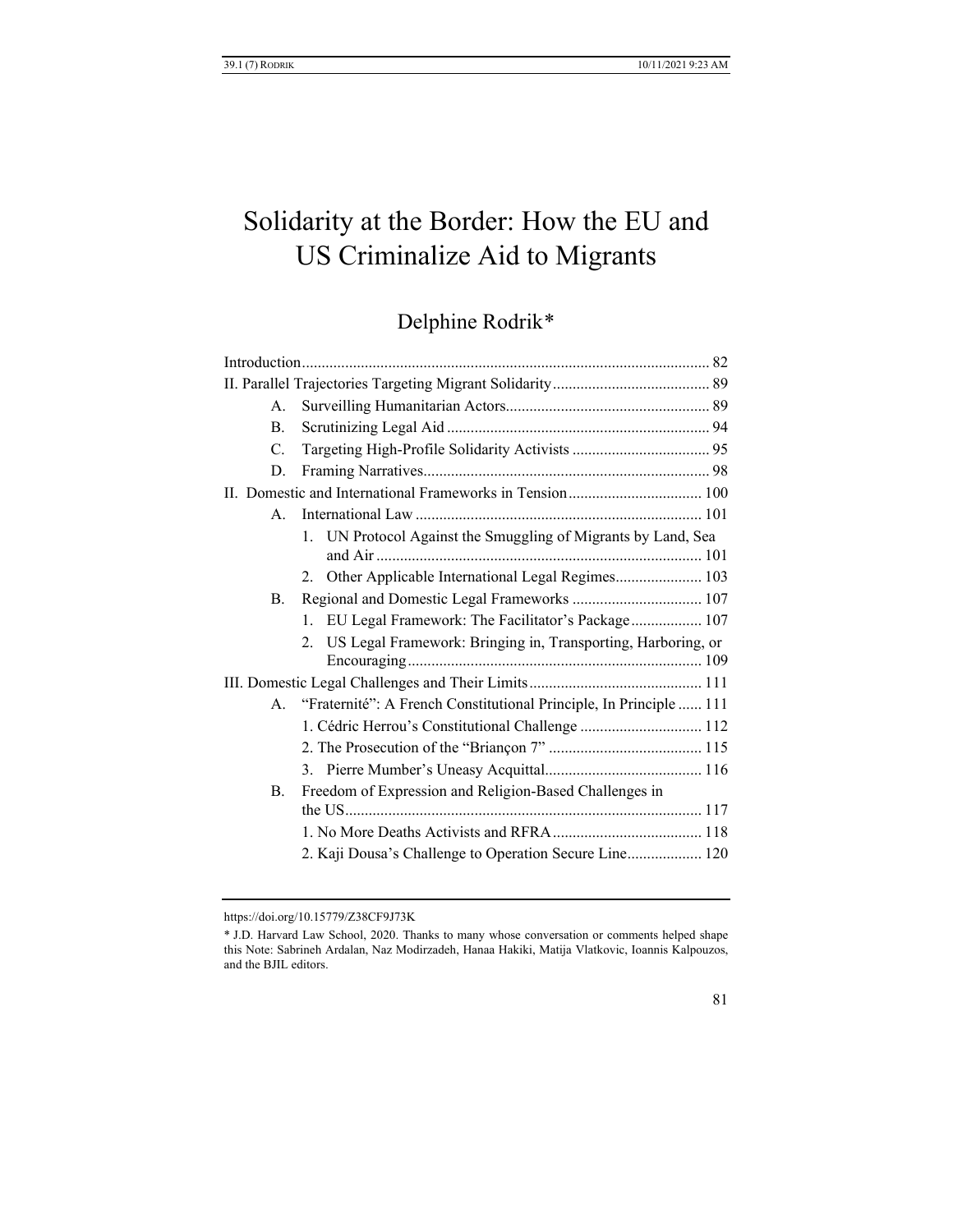| 82 | BERKELEY JOURNAL OF INTERNATIONAL LAW | <b>IVol. 39:1</b> |
|----|---------------------------------------|-------------------|
|----|---------------------------------------|-------------------|

| 3. "Encouraging and Inducing" as Constitutionally Overbroad  121 |  |
|------------------------------------------------------------------|--|
|                                                                  |  |
|                                                                  |  |

*In both European States and the United States, humanitarians, activists, community leaders, and lawyers supporting asylum seekers and migrants have increasingly been penalized for acts of solidarity with these communities whether in the form of food and essentials, legal services, or a pathway to safer ground. State actors in both regions have utilized criminal law frameworks, primarily those envisioned to target smuggling, to scrutinize the actions of those who leave water and supplies in the desert borderlands of the US-Mexico frontier, offer shelter from rough terrains separating European States, and rescue those in distress at sea. This Note attempts to bring together and trace recent European and American trajectories of these efforts side by side, highlighting their striking similarities and evaluating applications of the EU Facilitator's Framework and 8 U.S.C. § 1324, the respective legislations enabling much of this criminalization. Drawing on analogous examples from both contexts and cases from the US and France, in particular, it examines arguments through which criminalization using these frameworks has been pursued and countered. This comparison demonstrates that anti-smuggling laws in both regions have been repurposed to cement barriers to access of the international protection regime while punishing perceived dissent to the State's migration policies. Ultimately, this Note argues that the continued abuse of these tools to target such support, even where effectively and importantly challenged, undermines the overall viability of the international protection framework: Attempting to erect an additional border between migrants and citizens, these efforts disavow the legitimate acts of solidarity on which it depends.*

#### **INTRODUCTION**

In March 2019, three teenagers from Guinea and the Ivory Coast were accused of hijacking a commercial ship that had rescued them and over 100 other asylum seekers and migrants and forcing it to head toward Malta.[1](#page-1-0) After boarding the *El-Hiblu 1* from their deflating rubber boat, those rescued report that its captain told them they would be taken to Europe, while radio transcripts document an EU aircraft directing the captain to return them instead to Libya, from where they had fled.[2](#page-1-1) When members of the rescued group realized the boat was heading

<span id="page-1-0"></span><sup>1.</sup> AMNESTY INT'L, *Malta: The El Hiblu 1 Case – Three Teenagers in the Dock for Daring to Oppose Their Return to Suffering in Libya* 1 (Oct. 23, 2019), https://www.amnesty.org/download/Documents/EUR3312702019ENGLISH.PDF.

<span id="page-1-1"></span><sup>2.</sup> Ariana Mozafari, *Refugees or hijackers? Teenagers charged with terrorism in Malta*, AL JAZEERA (Dec. 16, 2019), https://www.aljazeera.com/news/2019/12/refugees-hijackers-teenagerscharged-terrorism-malta-191216221706120.html.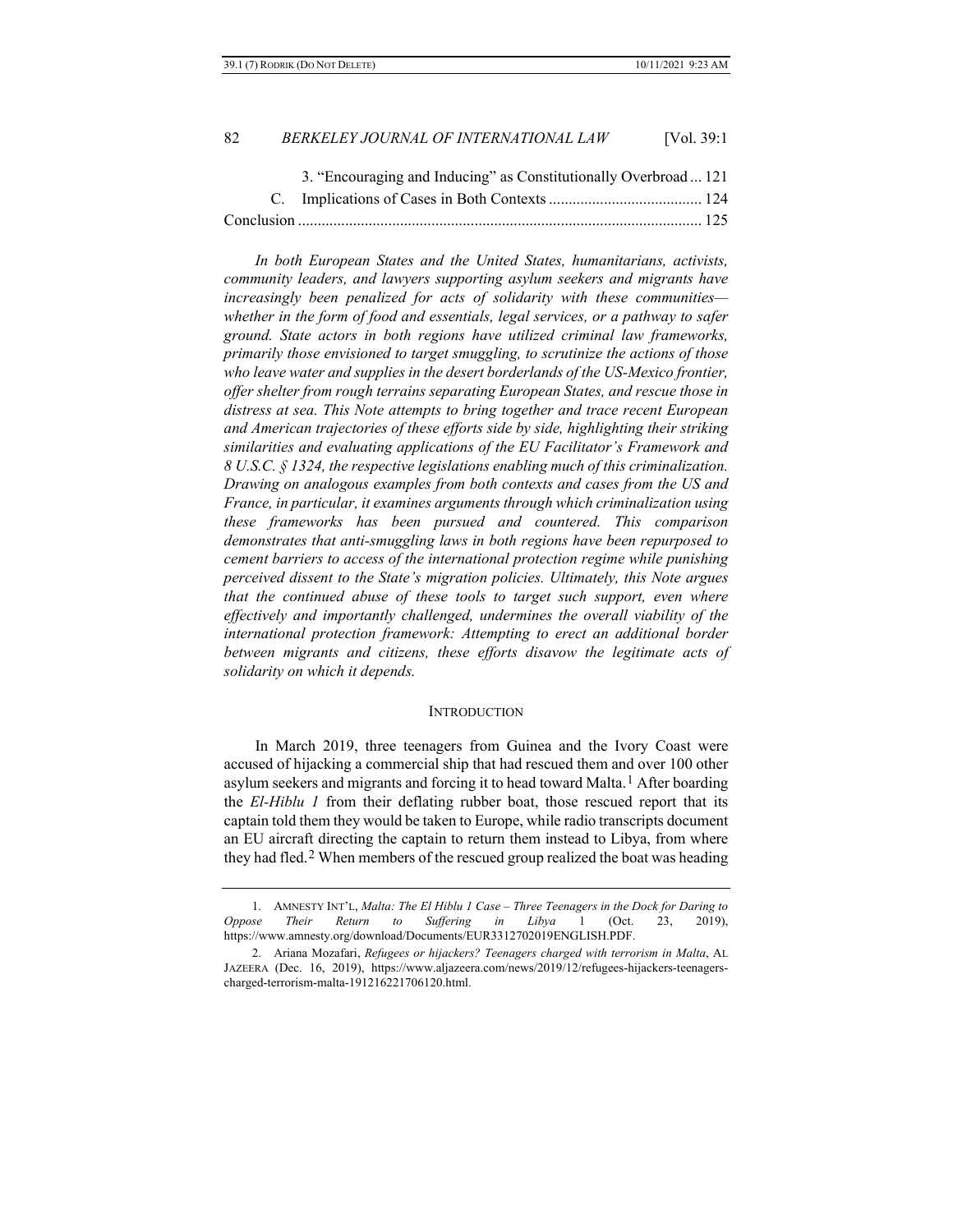back toward Libya, they said they began to protest until the captain, alarmed at their apparent distress, shifted course. The captain, however, reported to Maltese authorities that he was changing course because he had "lost command of his ship."[3](#page-2-1) Maltese special forces and members of its counterterrorism unit boarded the ship as it entered Maltese waters.[4](#page-2-2) The three teenagers—who, as English speakers, had facilitated communication with the ship's crew<sup>5</sup>—were detained, charged with terrorism and piracy, and imprisoned for more than seven months before being released on bail.<sup>[6](#page-2-4)</sup> As of late March 2021, when this Note was last updated, they still face a trial that could condemn them to life imprisonment.[7](#page-2-5)

Despite conflicting accounts of how this change in the *El-Hiblu 1*'s course came about, the false narrative of migrants violently taking control of a ship soon captivated media and political discourse. Newspapers covering the story led with headlines such as, "Malta seizes merchant ship hijacked by migrants."[8](#page-2-6) Italy's Interior Minister at the time, Matteo Salvini, used these events to support his pledge to prevent ships carrying migrants from docking in Italy: "These are not migrants in distress, they are pirates," he announced.[9](#page-2-7) In grouping all those rescued on board as a collective threat, the authorities had "accused the three [teenagers] of being our leaders," said one individual who had been aboard and praised the teenagers' efforts to calm down the group and relay information between them and the ship's crew.<sup>[10](#page-2-8)</sup> But, he explained, "none of us know each other—only, all of us have black skin."<sup>[11](#page-2-9)</sup> In addition, sensational claims ignored that those on the ship "faced systematic human rights violations upon return to Libya, including arbitrary detention, torture, sexual violence, and forced labor."[12](#page-2-10)

<span id="page-2-0"></span>

<sup>3</sup>*. Id.* 

<span id="page-2-2"></span><span id="page-2-1"></span><sup>4.</sup> Zach Campbell, *The Rescue*, ATAVIST MAG. (Sept. 2019), https://magazine.atavist.com/therescue-mediterranean-migrants-malta-europe-crisis.

<sup>5.</sup> THE EL-HIBLU 3, https://elhiblu3.info/index (Mar. 9, 2021).

<span id="page-2-4"></span><span id="page-2-3"></span><sup>6.</sup> Common Statement: Bail Request for 'El Hiblu Three' Approved by Court. Trial Proceedings Still Delayed for Teenage Refugees, https://sea-watch.org/wpcontent/uploads/2019/11/191120\_Statement\_BailDecision\_EH3.pdf.

<span id="page-2-5"></span><sup>7.</sup> AMNESTY INT'L, *Malta: The El-Hiblu 3 Case - Update* (Mar. 26, 2021), https://www.amnesty.org/download/Documents/EUR3338842021ENGLISH.PDF.

<span id="page-2-6"></span><sup>8.</sup> Jared Malsin & Giovanni Legorano, *Malta Seizes Merchant Ship Hijacked by Migrants*, WALL ST. J. (Mar. 28, 2019), https://www.wsj.com/articles/malta-seizes-merchant-ship-hijacked-bymigrants-11553777670.

<span id="page-2-7"></span><sup>9.</sup> Lorenzo Tondo, Jennifer Rankin & Angela Giuffrida, *Ship hijacked by migrants off Libya escorted to Malta*, GUARDIAN (Mar. 28, 2019), https://www.theguardian.com/world/2019/mar/28/ship-hijacked-by-migrants-off-libya-escorted-tomalta. While Salvini's comments appear intended to assign a moral, rather than legal, categorization, it is worth noting that the actions of the three accused would not qualify as piracy under the Law of the Sea. *See* Valentin J. Schatz, *The alleged seizure of the El Hiblu 1 by rescued migrants: Not a case of piracy under the law of the sea*, VÖLKERRECHTSBLOG (Mar. 31, 2019).

<sup>10.</sup> THE EL-HIBLU 3, *supra* not[e 5.](#page-2-0)

<sup>11</sup>*. Id.*

<span id="page-2-10"></span><span id="page-2-9"></span><span id="page-2-8"></span><sup>12.</sup> UN Off. for the High Comm'r on Hum. Rts., Press Briefing Note on Malta (May 7, 2019), https://www.ohchr.org/en/NewsEvents/Pages/DisplayNews.aspx?NewsID=24569&LangID=E.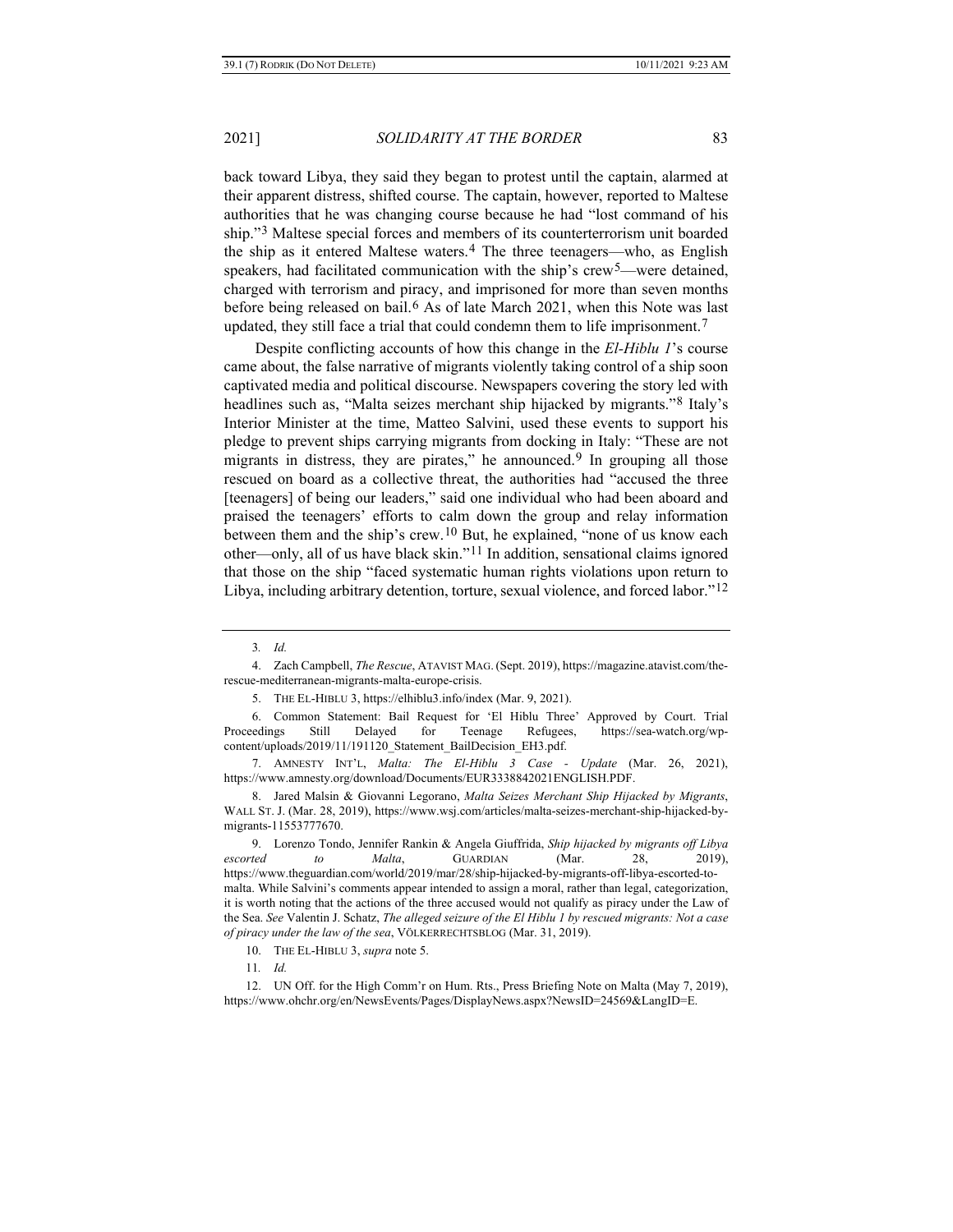These depictions also disregarded that their alleged wrongdoing was demanding that they not be refouled directly to a country where they had faced torture and other grave human rights violations—that one of the key tenets of international refugee law be upheld.[13](#page-3-0)

Today, the word "migration" is often linked to similar rhetoric of danger and threat, bolstered by imagery of individuals traveling in caravans or on overcrowded boats toward the borders of the Global North.[14](#page-3-1) While some leaders still purport to acknowledge the needs of those seeking protection in the United States and Europe, global policies have instead tightened access to asylum procedures and other legal migration pathways, aiming to deter refugees from arriving.<sup>[15](#page-3-2)</sup> The United States has narrowed applicants' asylum eligibility;<sup>[16](#page-3-3)</sup> attempted to outsource its migration management by returning asylum seekers to Central American countries and otherwise obstructing their access to the border;  $17$ 

<span id="page-3-1"></span>14*. See, e.g.*, Victoria Danilova, *Media and Their Role in Shaping Public Attitudes Towards Migrants*, U.N. UNIV. (July 16, 2014), https://gcm.unu.edu/publications/articles/media-and-their-rolein-shaping-public-attitudes-towards-migrants.html.

<span id="page-3-2"></span>15*. See* Thomas Gammeltoft-Hansen & James C. Hathaway, *Non-Refoulement in a World of Cooperative Deterrence*, 53 COLUM. J. TRANSNAT'L L. 235, 241 (2015) (describing the "politics of *non-entrée*," whereby "even as powerful states routinely affirmed their commitment to refugee law, they have worked assiduously to design and implement *non-entrée* policies that seek to keep most refugees from accessing their jurisdiction, and thus being in a position to assert their entitlement to the benefits of refugee law"); *see also* Thomas Gammeltoft-Hansen & Nikolas F. Tan, *The End of the Deterrence Paradigm? Future Directions for Global Refugee Policy*, 5 J. ON MIGRATION & HUM. SEC. 28 (2017) (outlining the general trajectory of the "deterrence paradigm").

<span id="page-3-3"></span>16*. See, e.g.*, Matter of A-C-M-, 27 I & N Dec. 303 (B.I.A 2018) (determining an asylum seeker to be ineligible for asylum because cooking, cleaning, and washing clothes for guerillas that had kidnapped her constituted "material support" to a terrorist organization); Matter of L-E-A*-*, 27 I & N Dec. 581 (A.G. 2019) (holding that most nuclear families are not "particular social groups" on which applicants can claim asylum); Procedures for Asylum and Withholding of Removal; Credible Fear and Reasonable Fear Review (proposed June 15, 2020), EOIR Docket No. 18-0002, A.G. Order No. 4714- 2020 (proposing a litany of adjustments that narrow grounds of asylum eligibility and increase the burden on applicants).

<span id="page-3-4"></span>17*. See* Sonia Pérez D. & Christopher Sherman, *'Deportation with a layover:' US sends migrants to Guatemala*, ASSOCIATED PRESS (Feb. 24, 2020), https://apnews.com/0056c79cff65cd790349f2ad8b45a571; s*ee also* US DEP'T OF HOMELAND SEC., *Fact Sheet: DHS Agreements with Guatemala, Honduras, and El Salvador,*  https://www.dhs.gov/sites/default/files/publications/19\_1028\_opa\_factsheet-northern-centralamerica-agreements\_v2.pdf; s*ee also* US DEP'T OF HOMELAND SEC., *Policy Guidance for* 

<span id="page-3-0"></span><sup>13</sup>*. See* 1951 Convention Relating to the Status of Refugees, 189 U.N.T.S 137, art. 33 (enshrining the principle of *non-refoulement*, under which "no Contracting State shall expel or return ('refouler') a refugee in any manner whatsoever to the frontiers of territories where his life or freedom would be threatened on account of his race, religion, nationality, membership of a particular social group or political opinion"). This principle has been interpreted in human rights law to prohibit States from returning individuals to States where they would face torture or cruel, inhuman, or degrading treatment. *See generally* OFF. FOR THE HIGH COMM'R ON HUM RTS., *The principle of non-refoulement under international human rights law*, https://www.ohchr.org/Documents/Issues/Migration/GlobalCompactMigration/ThePrincipleNon-RefoulementUnderInternationalHumanRightsLaw.pdf.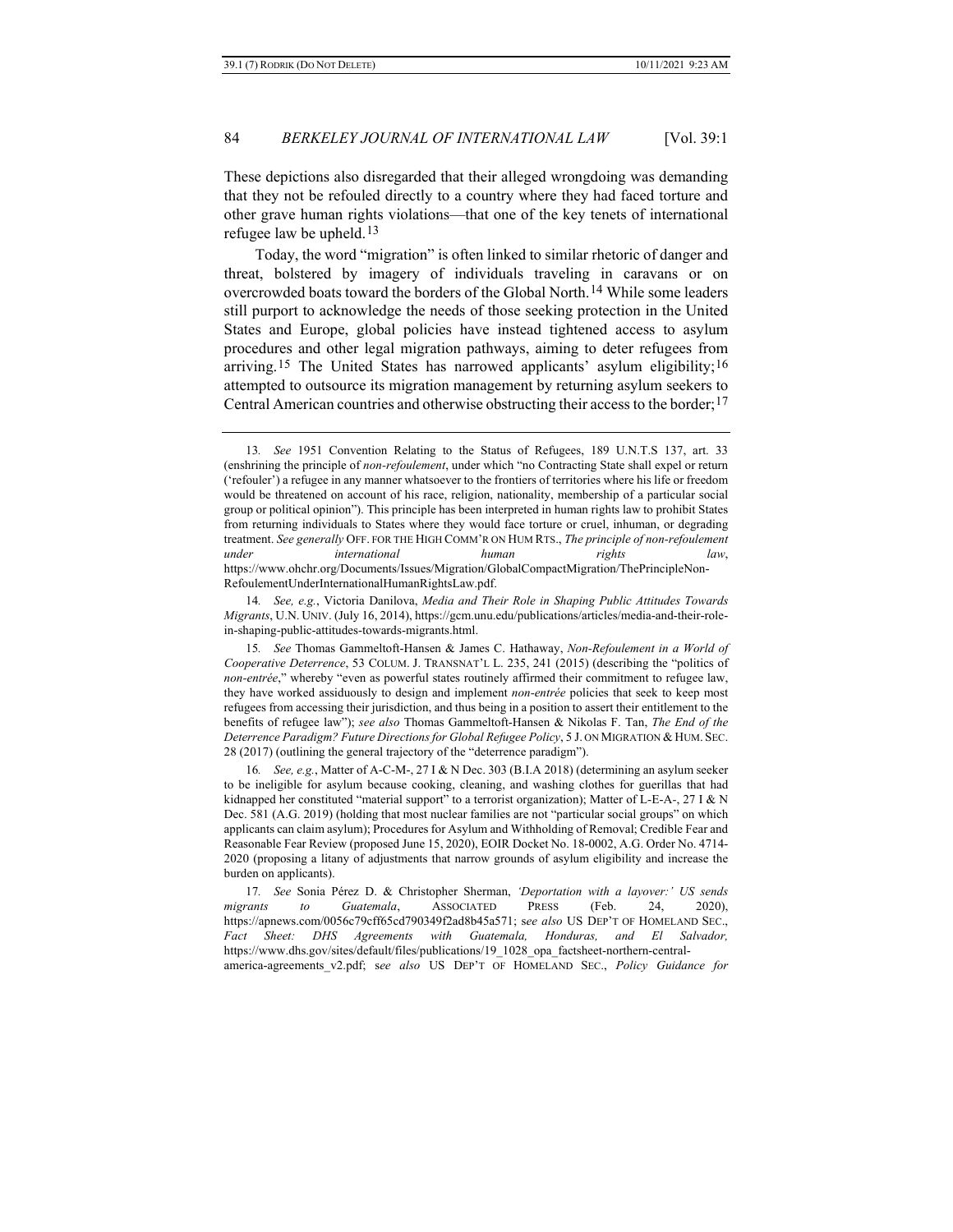and weakened already minimal protections against removal of non-citizens within its borders.[18](#page-4-0) Similarly, the European Union has placed the burden of refugee processing on countries on its borders<sup>[19](#page-4-1)</sup> and incentivized restricted access to its territories;[20](#page-4-2) negotiated unchallengeable deals[21](#page-4-3) designating non-EU States as safe countries to which refugees can be returned despite scant evidence that they offer lasting protection;  $22$  and authorized the immediate removal of asylum seekers without process from the European territories to which they manage to arrive.[23](#page-4-5) In both regions, restrictive policies are inseparable from racism and colonial legacies, with Black asylum seekers and migrants often facing harsher treatment than others as suggested by the case of the teenagers on board the *El-*

<span id="page-4-1"></span>19. "Regulation (EU) No 604/2013 of the European Parliament and of the Council," June 26, 2015, CJ No 604/2013, http://eurlex.europa.eu/LexUriServ/LexUriServ.do?uri=OJ:L:2013:180:0031:0059:EN:PDF (Under the EU's "Dublin III" system, the EU member state in which asylum seekers first arrive is often responsible for processing that individual's asylum application, unless they have familial connections in, or a visa or residency from, another member state. Regulation (EU) No. 604/2013 establishing the criteria and mechanisms for determining the Member State responsible for examining an application for international protection lodged in one of the Member States by a third-country national or a stateless person (recast)).

<span id="page-4-2"></span>20*. See, e.g.*, Ashley Binetti Armstrong, *You Shall Not Pass! How the Dublin System Fueled Fortress Europe*, 20 CHI.J. INT'L L. 332, 337 (2020) (arguing that the Dublin system has "catalyz[ed] the construction of Fortress Europe, which aims to prevent refugees from accessing protection altogether").

*Implementation of the Migrant Protection Protocols* (Jan. 25, 2019), https://www.dhs.gov/sites/default/files/publications/19\_0129\_OPA\_migrant-protection-protocolspolicy-guidance.pdf.

<span id="page-4-0"></span><sup>18</sup>*. See, e.g.*, CTR. FOR DISEASE CONTROL, *Order Suspending The Right to Introduce Certain Persons From Countries Where a Quarantinable Communicable Disease Exists* (Oct. 13, 2020), https://www.cdc.gov/coronavirus/downloads/10.13.2020-CDC-Order-Prohibiting-Introduction-of-Persons-FINAL-ALL-CLEAR-encrypted.pdf (enabling authorities to expel arriving migrants and asylum seekers from US territory in the name of COVID-19 precautions); *see also* Gerald Neuman, *The Supreme Court's Attack on Habeas Corpus in DHS v. Thuraissigiam*, JUST SEC. (Aug. 25, 2020) (discussing how the Supreme Court's decision in *DHS v. Thuraissigiam,* 140 S. Ct. 1959 (2020) creates uncertainty over "how far from the border, and how long after an alleged entry," the lack of procedural due process protections for non-citizens may be upheld).

<span id="page-4-3"></span><sup>21.</sup> When the 2016 EU-Turkey Joint Statement, more commonly known as the "EU-Turkey deal," which authorized the return of many "irregular" migrants and asylum seekers arriving on the Greek islands to Turkey, was challenged before the EU General Court, the Court determined it lacked jurisdiction, because the statement "cannot be regarded as a measure adopted by the European Council, or, moreover, by any other institution, body, office or agency of the European Union." Order of the General Court of the European Union (First Chamber, Extended Composition), Feb. 28 2017 E.C.R.,  $p_{\text{area}}$ . 71,

http://curia.europa.eu/juris/document/document.jsf?text=&docid=188483&pageIndex=0&doclang=e n&mode=lst&dir=&occ=first&part=1&cid=426840.

<span id="page-4-4"></span><sup>22.</sup> For instance, via Turkey's geographic restriction to the 1951 Refugee Convention, the country offers non-European asylum seekers, such as Syrians, "temporary protection" status under its Temporary Protection Regulation of October 2014. *See* Law on Foreigners and International Protection, art. 91 on "Temporary Protection."

<span id="page-4-5"></span><sup>23</sup>*. See* N.D. and N.T. v. Spain*,* No. 8675/15 & 8697/15 (Feb. 13, 2020), https://hudoc.echr.coe.int/spa#{%22itemid%22:[%22001-201353%22]}.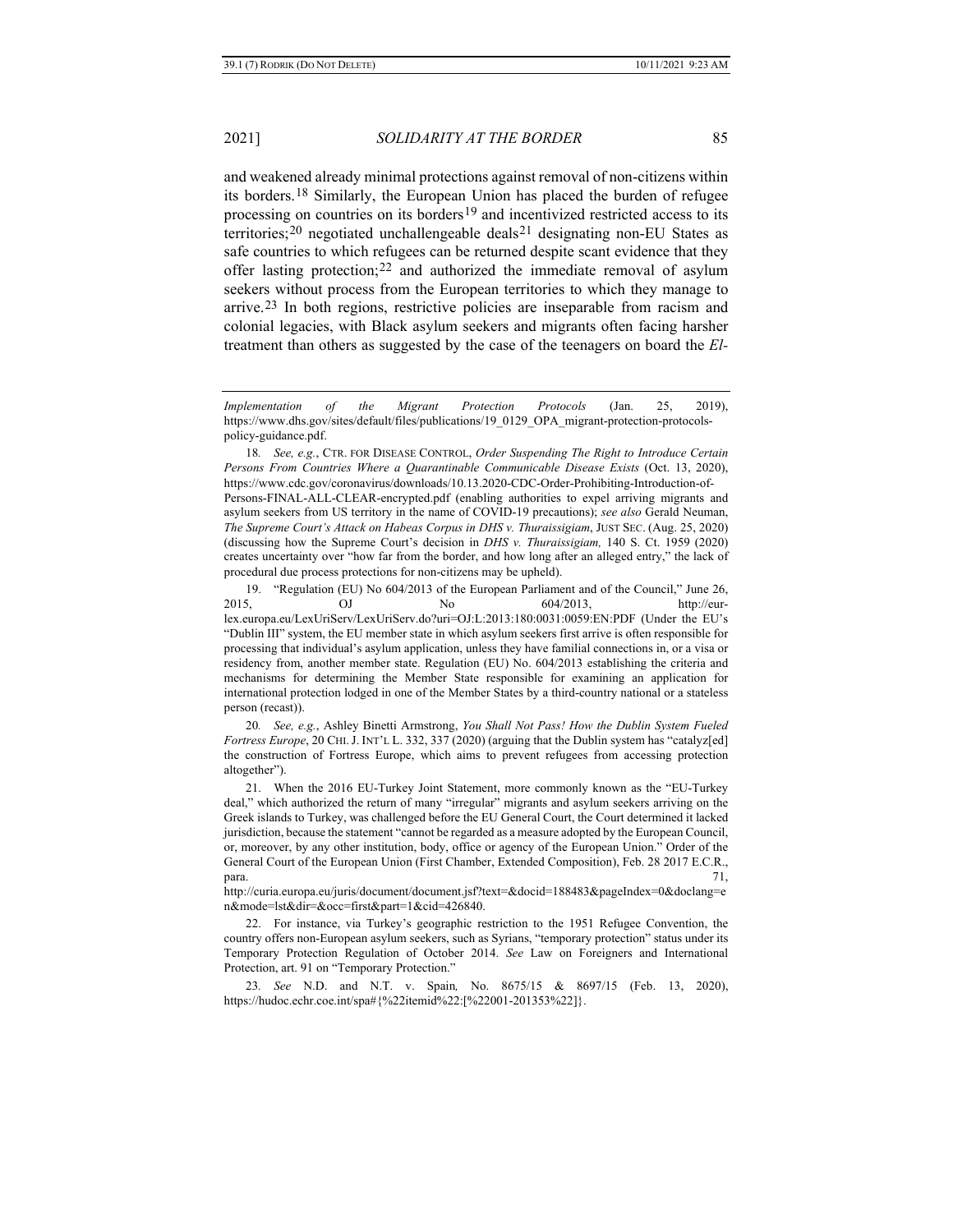*Hiblu 1*.[24](#page-5-0) These practices perpetuate the narrative that those who cross borders without authorization are "illegal"<sup>[25](#page-5-1)</sup> or "unlawful"<sup>[26](#page-5-2)</sup> (if not criminals or terrorists[27](#page-5-3)), undeserving of protection, and ultimately responsible for the often deadly consequences of attempting irregular entry.[28](#page-5-4) Conveniently, this narrative also obscures the role of State decision-making in dismantling nearly all plausible legal means of accessing the international protection regime.

Broadly, such efforts are representative of developments in "crimmigration" practices, namely the means by which States have merged criminal law theories of deterrence and punishment into the immigration context,[29](#page-5-5) and border externalization efforts, by which States pass off migration management and administration to extraterritorial actors.[30](#page-5-6) This Note explores the convergence of

<span id="page-5-2"></span>26*. See, e.g.*, Maximilian Pichl & Dana Schmalz, *'Unlawful' may not mean rightless* VERFASSUNGSBLOG (Feb. 14, 2020), https://verfassungsblog.de/unlawful-may-not-mean-rightless/ (discussing "the invention of 'unlawfulness' as a means to limit rights" of migrants).

<span id="page-5-3"></span>27*. See, e.g.*, Teresa A. Miller, *Blurring the Boundaries Between Immigration and Crime Control After September 11th*, 25 B.C. THIRD WORLD L. J. 81 (2005); Eugene Scott, *Trump's most insulting – and violent – language is often reserved for immigrants*, WASH. POST (Oct. 2, 2019); UN Report of the Special Rapporteur on the promotion and protection of human rights and fundamental freedoms while countering terrorism, Doc. No. A/71/384 (Sept. 13, 2016).

<span id="page-5-4"></span>28*. See, e.g.*, Ioannis Kalpouzos, *International Criminal Law and the Violence against Migrants*, 21 GERMAN L. J. 571, 576 (2020) ("The close association of criminal law and migration therefore goes mostly one way: Irregular migrants as the criminals endangering states, not as victims of state crimes").

<span id="page-5-6"></span>30*. See, e.g.*, Bill Frelick, Ian M. Kysel & Jennifer Podkul, *The Impact of Externalization on Migration Controls on the Rights of Asylum Seekers and Other Migrants*, 4(4) J. OF MIGRATION & HUM. SEC. 190-220 (2016) (defining "externalization" as "extraterritorial state actions to prevent migrants, including asylum seekers, from entering the legal jurisdictions or territories of destination countries or regions or making them legally inadmissible without individually considering the merits of their protection claims").

<span id="page-5-0"></span><sup>24</sup>*. See, e.g.*, *Pushbacks in Melilla: ND and NT v. Spain*, FORENSIC ARCHITECTURE (June 15, 2020), https://forensic-architecture.org/investigation/pushbacks-in-melilla-nd-and-nt-vs-spain (highlighting "structural racism embedded in Europe's border policies" manifested by a complete lack of access to legal routes to asylum for sub-Saharan individuals attempting to reach Spain from Morocco); *see generally* JULIANA MORGAN-TROSTLE, CARL LIPSCOMBE & KEVIN ZHEN, THE STATE OF BLACK IMMIGRANTS (2018) (finding, for example, that "Black immigrants are disproportionately represented among detained immigrants facing deportation in immigration court on criminal grounds").

<span id="page-5-1"></span><sup>25</sup>*. See* Erika Sabrina Quiñonez, *(Un)welcome to America: A Critical Discourse Analysis of Anti-Immigrant Rhetoric in Trump's Speeches and Conservative Mainstream Media* (June 2018) (M.A. thesis, Cal. State University, San Bernardino) (Electronic Theses, Projects, and Dissertations), https://scholarworks.lib.csusb.edu/cgi/viewcontent.cgi?article=1710&context=etd (empirically analyzing that "the use of demagogic and dehumanizing language, along with more subtle discursive strategies, are being used to stoke fear and anti-immigrant sentiment and to strip individuals of their humanity for the purpose of rendering them unworthy of dignity and of the same rights and benefits as those to which groups considered *insiders* and 'real Americans' are entitled").

<span id="page-5-5"></span><sup>29</sup>*. See* Juliet Stumpf, *The Crimmigration Crisis: Immigrants, Crime, and Sovereign Power*, 56 AM. U. L.REV. 367, 378 (2006) (describing a "crimmigration crisis" resulting from the criminalization of immigration law, a "convergence" which "brings to bear only the harshest elements of each area of law, and the apparatus of the state is used to expel from society those deemed criminally alien").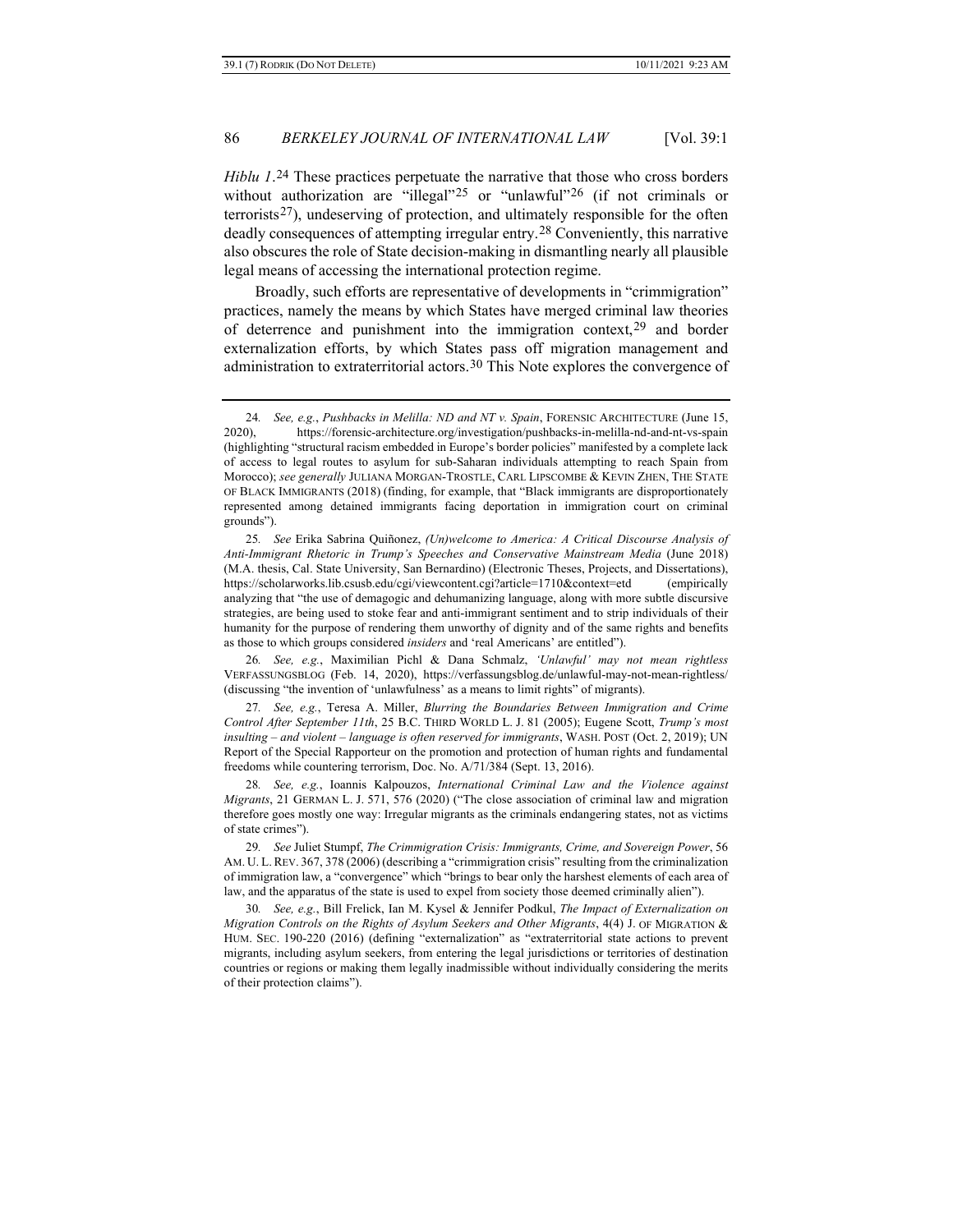<span id="page-6-6"></span>the two trends on individuals acting in solidarity with those whom these tactics lock out. While the principle of solidarity may be seen as essential to the proper functioning of an international protection framework,  $31$  this Note examines how States instead punish those that act in its spirit by supporting migrants and, by extension, punish the targets of its protection themselves. Often called the criminalization of solidarity, compassion, or simply "Good Samaritan" acts, States have attempted to stunt what former UN Special Rapporteur on extrajudicial executions Agnès Callamard describes as the "unspoken backbone of the international refugee assistance regime:"[32](#page-6-2) those who formally or informally assist migrants and asylum seekers by providing assistance and services like food, shelter, legal advice, or pathways to safer ground. Today, those who leave water for, or offer shelter to, migrants in the desert borderlands of the United States-Mexico frontier or the rough terrain between European States, rescue migrants in distress at sea, or accompany migrants in caravan or protest face investigation and prosecution for their acts. A study from the Research Social Platform on Migration and Asylum ("ReSOMA"), for example, documented at least 49 cases of prosecutions or investigations into 158 individuals in Europe for such actions between 2015 and 2018.<sup>[33](#page-6-3)</sup> According to Syracuse University's Transactional Records Access Clearinghouse, more than 4,500 individuals were charged with "bringing in and harboring migrants into the US" in the 2018 fiscal year alone, ensnaring similar groups in what has been described as an "enforcement dragnet."[34](#page-6-4) Among those scrutinized include religious leaders, journalists, lawyers, activists, and humanitarians, often the only witnesses to State-sanctioned violence against non-citizens at these borders.[35](#page-6-5) Yet, under the European Facilitator's Framework and the United States' criminal statute on bringing in and harboring non-citizens, it is they who are sanctioned for facilitation or smuggling.

<span id="page-6-1"></span><span id="page-6-0"></span><sup>31</sup>*. See generally* Obiora Chinedu Okafor, *The Future of International Solidarity in Global Refugee Protection*, HUM. RTS. REV. (Mar. 24, 2020) (noting, for instance, that the "contemporary refugee protection 'crisis' that is often discussed passionately—and sometimes rather hysterically in the media and academe alike, cannot be logically understood as a crisis of numbers," but rather "a function of the unwillingness of all-too-many States (especially in the far richer Global North) to accept as many refugees as they could and should").

<span id="page-6-2"></span><sup>32.</sup> Agnès Callamard (Special Rapporteur on extrajudicial, summary or arbitrary executions), *Saving lives is not a crime,* ¶ 65 U.N. Doc. No. A/73/314 (Aug. 7, 2018).

<span id="page-6-3"></span><sup>33.</sup> Lina Vosyliute & Carmine Conte, *Crackdown on NGOs and volunteers helping refugees and other migrants: Final Synthetic Report*, RSCH. SOC. PLATFORM ON MIGRATION & ASYLUM (RESOMA) 24–25 (June 2019). It is worth noting that the criminalization of these acts is not completely new in Europe, with NGO-chartered SAR boats denied entry to European ports and accused of human smuggling at least as far back as 2004; however, the scale and scope of such incidents has increased dramatically in the past few years. *See, e.g.*, United Nations Human Rights Council, "Report of the Independent Expert on human rights and international solidarity" (Doc. No. A/HRC/41/44) (16 April 2019), ¶¶ 6–7.

<span id="page-6-5"></span><span id="page-6-4"></span><sup>34</sup>*. See* Tania Karas, *Crimes of Compassion: US follows Europe's lead in prosecuting those who help migrants*," PUB. RADIO INT'L (June 6, 2019).

<sup>35</sup>*. See generally* Vosyliute & Conte, *supra* note [33.](#page-6-0)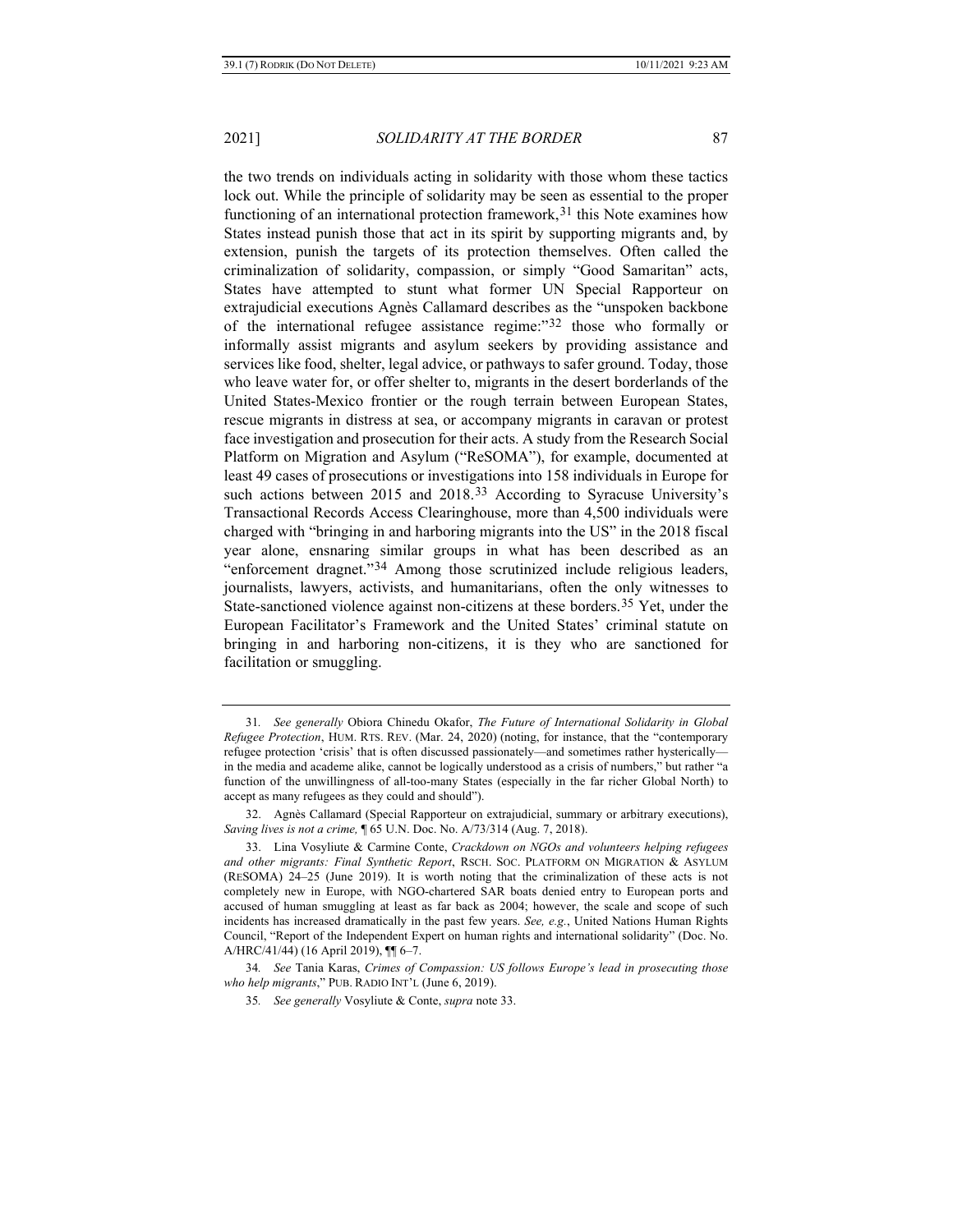This Note puts in focus American and European efforts to criminalize their actions—which will be referred to broadly as migrant solidarity<sup>[36](#page-7-0)</sup>—to shed light on how these frameworks have been repurposed to further erode protections for asylum seekers and migrants, while also cracking down on dissent against antimigrant policies. Drawing on key examples and cases from both contexts, it demonstrates that the United States and European States have employed remarkably similar tactics. On both continents, legal arguments through which this criminalization has been pursued and challenged highlight that even appeals to protected humanitarianism and association, expression, or religious belief are under threat in a climate that has politicized the foundations of the international protection framework. And by eroding space for legitimate assistance, the criminalization of migrant solidarity through anti-smuggling legislation, in effect, criminalizes migrant and asylum seekers' access to these already limited yet fundamental protections. In fact, this Note argues, the application of these regimes to migrant solidarity further incentivizes offloading blame on those that manage to make it past today's fortified borders, erecting another barrier—or border—in an ever-narrowing maze to protection.

Before exploring the anti-smuggling frameworks increasingly applied in this context, Section I sketches developments in the crackdown on migrant solidarity in both Europe and the United States, tracing their shared features.<sup>[37](#page-7-1)</sup> Section II introduces the international framework on migrant smuggling,[38](#page-7-2) as well as other international legal regimes implicated by the criminalization of migrant solidarity, and then explores the European and American anti-smuggling frameworks utilized to delegitimize acts of solidarity. Section III then reviews cases from the United States and France that challenge the criminalization of migrant solidarity via constitutionally- or statutorily-protected belief, expression, and association. Finally, the Conclusion returns to the case of the *El-Hiblu 1* to depict how the application of these frameworks to such solidarity undermines and upends the

<span id="page-7-0"></span><sup>36.</sup> "Migrant" here is intended to encompass all individuals who enter a different State seeking opportunity or protection notwithstanding whether they could legally be recognized as refugees, in addition to refugees and asylum seekers. For a discussion of European States' response to migrants that fall outside the scope of the refugee definition and challenging the legitimacy of excluding socalled "economic migrants" from their borders, *see* E. Tendayi Achiume, *Migration as Decolonization*, 71 STAN. L. REV. 1509 (2019).

<span id="page-7-1"></span><sup>37.</sup> While relevant laws and their application of course vary among European States, such a comparison can still be useful as EU States share the overarching anti-smuggling framework that has been enacted, interpreted, and applied on a State level.

<span id="page-7-2"></span><sup>38.</sup> Although smuggling and trafficking are often linked in political discourse, this Note does not address trafficking, an offense distinct from smuggling as it requires, among other elements, the use of threat, force, or other coercion or deception, as well as a purpose to exploit the trafficked individual. *See* G.A. Res. 55/25 (II), Art. 3, Protocol to Prevent, Suppress and Punish Trafficking in Persons, Especially Women and Children, supplementing the United Nations Convention against Transnational Organized Crime (Sept. 29, 2003), https://www.unodc.org/documents/treaties/UNTOC/Publications/TOC%20Convention/TOCebooke.pdf.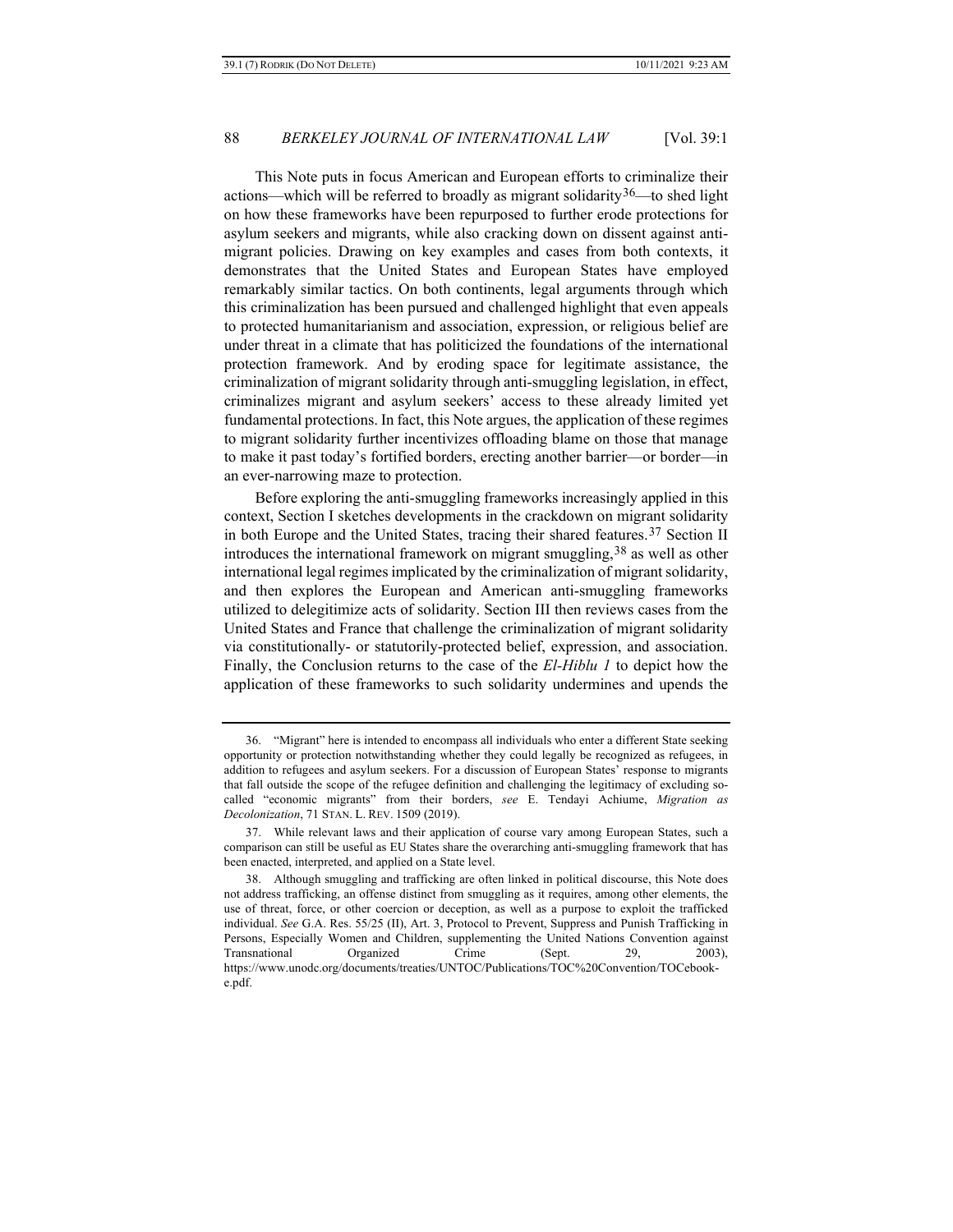international protection framework by fundamentally disavowing legitimate acts of solidarity and the connections on which it depends.

#### II.

# <span id="page-8-3"></span>PARALLEL TRAJECTORIES TARGETING MIGRANT SOLIDARITY

In migration regimes centered on deterrence, it is no coincidence that the actors facing criminalization for their work often operate to provide support to asylum seekers and migrants that States have become reluctant to provide themselves. While their work is commonly framed as filling the resulting "gap" in services, critics of formal humanitarianism highlight that independent acts of solidarity may be understood as "*creat[ing] cracks*" in existing border regimes as a type of resistance that acts independently from, rather than in collaboration with, restrictive State policies.[39](#page-8-0) This Section takes stock of some of the American and European governmental reactions to this solidarity. Both the United States and European countries have obstructed independent humanitarian support to migrants and asylum seekers; placed pressure on individuals providing legal assistance to these communities; selected high-profile activists for investigation and prosecution; and promulgated narratives painting acts of migrant solidarity as nefarious. Taken together, these strategies reveal similar government tactics to vilify those assisting migrants and asylum seekers, despite frameworks ostensibly designed to help them and protect work doing so.

#### *A. Surveilling Humanitarian Actors*

In both Europe and the United States, as debates over how to respond to arriving migrants and asylum seekers have pushed leaders into political deadlock,[40](#page-8-1) countless individuals and groups of volunteers have offered their own forms of support at points of arrival. When the number of asylum seekers arriving in Europe dramatically increased in 2015, then-European Commission President Jean-Claude Juncker appealed to EU leaders to share responsibility: "If ever European solidarity needed to manifest itself, it is on the question of the refugee crisis," he pleaded.[41](#page-8-2) This State solidarity did not come. Instead, individuals assisting asylum seekers on their own accord became the "first responders"

<span id="page-8-0"></span><sup>39</sup>*. See* Deanna Dadusc & Pierpaolo Mudu, *Care without Control: The Humanitarian Industrial Complex and the Criminalisation of Solidarity*, GEOPOLITICS 3 (Apr. 17, 2020), https://www.tandfonline.com/doi/full/10.1080/14650045.2020.1749839 (criticizing the tendency of studies of criminalization in the European context to "blur the notions of humanitarianism and solidarity" and proposing a distinction between "*autonomous* solidarity" and humanitarianism, the former being the target of criminalization).

<span id="page-8-1"></span><sup>40.</sup> For an argument that the abandonment of refugees in Europe constitutes a "calculated necropolitical *in*action" and a form of structural violence, *see* Thom Davies et. al., *Violent Inaction: The Necropolitical Experience of Refugees in Europe*, 49 ANTIPODE 1263 (2017).

<span id="page-8-2"></span><sup>41</sup>*. See, e.g.,* European Commission Press Release, Refugee Crisis: European Commission takes decisive action (Sept. 9, 2015), http://europa.eu/rapid/press-release IP-15-5596 en.htm (outlining an initial, and ultimately unsuccessful, plan for European cooperation to address the "refugee crisis").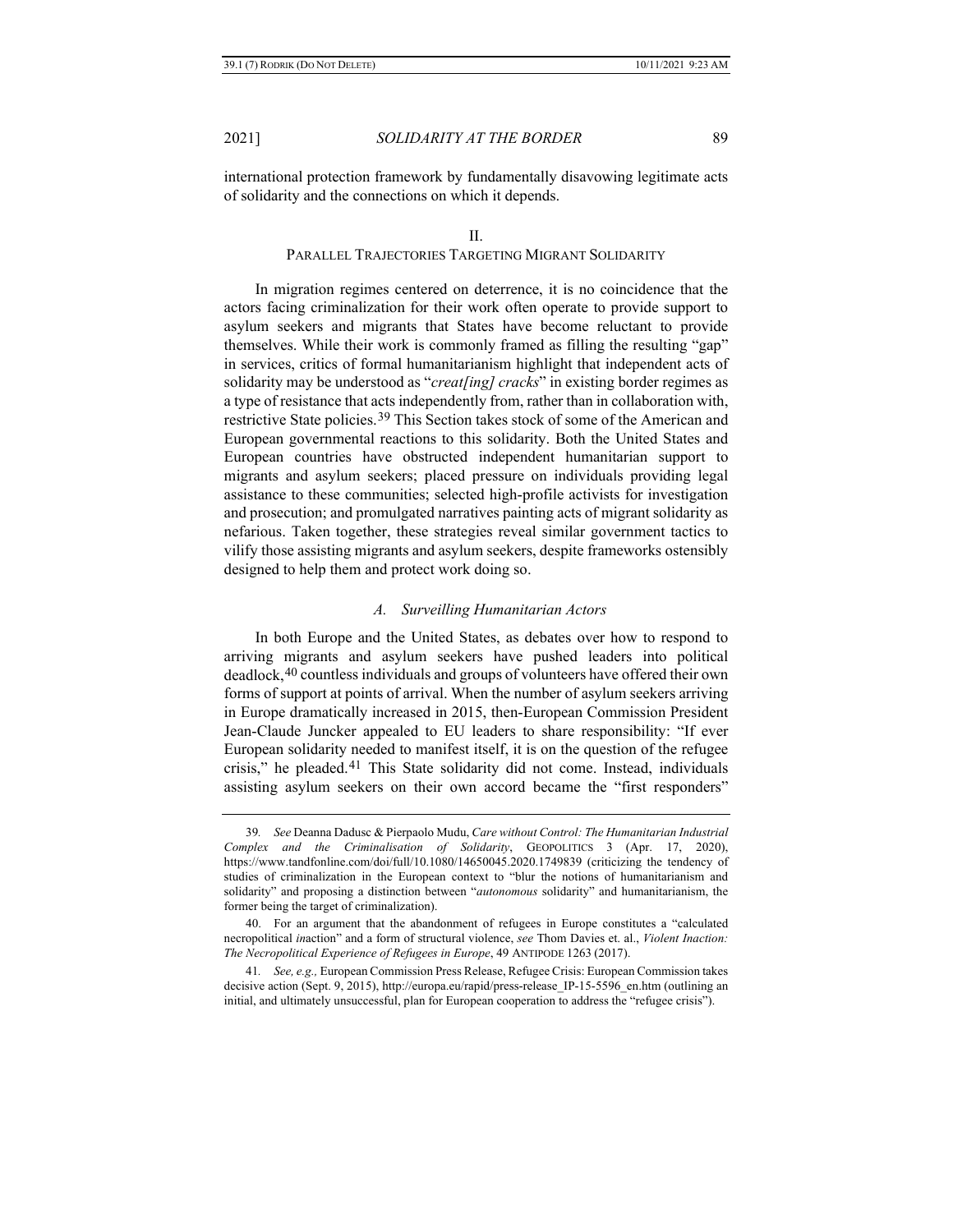<span id="page-9-0"></span>offering shelter and other forms of assistance to asylum seekers who reached European borders.[42](#page-9-1) Official conversations centered on limiting arrivals rather than on humanitarian reception. For example, Italy ended its humanitarian searchand-rescue operation "Mare Nostrum" in 2014 as the EU replaced it with "Joint Operation Triton," the primary purpose of which was not saving lives at sea, but "border management.["43](#page-9-2) The EU's 2015 Action Plan against Migrant Smuggling set its sights on increased policing of smuggling networks, for instance, through the creation of a "list of suspicious vessels likely to be used in the Mediterranean" and greater information sharing via "monitoring of pre-frontier area for earlier identification of smugglers and prevention of irregular departures of migrants."[44](#page-9-3) These anti-smuggling mechanisms were "artificially framed as migration management tools" that deployed border guards to arrival points, as well as EU and NATO ships to counter smuggling in the Mediterranean.[45](#page-9-4) In the words of a study commissioned by the European Parliament's Policy Department for Citizens' and Constitutional Affairs, State actors accordingly "portrayed the humanitarian assistance provided by civil society actors as non-cooperative and suspicious, if not overall counterproductive, to the underlying goal of 'stemming the flows.'"[46](#page-9-5)

As NGO-chartered search and rescue (SAR) ships in the Mediterranean responded to the EU's decisions by rescuing those stranded at sea themselves, they were met with smear campaigns, intimidation through surveillance, and logistical and administrative challenges to their operations.<sup>[47](#page-9-6)</sup> Independent NGOs were quickly labeled "migrant taxis" by prominent political leaders of Italy's antiimmigrant Five Star Movement, who alleged they facilitated migration to the country, while a prosecutor claimed they acted in collusion with smugglers.[48](#page-9-7) In 2017, Italy imposed a mandatory code of conduct on NGO-run SAR vessels that wished to access Italy's ports, which civil society argued "institutionalized

<span id="page-9-1"></span><sup>42.</sup> EUR. PARL. POL'Y DEP'T FOR CITIZENS' RTS. & CONST. AFF., FIT FOR PURPOSE? THE FACILITATION DIRECTIVE AND THE CRIMINALIZATION OF HUMANITARIAN ASSISTANCE TO IRREGULAR MIGRANTS: 2018 UPDATE 9 (Dec. 2018) [hereinafter FIT FOR PURPOSE?].

<span id="page-9-2"></span><sup>43</sup>*. See* EUROPEAN COUNCIL OF REFUGEES & EXILES, *MareNostrum to end – New Frontex operation will not ensure rescue of migrants in international waters* (Oct. 10, 2014), https://www.ecre.org/operation-mare-nostrum-to-end-frontex-triton-operation-will-not-ensurerescue-at-sea-of-migrants-in-international-waters/.

<span id="page-9-3"></span><sup>44.</sup> Communication From the Commission to the European Parliament, the Council, the European Economic and Social Committee and the Committee of the Regions, EU Action Plan against migrant smuggling (2015 - 2020), at 3, 5, COM (2015) 285 final (May 27, 2015).

<sup>45.</sup> FIT FOR PURPOSE?, *supra* not[e 42,](#page-9-0) at 13.

<sup>46</sup>*. Id.*

<span id="page-9-6"></span><span id="page-9-5"></span><span id="page-9-4"></span><sup>47</sup>*. See, e.g*., Communication to the Office of the Prosecutor of the International Criminal Court: EU Migration Policies in the Central Mediterranean and Libya, ¶¶ 161–202 (2019).

<span id="page-9-7"></span><sup>48</sup>*. See, e.g.*, Anna Momigliano, *In Italy, conspiracy theories about collusion between smugglers and charities rescuing migrants are spreading*, WASH. POST (May 2, 2017), https://www.washingtonpost.com/news/worldviews/wp/2017/05/02/in-italy-conspiracy-theoriesabout-collusion-between-smugglers-and-charities-rescuing-migrants-are-spreading/.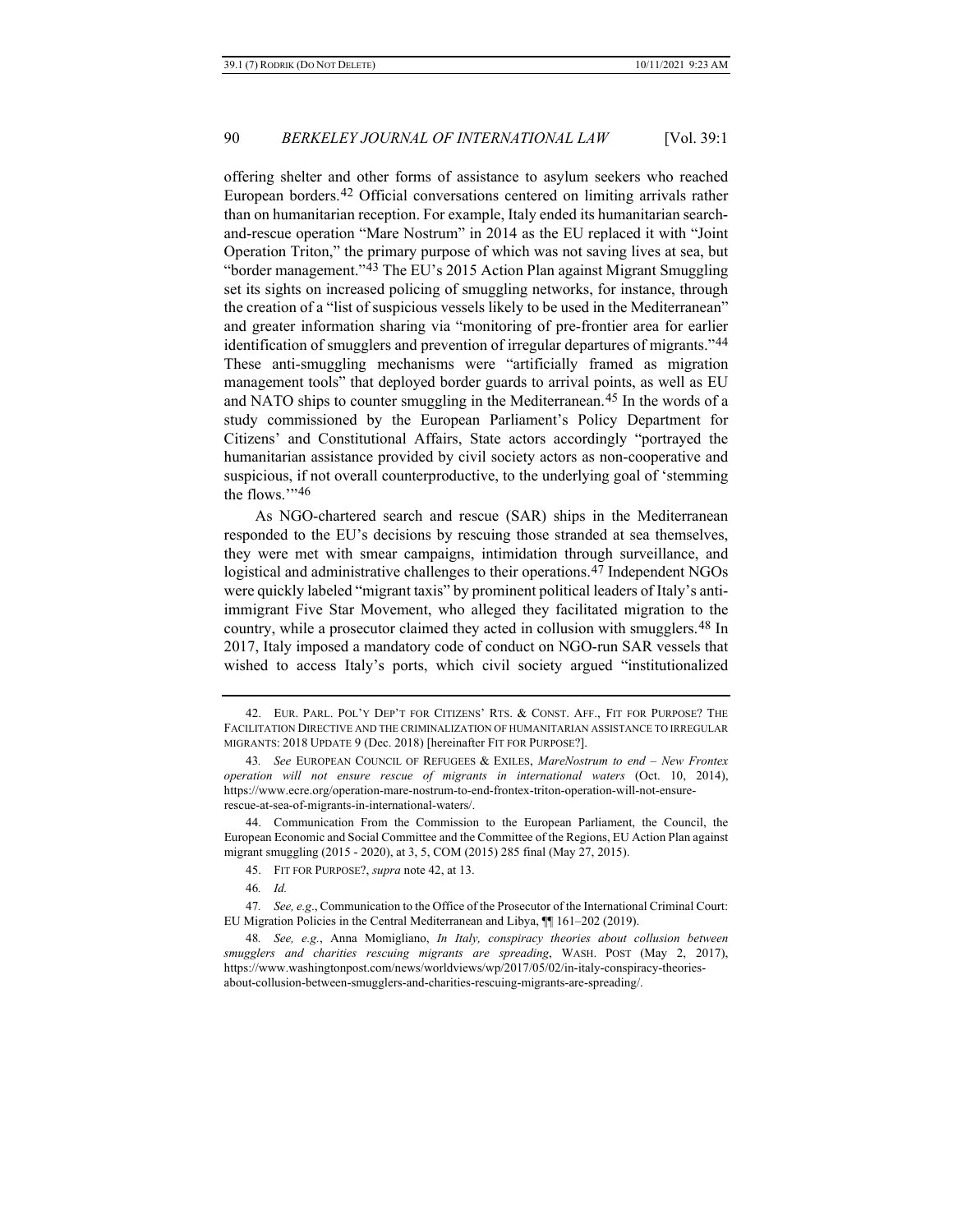suspicion and introduced an exceptional application of international maritime law so that it applied only to civil society and *not* to merchant or government ships."[49](#page-10-0) At the same time, the Italian government directly surveilled independent humanitarian actors. This included, for instance, its placement of undercover agents on board rescue ships—such as Save the Children's *Vos Hestia* in 2017 to investigate alleged collusion with smugglers and gather intelligence that eventually led to the Italian government's impounding of key rescue ships and prosecutions against their operators.[50](#page-10-1) That summer, Italian authorities seized the rescue ship *Iuventa* on grounds that it had potentially aided and abetted unlawful immigration and contorted evidence to suggest it had done so in bringing criminal proceedings against its crew.[51](#page-10-2) In 2019, when captain of the rescue ship *Sea Watch 3*, Carola Rackete, entered Italian waters despite authorities' objections sixteen days after rescuing forty migrants and refusing to return them to Libya, she was detained for "resisting a war ship" and investigated for facilitating illegal immigration.[52](#page-10-3) Outrage among some ran so high that Rackete also faced death and rape threats and was forced to move to a secret location as a result.[53](#page-10-4) A concerted effort to punish rescue ships and crew also employed more creative administrative means, such as the seizure of the Doctors Without Borders and SOS Méditerranée-operated *Aquarius* on the grounds that it had incorrectly labelled waste so as to not indicate that "discarded clothes worn by the migrants  $\left[\ldots\right]$  could have been contaminated by HIV, meningitis, and tuberculosis."<sup>[54](#page-10-5)</sup> By mid-December 2020 the European Union Fundamental Rights Agency had recorded, across Europe, "some 50 administrative and criminal proceedings against crew members or vessels" conducting SAR operations in the past two years alone.[55](#page-10-6)

<sup>49.</sup> FIT FOR PURPOSE?, *supra* not[e 42,](#page-9-0) at 14.

<span id="page-10-1"></span><span id="page-10-0"></span><sup>50</sup>*. See, e.g.*, Richard Hall, *Inside Italy's plot to infiltrate migrant rescue boats in the Mediterranean*, GLOB. POST INVESTIGATIONS (June 28, 2018).

<span id="page-10-2"></span><sup>51</sup>*. See* FORENSIC OCEANOGRAPHY & FORENSIC ARCHITECTURE, *Blaming the Rescuers: The Iuventa Case* (2018), https://blamingtherescuers.org/iuventa/ (detailing how the authorities' narrative of events "decontextualiz[ed] factual elements and recombin[ed] them into a spurious chain of events").

<span id="page-10-3"></span><sup>52.</sup> Elisabetta Povoledo, *Italy Arrests Captain of Ship that Rescued Dozens of Migrants at Sea*, N.Y. TIMES (June 29, 2019), https://www.nytimes.com/2019/06/29/world/europe/italy-migrantscaptain-arrest.html.

<span id="page-10-4"></span><sup>53.</sup> Letter to Italy from the Special Rapporteur on the situation of human rights defenders; the Special Rapporteur on the independence of judges and lawyers; the Independent Expert on human rights and international solidarity; the Special Rapporteur on the human rights of migrants and the Special Rapporteur on violence against women, its causes and consequences, Doc No AL ITA 6/2019 (July 12, 2019).

<span id="page-10-5"></span><sup>54.</sup> Lorenzo Tondo, *Italy orders seizure of migrant rescue ship over 'HIV-contaminated' clothes*, GUARDIAN (Nov. 20, 2018).

<span id="page-10-6"></span><sup>55.</sup> European Union Agency for Fundamental Rights, *December 2020 Update—NGO ships involved in search and rescue in the Mediterranean and legal proceedings against them* (Dec. 18, 2020) https://fra.europa.eu/en/publication/2020/december-2020-update-ngo-ships-involved-searchand-rescue-mediterranean-and-legal#TabPubOverview0.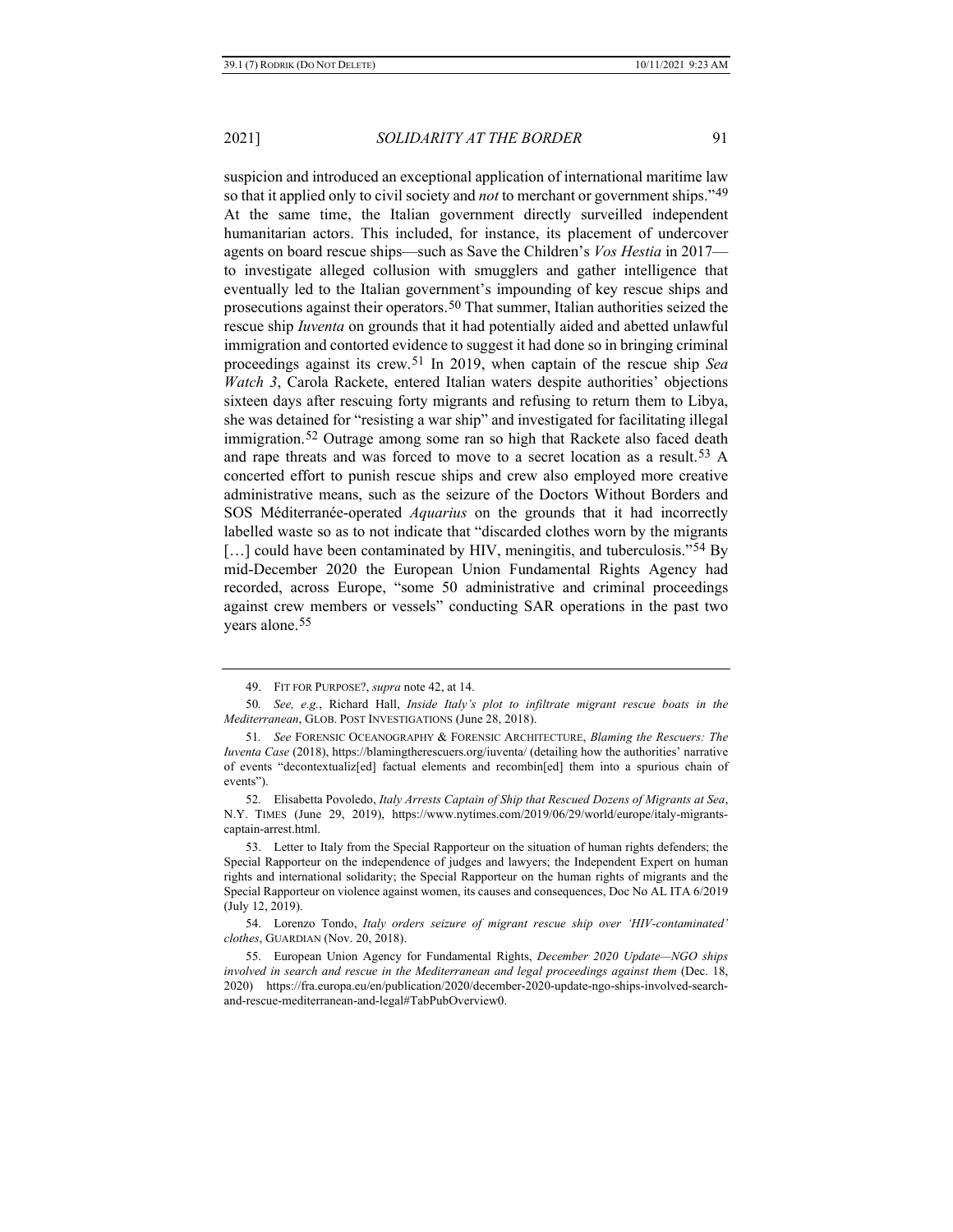<span id="page-11-4"></span>In yet other European countries, surveillance and harassment were palpably felt on shore. In northern France, which in sites like Calais hosted growing numbers of migrants and asylum seekers attempting to reach the United Kingdom, humanitarian groups supporting them documented 646 instances of police abuse between 2017 and 2018, including "unjustified parking fines; photo and video recording by police officers with personal phones; frequent ID checks; body and vehicle searches; insults and threats; and several cases of assault."[56](#page-11-0) As recently as September 2019, the EU border control agency Frontex issued a (latercancelled) call for tenders to surveillance companies that could collect and analyze data of social media users as related to "future irregular migratory movements impacting external borders" of the EU and Schengen Zone countries, including migrants, traffickers, and smugglers—and civil society within the EU.[57](#page-11-1)

US-based actors have faced patterns of intimidation and surveillance similar to those in Europe, with one humanitarian organization characterizing a recent Border Patrol raid of a humanitarian aid station in the Arizona desert as "a massive show of armed force," in which "agents armed with assault rifles […] smashed windows, broke doors, and destroyed essential camp infrastructure as well as supplies."[58](#page-11-2) Individuals supporting migrants in the desert areas of the US-Mexico border had certainly been the focus of government enforcement schemes in the past, for instance, through littering charges brought against them for leaving water jugs for migrants in the desert.[59](#page-11-3) But the intensity of these efforts at the federal level escalated in 2017, after then-Attorney General Jeff Sessions issued a memo directing the Department of Justice to "vigorously" pursue smuggling crimes. Sessions's instructions prioritized prosecutions under 8 U.S.C. § 1324 for

<span id="page-11-2"></span>58. NO MORE DEATHS, *Second Military Style Raid in Two Months: Border Patrol detains 12 people receiving humanitarian aid* (Oct. 7, 2020), https://nomoredeaths.org/second-military-styleraid-in-two-months-border-patrol-detains-12-people-receiving-care-at-humanitarian-aid-station/.

<span id="page-11-0"></span><sup>56.</sup> Amnesty Int'l, *Punishing Compassion: Solidarity on Trial in Fortress Europe*, AI Index EUR 01/1828/2020 (Mar. 3, 2020), https://www.amnesty.org/download/Documents/EUR0118282020ENGLISH.PDF.

<span id="page-11-1"></span><sup>57</sup>*. See* European Border and Coast Guard Agency (Frontex), *Service Contract for the Provision of Social Media Analysis Services Concerning Irregular Migration Trends and Forecasts (as part of Pre-warning Mechanism)* (Frontex/OP/534/2019/DT) (Sept. 25, 2019), https://etendering.ted.europa.eu/cft/cft-display.html?cftId=5471. The call for tender was cancelled without further explanation after Privacy International sent Frontex a list of questions about how the collection of such information would be compatible with the EU's data protection laws. *See* PRIVACY INT'L, *#PrivacyWins: EU Border Guards Cancel Plans to Spy on Social Media (for now)* (Nov. 19 2019), https://privacyinternational.org/advocacy/3289/privacywins-eu-border-guards-cancel-plansspy-social-media-now.

<span id="page-11-3"></span><sup>59</sup>*. See, e.g.*, Kristina M. Campbell, *Humanitarian Aid Is Never a Crime? The Politics of Immigration Enforcement and the Provision of Sanctuary*, 63 SYRACUSE L.REV. 71 (2012) (discussing efforts to prosecute No More Deaths activists on these grounds and providing an overview of the efforts of various state legislatures to criminalize individuals for harboring or transporting undocumented immigrants); Andrew Burridge, *Differential Criminalization under Operation Streamline: Challenge to Freedom of Movement and Humanitarian Aid Provision in the Mexico-US Borderlands*, 26(2) REFUGE: CAN. J.L ON REFUGEES 78 (2009).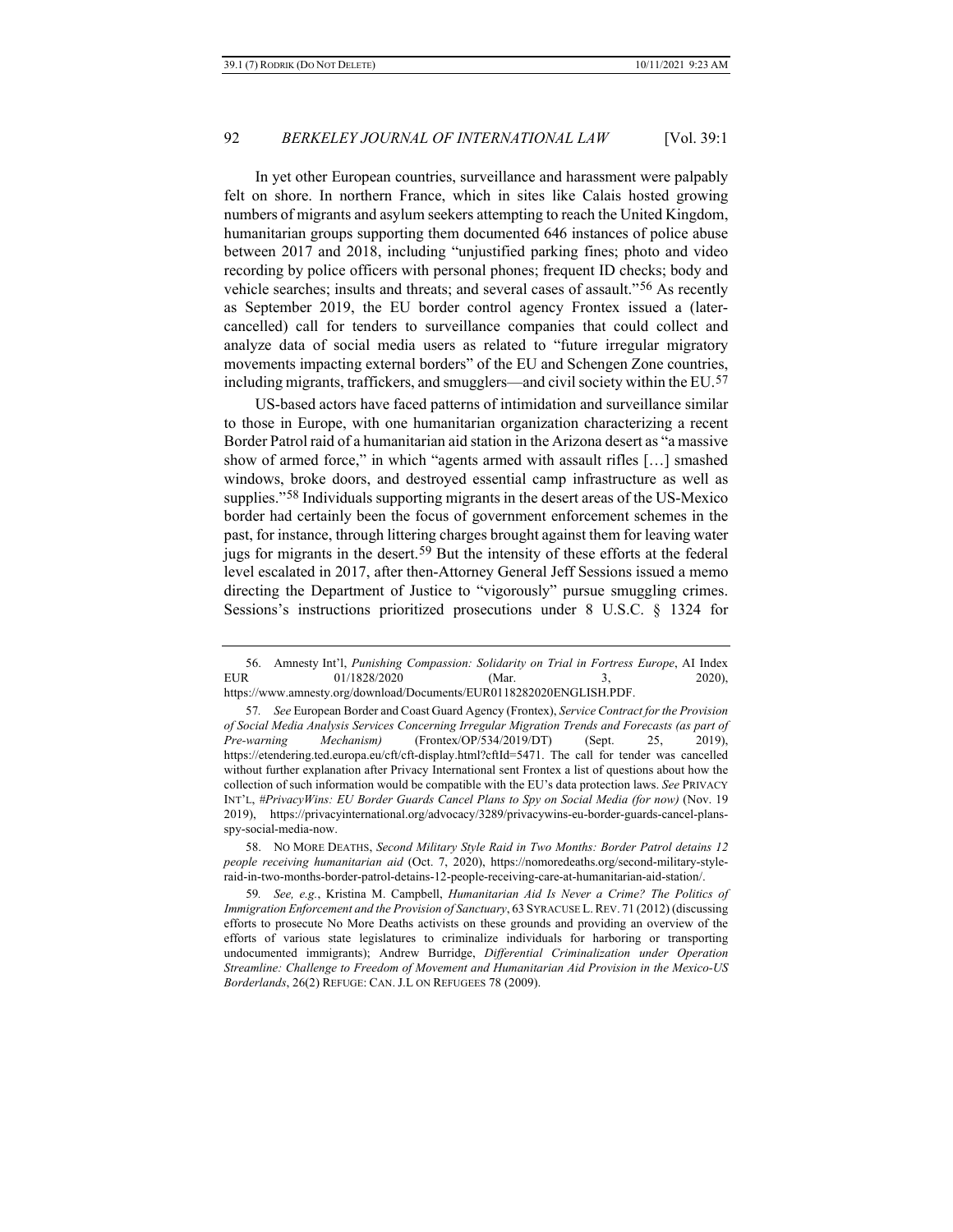"bringing in and harboring aliens," outlining that districts were to "consider for prosecution any case involving the unlawful transportation or harboring of aliens, or any other conduct proscribed pursuant to [the statute]."[60](#page-12-0) Shortly before a caravan of thousands of Central American asylum seekers was set to arrive in Tijuana, Mexico in late 2018, the Trump Administration—which had referred to those in the caravan as "criminals" and "unknown Middle Easterners"[61](#page-12-1) launched "Operation Secure Line." The administration announced that the Department of Defense was "providing [the Department of Homeland Security] DHS and [Customs and Border Protection] CBP a range of assistance . . . to enhance the agency's ability to impede or deny illegal crossings and maintain situational awareness as it contributes to CBP's overall border security mission."[62](#page-12-2) Journalists, activists, and lawyers exiting and entering Mexico soon became the targets of a "sweeping intelligence-gathering operation"[63](#page-12-3) in which they were filmed while working by Border Patrol agents, subjected to detention and interrogation at ports of entry, shown headshots of and asked for information about border workers, and, in some cases, denied entry into Mexico.[64](#page-12-4) A number of UN Special Rapporteurs later found these events "as presented show a pattern and practice of U.S. authorities misusing international systems designed for combating organised crime and terrorism, by issuing flags and migratory alerts in retaliation against the lawful actions of human rights activists, journalists, and lawyers."[65](#page-12-5) When CBP responded in May 2019 to a letter from civil society groups requesting information on the grounds on which it had surveilled fifty-nine such individuals on the Mexico-United States border, it wrote that it had been "investigating possible violations under 8 U.S. Code § 1324" and asserted that "a number of journalists and photographers were identified by Mexican Federal Police as possibly assisting migrants in crossing the border illegally and/or as

64*. Id.*

<span id="page-12-6"></span>

<span id="page-12-0"></span><sup>60.</sup> Renewed Commitment to Criminal Immigration Enforcement: Memorandum from the Attorney General for all Federal Prosecutors, AILA Doc. No. 17041132, Att'y Gen. (Apr. 11, 2017). It also noted that "[p]riority should also be given to prosecuting any offenses under section 1327 ("aiding or assisting criminal aliens to enter") and section 1328 ("importation of aliens for immoral purposes")." *Id.*

<span id="page-12-1"></span><sup>61</sup>*. See* Linda Qu, *Trump's Evidence-Free Claims about the Migrant Caravan*, N.Y. TIMES (Oct. 22, 2018), https://www.nytimes.com/2018/10/22/us/politics/migrant-caravan-fact-check.html.

<span id="page-12-2"></span><sup>62.</sup> U.S.CUSTOMS & BORDER PROT., *As Migrant Caravan Continues Toward U.S. Border, CBP Partners with DoD to Secure the Line* (Nov. 6, 2018), https://www.cbp.gov/newsroom/spotlights/migrant-caravan-continues-toward-us-border-cbppartners-dod-secure-line.

<span id="page-12-3"></span><sup>63.</sup> Ryan Devereaux, *Border Official Admits Targeting Journalists and Human Rights Advocates with Smuggling Investigations*, INTERCEPT (May 17, 2020).

<span id="page-12-5"></span><span id="page-12-4"></span><sup>65.</sup> Letter to the United States from the Special Rapporteur on the promotion and protection of human rights and fundamental freedoms while countering terrorism; the Working Group on Arbitrary Detention; the Special Rapporteur on the rights of persons with disabilities; the Special Rapporteur on the situation of human rights defenders; the Special Rapporteur on the human rights of migrants; and the Special Rapporteur on the human rights to safe drinking water, Doc No AL USA 2/2020, (May 6 2020) at 5.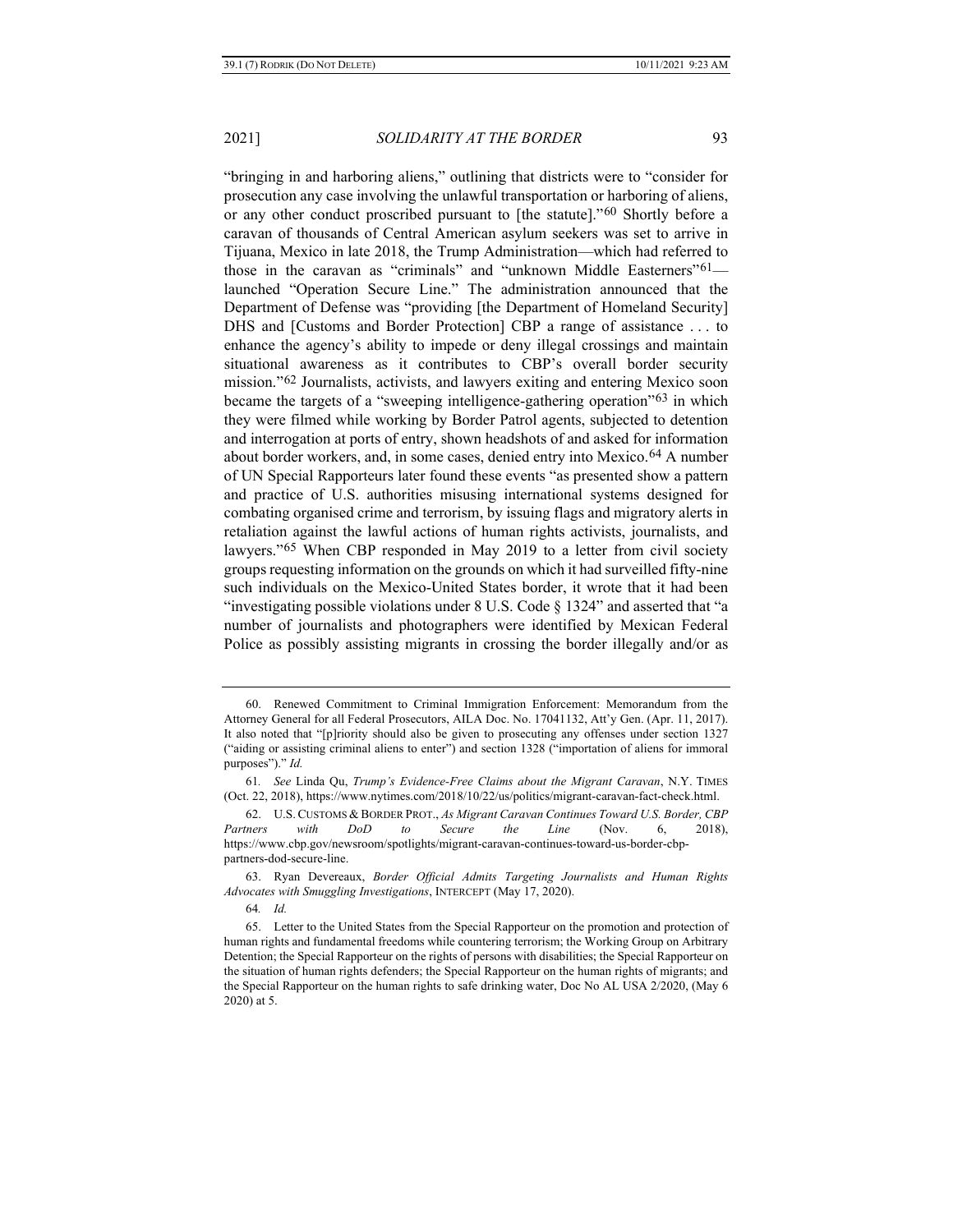having some level of participation in the violent incursion events."[66](#page-13-0) The Federal Government's acknowledgment that it had invoked an anti-smuggling framework to target actors providing critical services indicated a sweeping interpretation of the statute's potential scope.

#### *B. Scrutinizing Legal Aid*

In addition to casting doubt on the intentions of migrant solidarity work, the United States and European governments have attempted to introduce further limitations on interaction with migrants and asylum seekers by targeting the provision of legal assistance itself. In Hungary, a controversial package of reforms included an amendment to the Hungarian Penal Code chapter on crimes against public order by labeling those who conduct "organizational activities" in support of migrants as facilitators of illegal entry.[67](#page-13-1) The package also imposed a 25 percent tax on "immigration-supporting activities."[68](#page-13-2) Cloaked in an antifacilitation framework, the law was upheld by the Hungarian Constitutional Court ("HCC") as consistent with Hungary's Fundamental Law (constitution). The HCC found it sufficient to establish that the law only triggers criminal liability if those assisting migrants were aware that they were providing assistance to someone who was ineligible for protection under the refugee definition, or knew that their presence would be unlawful; that the criminalization of expressing opinion only applies to speech that aims to "incite others to commit an illegal act;" and that legal representation was excluded from its purview.[69](#page-13-3) In July 2019, the European Commission referred Hungary to the European Court of Justice over the legislation, arguing that it "curtails applicants' right to communicate with and be assisted by" relevant actors, in violation of the EU's Asylum Procedures Directive and Reception Conditions Directive.<sup>[70](#page-13-4)</sup> Yet, in a similar move, Germany months before had considered (and ultimately abandoned) legislation making information about planned deportations a state secret, which would have criminalized providing information about impending removals to asylum seekers.[71](#page-13-5)

<span id="page-13-6"></span><span id="page-13-0"></span><sup>66.</sup> Randy J. Howe, *U.S. Customs and Border Protection Letter* (May 9, 2019), https://cdt.org/wp-content/uploads/2019/05/2019-05-17-CBP-response-to-DHS-Coalition-letter.pdf.

<span id="page-13-1"></span><sup>67</sup>*. See* Hungarian Helsinki Comm., *Unofficial Translation: The Government of Hungary: Bill No. T/333 amending certain laws relating to measures to combat illegal immigration* (May 2018), https://www.helsinki.hu/wp-content/uploads/T333-ENG.pdf.

<span id="page-13-2"></span><sup>68.</sup> Viktor Z. Kazai, *Stop Soros Law Left on the Books – The Return of the "Red Tail"?*, VERFASSUNGSBLOG (Mar. 5, 2019), https://verfassungsblog.de/stop-soros-law-left-on-the-books-thereturn-of-the-red-tail/.

<sup>69</sup>*. Id.*

<span id="page-13-4"></span><span id="page-13-3"></span><sup>70</sup>*. See* Eur. Comm'n, *Commission takes Hungary to Court for criminalising activities in support of asylum seekers and opens new infringement for non-provision of food in transit zones* (July 25, 2019), https://ec.europa.eu/commission/presscorner/detail/en/ip\_19\_4260.

<span id="page-13-5"></span><sup>71</sup>*. See* Carla Ferstman, *Using Criminal Law to Restrict the Work of NGOs Supporting Refugees and Other Migrants in Council of Europe Member States*, EXPERT COUNCIL ON NGO L. 88 (Dec.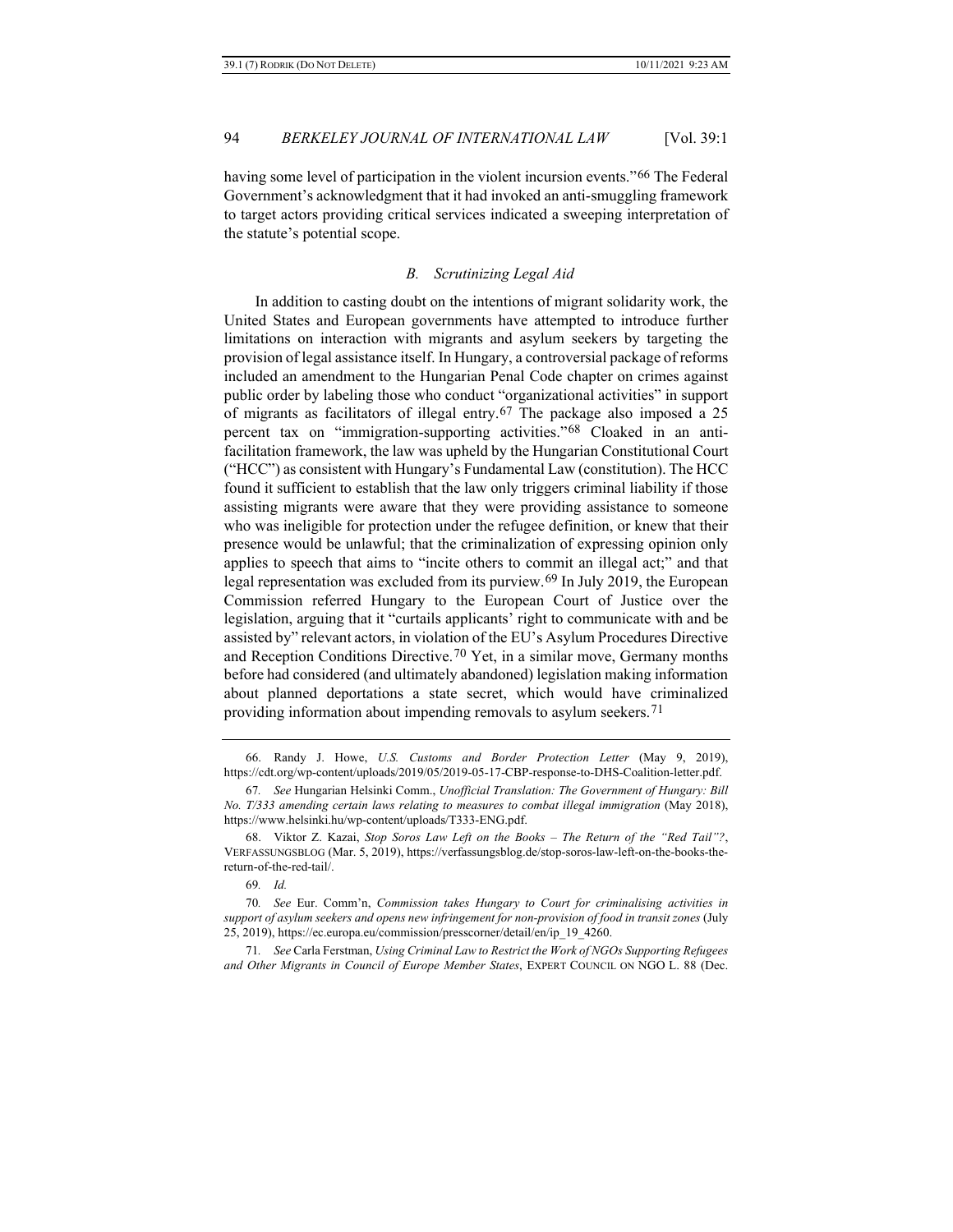The United States has turned to new applications of existing laws to strain the legitimate work of immigration attorneys and advocates. In 2017, the Department of Justice attempted to enforce previously enacted rules of professional conduct against a legal services provider to argue it could no longer provide know-your-rights presentations and legal orientations to asylum seekers without taking on their full representation. After receiving a cease-and-desist letter warning of possible sanctions due to its support of *pro se* asylum applicants, the Northwest Immigrant Rights Project ("NWIRP") filed a lawsuit arguing this interpretation of the rules would "cripple pro bono legal aid to immigrants" and violated (*inter alia*) lawyers' First Amendment rights to free speech, free assembly, and to petition the government.[72](#page-14-0) In granting the plaintiffs' request for a preliminary injunction, the District Court stressed "the principle that non-profit organizations may not be threatened when 'advocating lawful means of vindicating legal rights,"<sup>[73](#page-14-1)</sup> and the case was later resolved through settlement.<sup>[74](#page-14-2)</sup> Despite the outcome, it is difficult to see this attempted enforcement as anything other than an effort to limit the scope of services NWIRP could provide to immigrants. One year later, individuals facing scrutiny under Operation Secure Line were lawyers affiliated with legal organizations providing assistance to those in the migrant caravan.[75](#page-14-3)

#### *C. Targeting High-Profile Solidarity Activists*

As the examples discussed above indicate, the criminalization of migrant solidarity has taken place through a range of tactics and legal tools; however, these efforts follow a pattern of targeting highly-visible actors, in particular. Consistent action against such individuals suggests that these actors are targeted precisely because of their public or vocal resistance to restrictive anti-migrant policies and their wide reach. In the European context, this has led some to argue that "the harshest punishments have been reserved for those who have been most politically articulate about the refugee crisis."[76](#page-14-4) Similarly, the US government's focus on individuals supporting migrants at the border with Mexico has been described as a "politically motivated campaign" against their work.[77](#page-14-5) While examples of such

<sup>2019),</sup> https://rm.coe.int/expert-council-conf-exp-2019-1-criminal-law-ngo-restrictionsmigration/1680996969.

<span id="page-14-0"></span><sup>72.</sup> *See* Compl. for Declaratory and Injunctive Relief, *Northwestern Immigrant Rts. Project v. Sessions*, No. 2:17-cv-00716-RAJ, 2017 WL 3189032 (W.D. Wash. 2017).

<span id="page-14-1"></span><sup>73.</sup> *Northwestern Immigrant Rts. Project v. Sessions,* No. 2:17-cv-00716-RAJ, 2017 WL 3189032, at \*3 (W.D. Wash. July 27, 2017).

<span id="page-14-3"></span><span id="page-14-2"></span><sup>74</sup>*. See* Notice of Settlement and Filing of Settlement Agreement, *Northwestern Immigrant Rights Project v. Sessions*, No. 2:17-cv-00716-RAJ, 2017 WL 3189032 (W.D. Wash. 2017).

<sup>75.</sup> Devereaux, *supra* not[e 63.](#page-12-6)

<sup>76.</sup> Ferstman, *supra* note [71,](#page-13-6) ¶ 90.

<span id="page-14-5"></span><span id="page-14-4"></span><sup>77.</sup> AMNESTY INT'L, '*Saving Lives Is Not a Crime': Politically Motivated Legal Harassment Against Migrant Human Rights Defenders by the USA* 6 (2019), https://www.amnesty.org/download/Documents/AMR5105832019ENGLISH.PDF.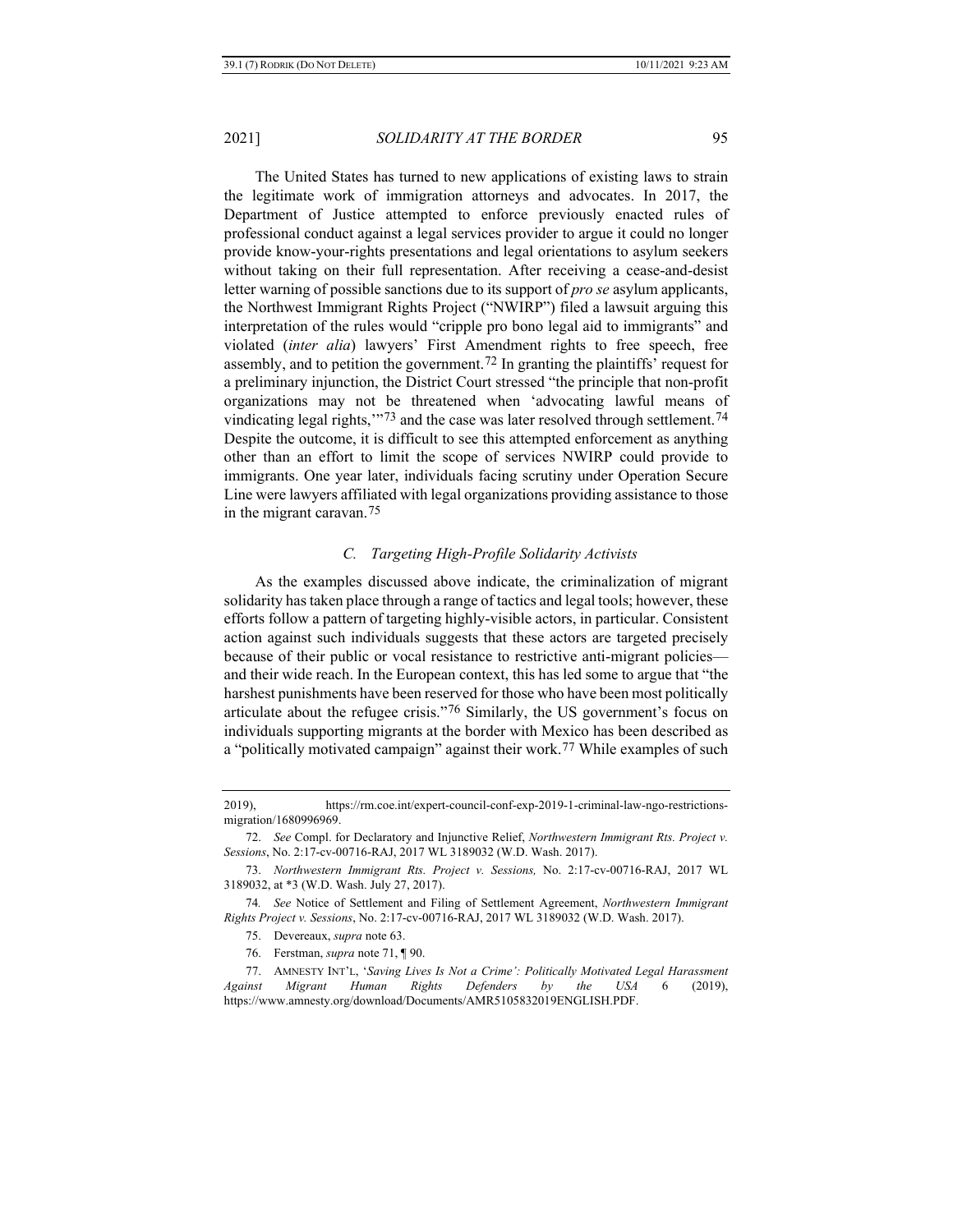enforcement are too numerous to capture here, the following brief sketch attempts to highlight the breadth.

One of the most covered solidarity cases in Europe is the prosecution of Sarah Mardini and Seán Binder. Mardini is herself a refugee, who famously saved the lives of others on the boat on which she fled to Greece in 2015 after she and her sister kept it afloat when it was at risk of sinking.<sup>[78](#page-15-0)</sup> Three years later, she and Binder, who both worked for an NGO conducting SAR operations in Lesvos, were accused of facilitating irregular entry, espionage, money laundering, and forgery due to their work. They each spent over one hundred days in detention in Greece before being released on bail and faced charges of up to twenty-five years in jail,[79](#page-15-1) a saga which sent a clear warning to similar actors on the Greek islands.<sup>[80](#page-15-2)</sup> In Spain, authorities investigated activist Helena Maleno Garzón for human trafficking after she sent distress calls to the Spanish coast guard when migrant boats departed from North Africa,  $81$  but perhaps also for bearing witness to Spain's unlawful conduct, as "a key source of evidence and documentation concerning illegalities and abuses at the border fences in the Spanish enclaves of Ceuta and Melilla."[82](#page-15-4) In Switzerland—which applies the EU's framework on smuggling—local parliamentarian Lisa Bosia Mirra was forced to resign from her position when she was initially convicted of facilitating irregular entry, exit, and stay of migrants after accompanying minors at the Italian border to enter Switzerland in order to claim asylum.<sup>83</sup> In Germany, members of an activist

<span id="page-15-3"></span>81*. Spain-Morocco: Criminal Investigation against Spanish human rights activist Helena Maleno closed*, STATEWATCH (Mar. 12, 2019), https://www.statewatch.org/news/2019/march/spainmorocco-criminal-investigation-against-spanish-human-rights-activist-helena-maleno-closed/.

<span id="page-15-4"></span>82. Yasha Maccanico, et al., *The shrinking space for solidarity with migrants and refugees: how the European Union and Member States target and criminalize defenders of the rights of people on the move* 16, TRANSNAT'L INST. (Sept. 2018).

<span id="page-15-0"></span><sup>78</sup>*. See* Richard Pérez Peña, *She Was Called a Hero for Helping Fellow Refugees. Doing So Got Her Arrested*, N.Y. TIMES (Sept. 26, 2018), [https://www.nytimes.com/2018/09/26/world/europe/greece-migrant-aid-arrests.html.](https://www.nytimes.com/2018/09/26/world/europe/greece-migrant-aid-arrests.html)

<sup>79.</sup> Amnesty Int'l, *supra* not[e 56,](#page-11-4) at 50.

<span id="page-15-2"></span><span id="page-15-1"></span><sup>80.</sup> Greece's targeting of NGO workers has continued to as recently as September 2020, when it accused thirty-three NGO workers of facilitating illegal entry of migrants into Greece, as well as with espionage, participation in a criminal organization, and violation of state secrets. *See* AP NEWS, *Greek police accuse 33 people of helping migrant smuggling* (Sept. 28, 2020), https://apnews.com/article/turkey-smuggling-archive-greece-crimec4ed5af7b15d54aa38191adf93d03edc.

<span id="page-15-5"></span><sup>83.</sup> Amnesty Int'l*, supra* note [56,](#page-11-4) at 82–83. The conviction was later overturned. Also drawing Swiss attention was the case of the pastor Norbert Valley, charged with facilitating the illegal stay of a Togolese asylum seeker by repeatedly providing him with food and shelter after he had lost his claim. On appeal, Valley was acquitted on the finding that his assistance was not sufficiently "regular and intensive" to constitute a violation of the law, still leaving open the potential for convictions based on many other acts of kindness. *See Swiss pastor who helped rejected asylum seeker acquitted*, EVANGELICAL FOCUS (Mar. 13, 2020), http://evangelicalfocus.com/europe/5176/Swiss\_pastor\_who\_helped\_rejected\_asylum\_seeker\_acquit ted\_.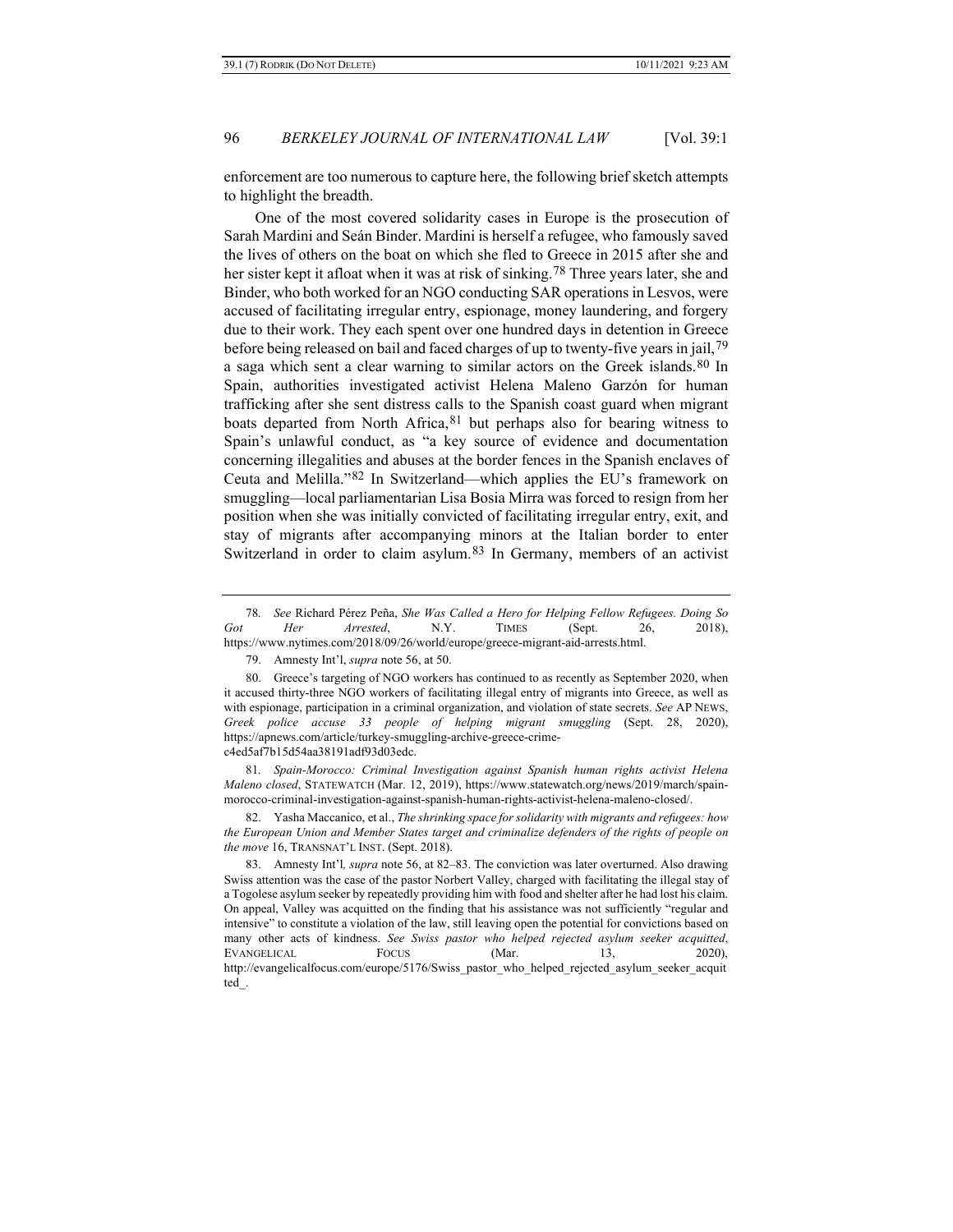collective that helped migrants cross the Austrian border were "handcuffed, strip-searched, and detained in 'container cells'" for over 30 hours.<sup>[84](#page-16-0)</sup> And in Croatia, a volunteer with Are You Syrious? ("AYS"), a civil society group focused on refugee rights, was charged with facilitating illegal migration, because he was present as an observer when an Afghan family requested asylum from the Croatian police.[85](#page-16-1) Croatian authorities advocated for the highest possible punishment of imprisonment, a ban of the organization's work, and a 43,000 Euro fine, which AYS argues represents retaliation for its separate efforts to support litigation against the police after the death of a migrant rejected at the border.<sup>[86](#page-16-2)</sup> Regardless of result, these charges are not without impact: AYS has stressed that the prosecution, paired with public vilification of their work and a campaign of police harassment of its staff, [87](#page-16-3) provoked direct attacks on its offices and death threats against members.[88](#page-16-4)

In the United States, law enforcement has also targeted those that publicly criticize the State's immigration regime. Perhaps the most prominent example is the prosecution of Scott Warren, a teacher and volunteer with the organization No More Deaths/No Más Muertes—the same group whose aid station Border Patrol raided, as described above—for harboring and transporting migrants. Warren believes his arrest was in retaliation for a video that No More Deaths had published only hours before, showing CBP agents "behaving cruelly and unprofessionally" by destroying water supplies left in the desert.<sup>[89](#page-16-5)</sup> Warren filed a pretrial motion to dismiss the case by arguing the government had put forward a selective prosecution that violated his Fifth Amendment Equal Protection Rights.[90](#page-16-6) The motion argued that "Dr. Warren is an active, vocal, and highly visible" member of No More Deaths; CBP had "provided a patently pretextual explanation" for their choice to surveil the organization's facilities; and agents "swiftly arrested Dr. Warren, whom they knew to be a leader of NMD, for harboring, without evidence that Dr. Warren himself had done anything illegal." Despite the motion including communications between the arresting officers that suggested discriminatory intent, it was rejected by the court.<sup>[91](#page-16-7)</sup>

<sup>84.</sup> Ferstman, *supra* note [71,](#page-13-6) ¶ 90.

<sup>85.</sup> Amnesty Int'l, *supra* not[e 56,](#page-11-4) at 30–31.

<sup>86</sup>*. Id.*

<span id="page-16-3"></span><span id="page-16-2"></span><span id="page-16-1"></span><span id="page-16-0"></span><sup>87</sup>*. See AYS Special: When governments turn against volunteers – the case of AYS*, ARE YOU SYRIOUS? (Dec. 30, 2018).

<sup>88.</sup> Amnesty Int'l, *supra* not[e 56,](#page-11-4) at 32–33.

<span id="page-16-5"></span><span id="page-16-4"></span><sup>89</sup>*. See* Miriam Jordan, *An Arizona Teacher Helped Migrants. Jurors Couldn't Decide if It Was a Crime*, N.Y. TIMES (June 11, 2019).

<span id="page-16-7"></span><span id="page-16-6"></span><sup>90.</sup> *See* Motion to Dismiss Indictment Due to Selective Enforcement, United States v. Warren*,*  No.CR-18-00223-001-TUC-RCC (BPV), (D. Ariz. Mar. 14, 2019), https://www.courtlistener.com/recap/gov.uscourts.azd.1081102/gov.uscourts.azd.1081102.172.0.pdf.

<sup>91.</sup> United States v. Warren*,* No. MJ-17-0241-TUC-BPV, 2018 WL 6809430 (D. Ariz. 2018).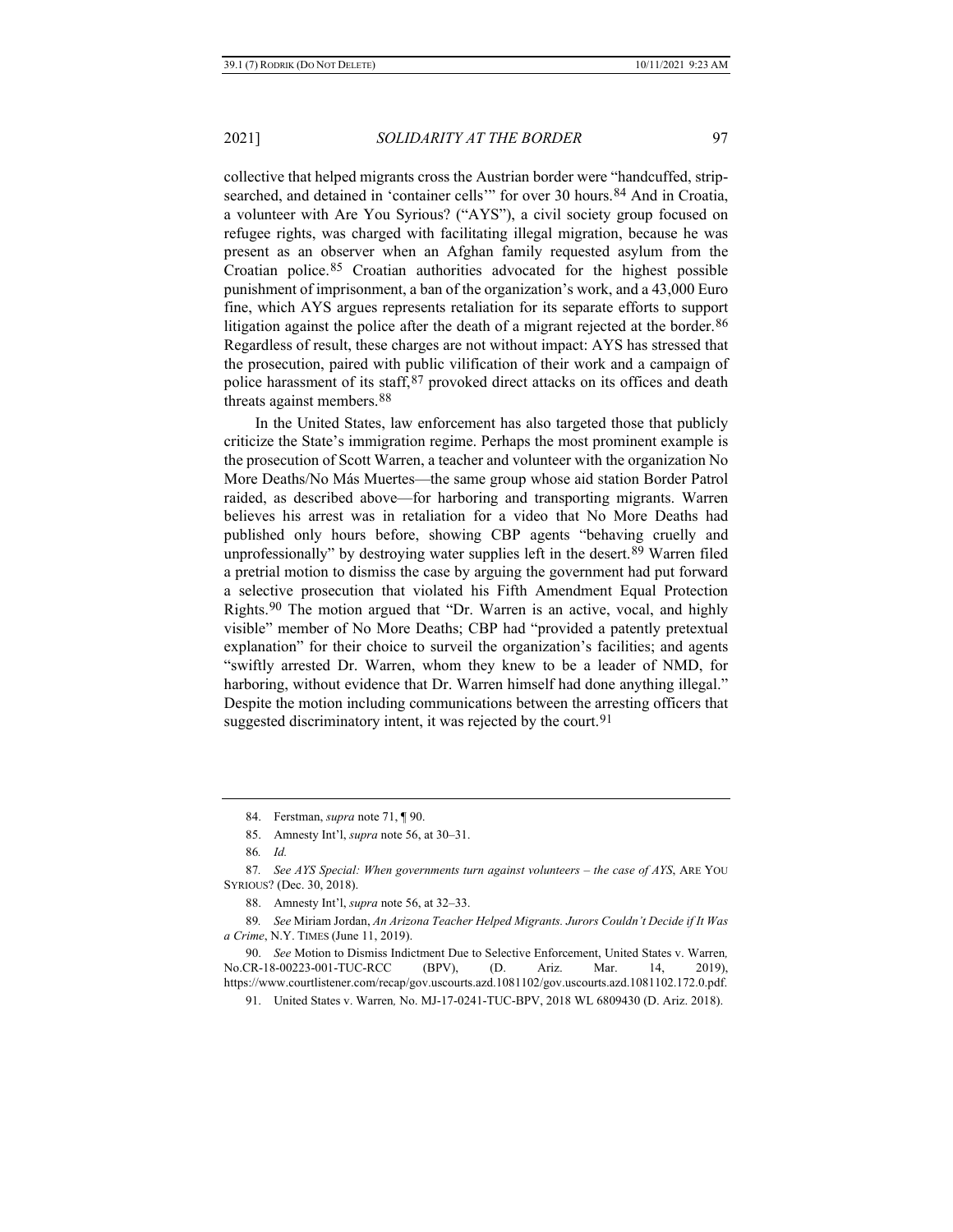#### <span id="page-17-4"></span>*D. Framing Narratives*

Ultimately, efforts to undermine migrant solidarity are communications campaigns as much as legal strategies. Because these acts of migrant solidarity often call into question the validity and virtue of State migration policy, efforts to discredit them require depicting support to migrants and asylum seekers as threats to national security that should be deterred and punished, rather than as legitimate acts of support that must be protected. It is worth noting that this framing contradicts contemporary understandings of similar actions in historical contexts. Frances Webber, for instance, notes Europe's "long history" of like support, without profit, "as a response born of human solidarity, which older Europeans recall—whether bringing Jews out of Germany and Nazi-occupied territories before and during the second world war [*sic*], or helping people cross the Berlin Wall during the Cold War."[92](#page-17-0) Many of the individuals whose support to migrants has been sanctioned share perceptions that such solidarity is rooted in history, their varying political and religious perspectives or philosophies aside.[93](#page-17-1) "It's part of our [Hautes-Alpes] partisan history and heritage to help out those in need," described a French activist prosecuted for facilitating the entry of migrants into France, in reference to the Alps' history as a place of escape for persecuted communities.[94](#page-17-2) "In the desert, where we live, if somebody comes to your door and they're thirsty, the right thing to do is to give them water. And that's been happening for generations here in Ajo," Scott Warren said of Arizona.<sup>95</sup> The original American Sanctuary activists of the 1980s, who offered churches as refuge and openly transported Central Americans fearing deportation into northern States—and in whose tradition many of today's US solidarity activists

<span id="page-17-0"></span><sup>92.</sup> Frances Webber, *The Legal Framework: When Law and Morality Collide* in Humanitarianism: the unacceptable face of solidarity, INST. OF RACE RELS. 7–8 (2017).

<span id="page-17-1"></span><sup>93.</sup> For instance, many of those responding to migrants and asylum-seekers' needs do so in clear and active resistance to State policies and practice, while others claim politics are irrelevant. *See, e.g.*, Dadusc & Mudu, *supra* not[e 39](#page-8-3) at 3; Lorenzo Tondo & Maurice Stierl, *Banksy funds refugee rescue boat operating in the Mediterranean*, GUARDIAN (Aug. 27, 2020) (reporting that the ten crew members of the vessel, named after French feminist anarchist Louise Michel, "all identify as anti-racist and antifascist activists advocating for radical political change"); Benjamin Boudou, *The Solidarity Offense in France: Egalité, Fraternité, Solidarité!*, VERFASSUNGSBLOG (July 6, 2018), https://verfassungsblog.de/the-solidarity-offense-in-france-egalite-fraternite-solidarite/ (describing how one activist described his solidarity as stemming from "a feeling of responsibility," with any political statement merely "a by-product"); Itamar Mann, *The Right to Perform Rescue at Sea: Jurisprudence and Drowning*, 21 GERMAN L. J. 598, 614–16 (2020) (describing independent search and rescue efforts at sea as a form of civil disobedience by which activists claim that "they are better placed to uphold the law" than the governments that argue they contravene it).

<span id="page-17-3"></span><span id="page-17-2"></span><sup>94.</sup> Louise Nordstrom, *'The Alps have always protected people,' says Frenchman convicted of helping migrants*, FRANCE24 (Dec. 16, 2018), https://www.france24.com/en/20181216-france-alpsmigrants-mountains-activists-convicted-winter-deaths-far-right-protests-refugee.

<sup>95.</sup> Callamard, *supra* not[e 32,](#page-6-6) at 38.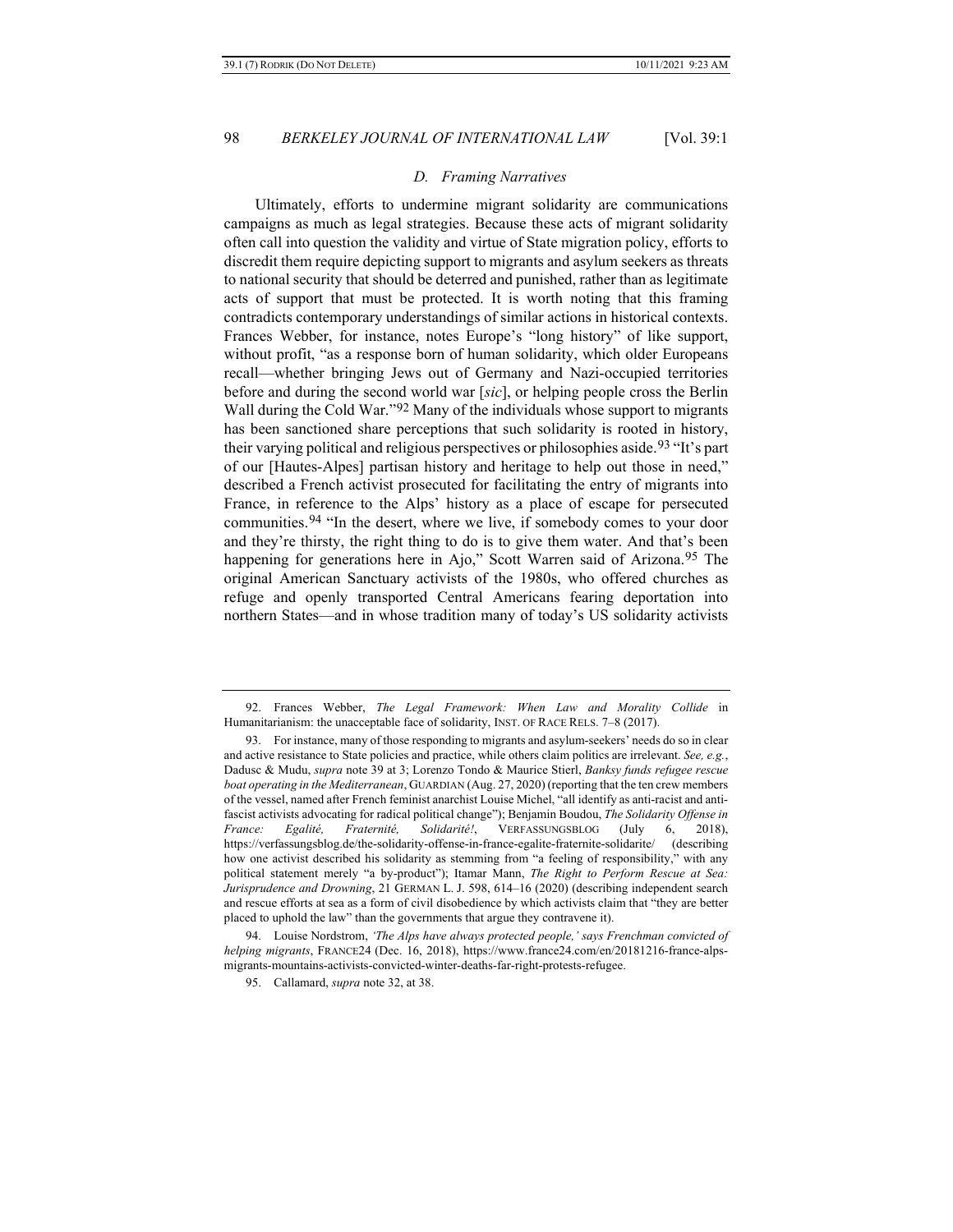follow[96—](#page-18-0)cited their inspiration not only in Biblical history but also in the Underground Railroad transporting slaves escaping the American South.[97](#page-18-1) The application of anti-smuggling frameworks in these contexts ignores these parallels and again associates support to migrants strictly with criminality and danger, as facilitation of irregular entry and stay.

Framing crackdowns on this action as anti-smuggling efforts also allows States to justify continued border militarization while concurrently narrowing legal and safe pathways to asylum. By shifting blame for irregular migration onto smugglers, the United States and Europe have framed the motivation for these policies as the protection of migrants and asylum seekers themselves. The EU's 2015 Action Plan against Migrant Smuggling is a strong example of this depiction. In laying out its rationale for "the fight against migrant smuggling," the document paints a dire picture of "ruthless criminal networks" that "treat migrants as goods," resulting in "scores of migrants drown[ing] at sea, suffocat[ing] in containers or perish[ing] in deserts"<sup>98</sup>—but does not acknowledge that restrictive immigration policies drive those seeking protection into greater vulnerability toward smugglers and more dangerous routes.<sup>[99](#page-18-3)</sup> Ala Sirriyeh's analysis of antismuggling narratives in the American context provides a similar example of stark imagery in the CBP's 2014 "Danger Awareness Campaign" in Central America, which, while dissuading asylum seekers from attempting the journey north, portrays CBP officers as "compassionate and morally righteous white American men saving brown women and children from the cruelties inflicted on them by

<span id="page-18-4"></span>

<span id="page-18-0"></span><sup>96</sup>*. See, e.g.*, *No More Deaths: An Interview with John Fife*, YALE REFLECTIONS (2008), https://reflections.yale.edu/article/who-my-neighbor-facing-immigration/no-more-deaths-interviewjohn-fife. For a sketch of how the concept of sanctuary in the United States has evolved "beyond its conventional public and private definitions," *see* Rose Cuison Villazor & Pratheepan Gulasekaram, *The New Sanctuary and Anti-Sanctuary Movements*, 52 UC DAVIS L. REV. 549 (2018).

<span id="page-18-1"></span><sup>97</sup>*. See, e.g.*, Sophie H. Pirie, *The Origins of a Political Trial: The Sanctuary Movement and Political Justice*, 2 YALE J. L. & HUM. 381 (1990).

<span id="page-18-2"></span><sup>98.</sup> Communication From the Commission to the European Parliament, the Council, the European Economic and Social Committee and the Committee of the Regions, EU Action Plan against migrant smuggling (2015 - 2020), at 3, 5, COM (2015) 285 final (May 27, 2015). For an example of the link between limits on access to asylum procedures and the use of smugglers in Europe, see HUM. RTS. WATCH, '*As Though We Are Not Human Beings:' Police Brutality Against Migrants and Asylum Seekers in Macedonia*, App'x 1: Letter from Ministry of Interior of Republic of Macedonia (Sept. 21, 2015) (finding that after the enactment of a law offering individuals who had entered Macedonia without authorization to submit an asylum application within 72 hours, "the number of registered cases of smuggling migrants has been reduced, and there [have been] no accidents with casualties among illegal migrants").

<span id="page-18-3"></span><sup>99</sup>*. See, e.g.*, Gabriella Sanchez, *Migrant Smuggling in the Libyan Context: Re-examining the Evidence*, *in* MIGRATION IN WEST AND NORTH AFRICA AND ACROSS THE MEDITERRANEAN 230 "Migration in West and North Africa and across the Mediterranean: Trends, risks, developments and governance" (International Organization for Migration ed., 2020), https://publications.iom.int/system/files/pdf/migration-in-west-and-north-africa-and-across-themediterranean.pdf (arguing that stricter border controls and a lack of safe and legal pathways for migration "have led to the emergence of unequal, abusive and violent interactions between migrants and facilitators [smugglers]").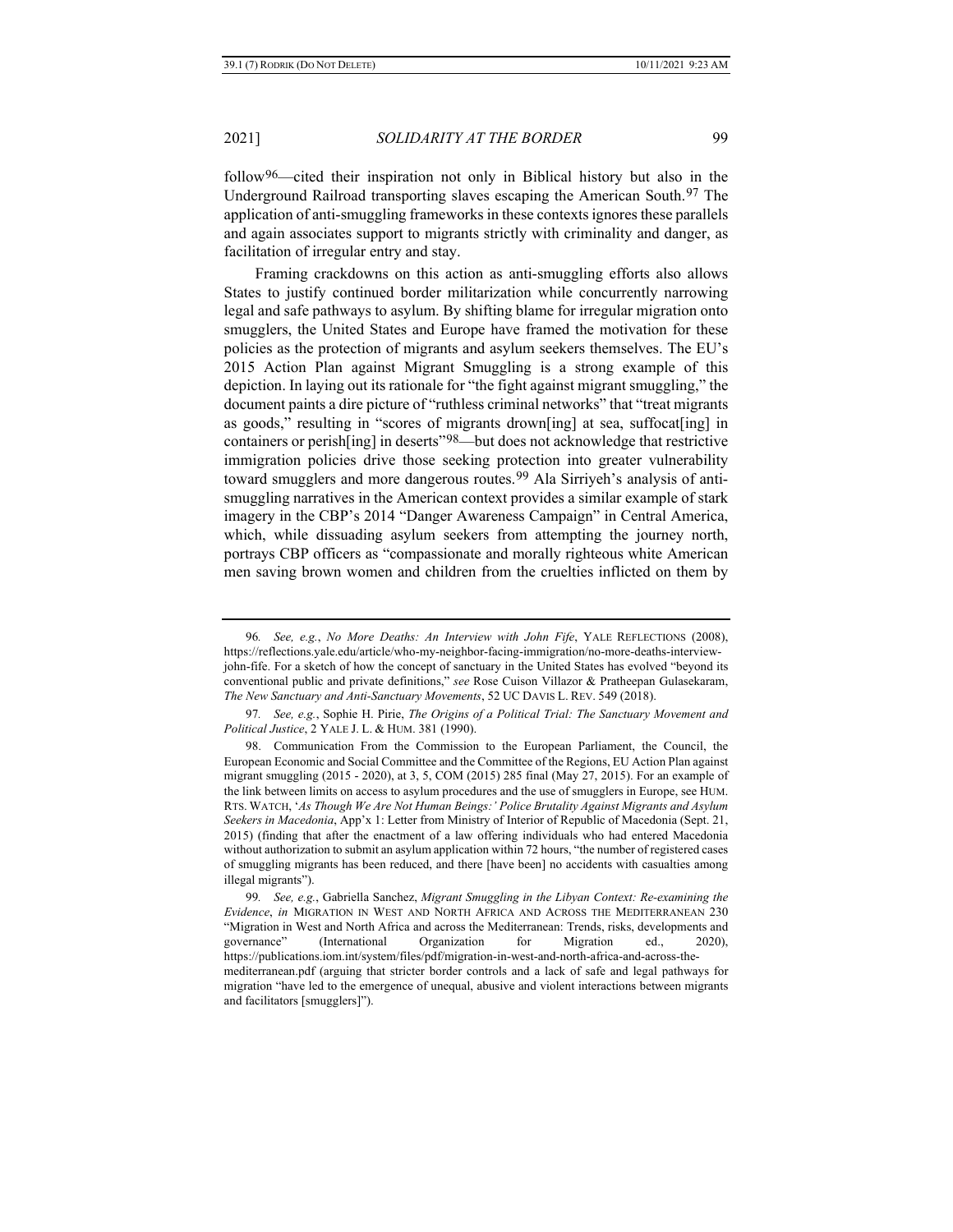savage and inhumane smugglers."<sup>[100](#page-19-0)</sup> Sirriyeh highlights that such depictions allow the direction of outrage not "towards government policies and actions that cause or amplify suffering," but rather "towards the vilified figures" of smugglers and irregular migrants, "draw[ing] on the legacy of colonial discourse about threatening and dangerous southern men."[101](#page-19-1)

To stand, these narratives must also write out the possibility of support to migrants and asylum seekers taken out of solidarity or obligation, acts that question their legitimacy. One recent example of efforts to do so is US then-Homeland Security Secretary Kirstjen Nielsen's 2018 testimony on DHS's proposed budget before the Senate Homeland Security and Governmental Affairs Committee, in which she stressed: "Human smuggling operations are lining the pockets of transnational criminals. They are not humanitarian endeavors […but rather, they support] groups that are fueling greater violence and instability in America and the region."<sup>102</sup> While Nielsen's words reflect an understanding of smuggling that should exclude assistance provided individually, and for no compensation, they place a sense of mistaken humanitarianism under the umbrella of dangerous activity. Although anti-smuggling frameworks are not the only means by which migrant solidarity has been targeted, they are in this way some of the most effective in narrowing space for this work: Erasing legitimate solidarity from the frame, they both rely on and reinforce narratives that divert focus away from arriving asylum seekers' needs for protection and instead frame them as those from whom protection is needed.<sup>[103](#page-19-3)</sup> These are the frameworks to which this Note now turns.

#### II.

#### DOMESTIC AND INTERNATIONAL FRAMEWORKS IN TENSION

While the Refugee Convention of 1951 sets out the central international framework for the protection of asylum seekers, it does not explicitly provide contours for the protection of those who assist them. However, the criminalization of solidarity implicates international refugee law insofar as that criminalization

<span id="page-19-0"></span><sup>100.</sup> ALA SIRRIYEH, THE POLITICS OF COMPASSION: IMMIGRATION AND ASYLUM POLICY 79, 88 (2018).

<sup>101</sup>*. Id.* at 79 (citing GAYATRI CHAKRAVORTY SPIVAK, CAN THE SUBALTERN SPEAK? (1988)).

<span id="page-19-2"></span><span id="page-19-1"></span><sup>102</sup>*. See* Glenn Kessler, *Are human-smuggling cartels at the U.S. border earning \$500 million a year?*, WASH. POST (May 21, 2018), https://www.washingtonpost.com/news/factchecker/wp/2018/05/21/are-human-smuggling-cartels-at-the-u-s-border-earning-500-million-a-year/.

<span id="page-19-3"></span><sup>103.</sup> This also enables—and is exemplified by—a focus on interviewing asylum seekers about potential smuggling networks immediately on their arrival to European countries, rather than about their reasons for arriving in the first place. *See, e.g.*, Report of the Special Rapporteur on the human rights of migrants on his mission to Greece ¶ 41, UN Doc No A/HRC/35/25/Add.2 (June 23, 2017) (describing that Frontex conducts "debriefing interviews to gather intelligence" with individuals arriving by sea to Greece and stressing that "such interviews may increase their fear of the authorities and lead them to hide protection needs, abuse suffered, or vulnerabilities experienced").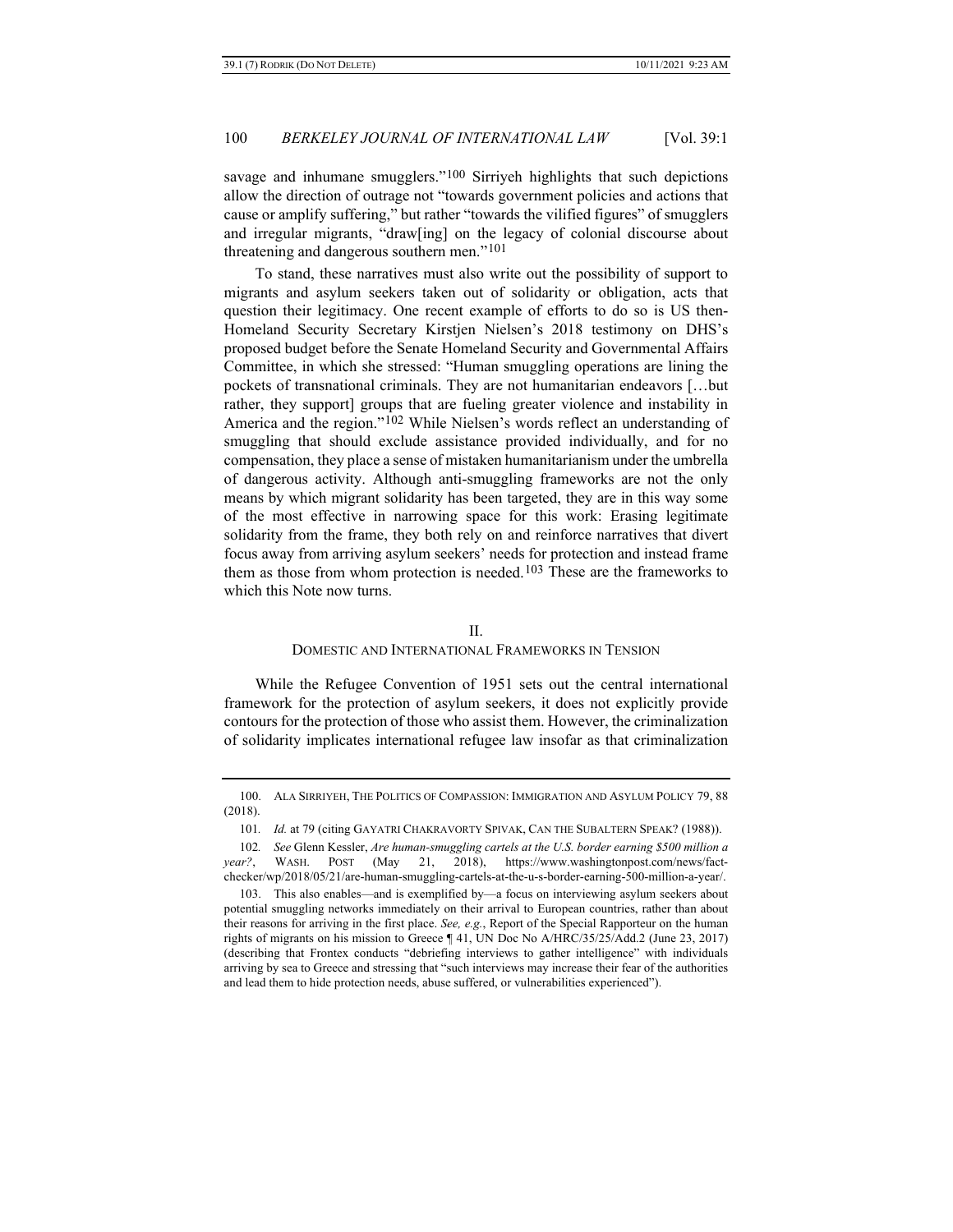facilitates violations of the key rights of asylum seekers, such as the principle of *non-refoulement* outlined in Article 33 of the Refugee Convention (today accepted as customary international law),[104](#page-20-0) and further solidifies their lack of access to asylum procedures.[105](#page-20-1) An overview of the international legal framework directly tackling smuggling and the rights-based regimes invoked by its enforcement against migrant solidarity demonstrates that even accepting disagreement about the appropriate scope of restrictions on entry of asylum seekers and migrants, the criminalization of this type of support is counter to the spirit of both fields. This Section first explores the international legal frameworks concerned in this context and then introduces the relevant European and American legal regimes that target smuggling, highlighting how such legislation conflicts with international standards.

#### *A. International Law*

#### *1. UN Protocol Against the Smuggling of Migrants by Land, Sea and Air*

The key international treaty guiding States' approaches to combating migrant smuggling is the United Nations Protocol Against the Smuggling of Migrants by Land, Sea and Air.<sup>[106](#page-20-2)</sup> This treaty clearly exempts the types of actions that have been sanctioned under domestic smuggling frameworks from its definition of punishable smuggling. Article 3(a) of the treaty, which both the United States and the European Union have signed, defines migrant smuggling as:

the procurement, in order to obtain, directly or indirectly, a financial or other material benefit, of the illegal entry of a person into a State Party of which the person is not a national or a permanent resident.<sup>[107](#page-20-3)</sup>

The Protocol's *travaux préparatoires* explicitly notes that the article's "intention was to include the activities of organized criminal groups acting for profit, but to exclude the activities of those who provided support to migrants for humanitarian reasons or on the basis of close family ties.["108](#page-20-4) In addition, the Legislative Guide to the Protocol indicates awareness that an overbroad definition

<span id="page-20-0"></span><sup>104</sup>*. See* 1951 Convention and 1967 Protocol Relating to the Status of Refugees ("Refugee Convention"), art. 33.

<span id="page-20-1"></span><sup>105.</sup> Art. 31 of the Refugee Convention also explicitly prevents States from penalizing asylum seekers for unauthorized presence in a country, underscoring the illogic of penalizing those who assist them.

<span id="page-20-2"></span><sup>106.</sup> Protocol Against the Smuggling of Migrants by Land, Sea and Air, supplementing the United Nations Convention against Transnational Organized Crime, Nov. 15, 2000, U.N. Doc. A/55/383 (Entered into force Jan. 28, 2004. The Protocol is part of the United Nations Convention Against Transnational Organized Crime.).

<sup>107</sup>*. Id.* art. 3.

<span id="page-20-4"></span><span id="page-20-3"></span><sup>108.</sup> Ad Hoc Comm. on the Elaboration of a Convention against Transnat'l Organized Crime, Rep. on the Work of Its First to Eleventh Sessions, *Interpretative Notes for the Official Records (Travaux Préparatoires) of the Negotiation of the United Nations Convention against Transnational Organized Crime and the Protocols Thereto*, ¶ 88, U.N. Doc. A/55/383/Add.1. (Nov. 3, 2000).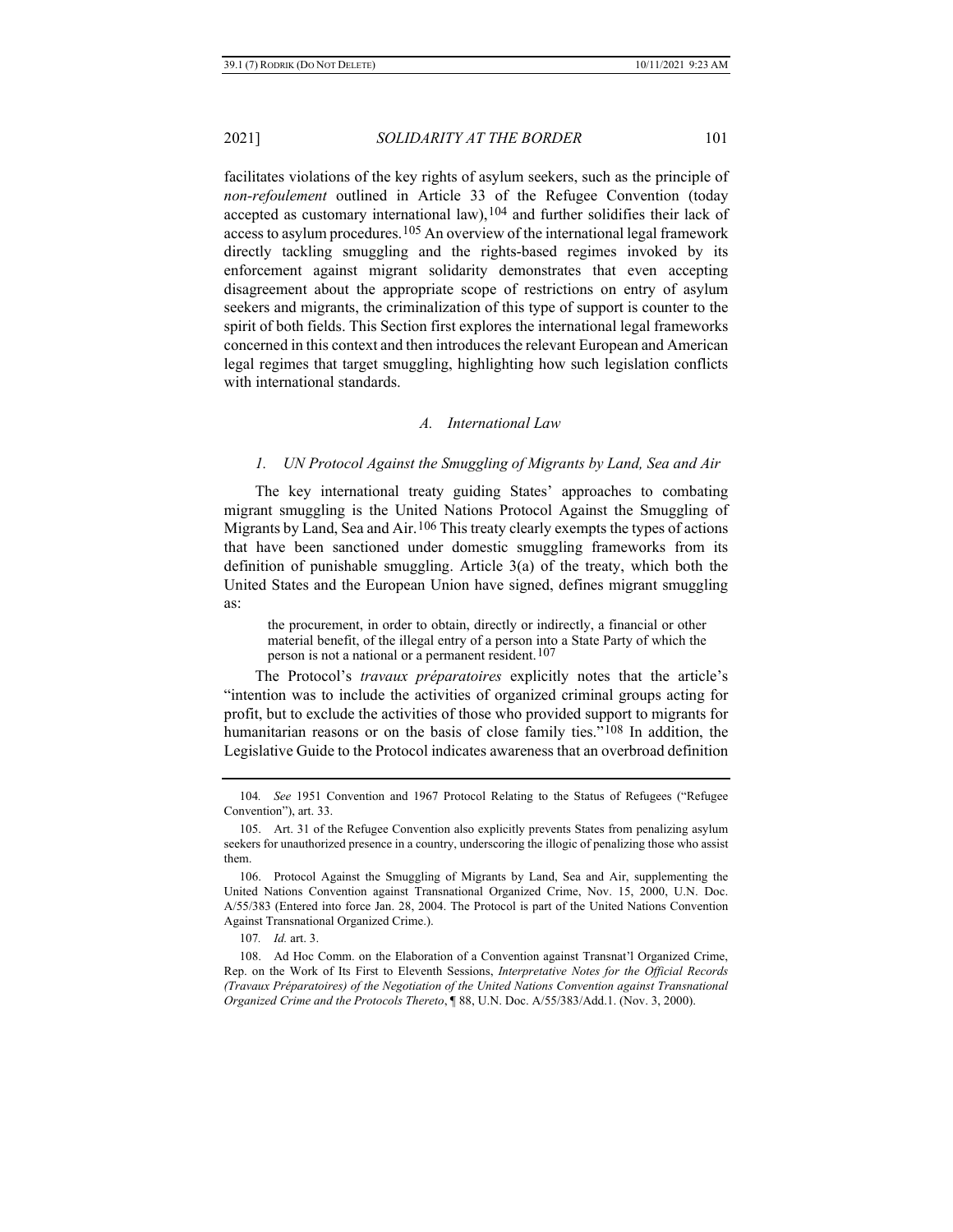of smuggling might interfere with the right to seek asylum and shows clear concern for maintaining asylum seekers' access to protection, noting that "the Protocol should not require States to criminalize or take other action against groups that smuggle migrants for charitable or altruistic reasons."[109](#page-21-0) According to the UN Office of Drugs and Crime's 2018 Global Study on Migrant Smuggling, "the inclusion of financial or other material benefit as a constitutive element of the migrant smuggling crime is a clear indication of the [Protocol]'s focus on tackling those—particularly organized crime groups—who seek to benefit from smuggling migrants."[110](#page-21-1) Agnès Callamard has written that the treaty's drafters "recognized the need to protect humanitarian motives" in limiting their definition of smuggling in this manner.[111](#page-21-2)

It is worth noting that even with the Protocol's intended carve-out for humanitarian work, its definition of migrant smuggling is still quite malleable and has been criticized. The Oxford Refugee Studies Center has written that the "forprofit/humanitarian binary" in the Protocol is troublesome "as it rests on the premise that acts for gain cannot be humanitarian."[112](#page-21-3) The Center points out that actors operating on humanitarian grounds could still be paid for their work, such as individuals employed by humanitarian organizations.[113](#page-21-4) In addition, a broad construal of "material benefit" could conceivably encompass other acts perceived to result in gains as part of political or ideological activism.[114](#page-21-5) In fact, domestic courts have questioned whether an action taken out of principle could result in an indirect benefit that would undermine a "humanitarian" purpose of the actor, as discussed further in Section III.[115](#page-21-6) However, it is clear that the Protocol's definition of smuggling was intended to exclude support provided for no compensation in solidarity with migrants, establishing it as an important authoritative counterweight to how the US and European States have drafted and implemented their domestic anti-smuggling frameworks.

<span id="page-21-0"></span><sup>109.</sup> U.N. Off. on Drugs & Crime, Legislative Guides for the Implementation of the United Nations Convention against Transnational Organized Crime and the Protocols Thereto, U.N. Sales No. E.05.V.2 (2004).

<sup>110.</sup> U.N. OFF. ON DRUGS & CRIME, GLOBAL STUDY ON SMUGGLING OF MIGRANTS 18 (2018).

<sup>111.</sup> Callamard, *supra* not[e 32,](#page-6-6) ¶ 71.

<span id="page-21-3"></span><span id="page-21-2"></span><span id="page-21-1"></span><sup>112.</sup> Rachel Landry, *Decriminalising 'Humanitarian Smuggling*,*'* UNIV. OF OXFORD REFUGEE STUD. CTR. (Mar. 2017).

<sup>113</sup>*. Id.*

<span id="page-21-6"></span><span id="page-21-5"></span><span id="page-21-4"></span><sup>114.</sup> Canada's Supreme Court, however, has found that the inclusion of a material or financial gain in the Protocol's definition meant it was not framed to criminalize humanitarian aid and included an explicit humanitarian exemption in its relevant legislation. R. v. Appulonappa, [2015] SCC 49, [2015] 3 SCR 754.

<sup>115</sup>*. See infra* Part III (discussing "the case of "Briançon 7" and prosecution of Scott Warren).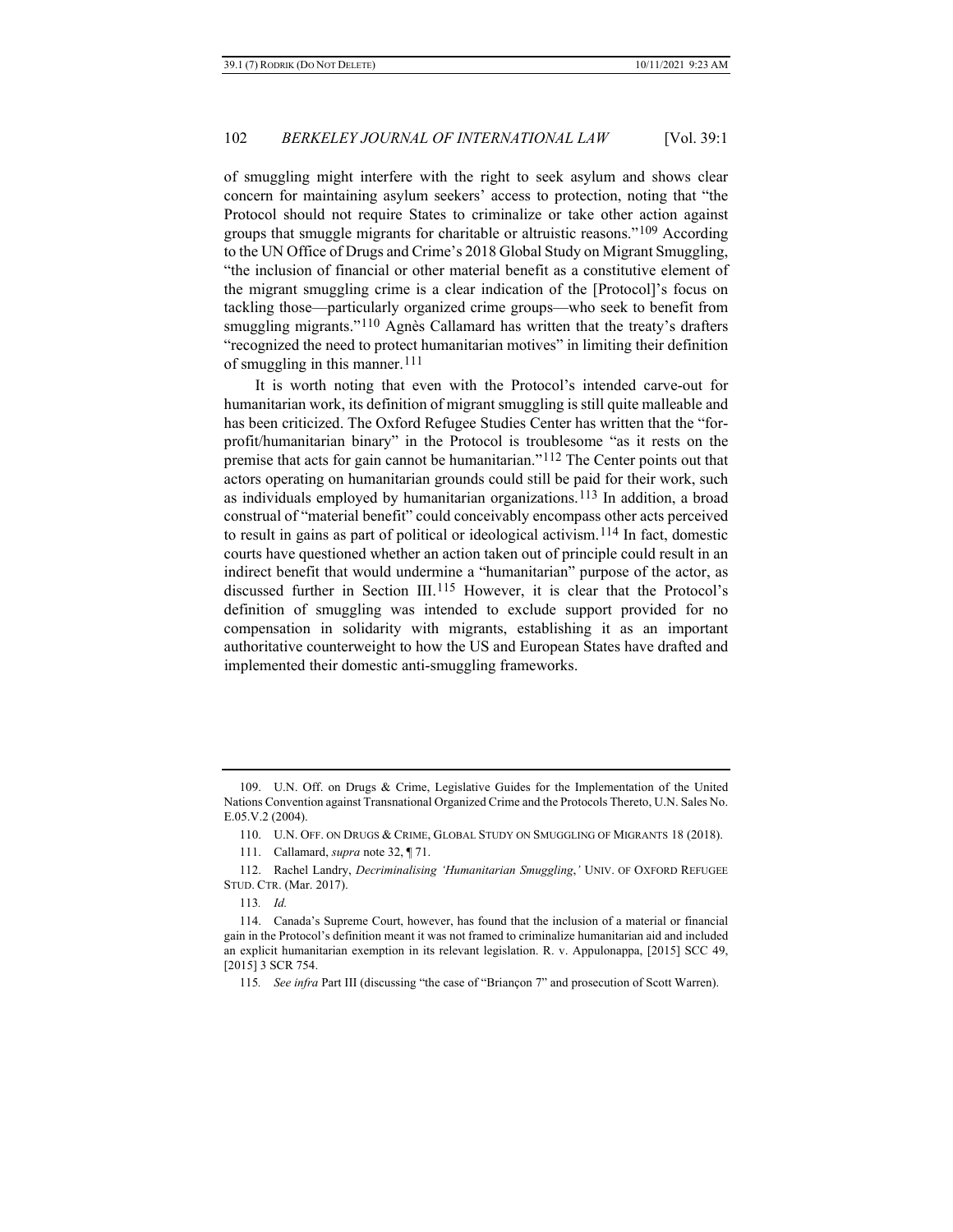### <span id="page-22-5"></span>*2. Other Applicable International Legal Regimes*

The criminalization of assistance to migrants and asylum seekers through anti-smuggling legislation interferes with a number of other international legal frameworks, particularly International Human Rights Law, the International Law of the Sea, and International Humanitarian Law. Many commentators, such as UN Special Rapporteurs of various mandates, have drawn attention to how these regimes are implicated by the criminalization of migrant solidarity.[116](#page-22-1) As such, this Section provides a non-exhaustive overview of relevant international law to frame the inherent tension between crackdowns on migrant solidarity and international regimes that generally safeguard action protecting their rights.

<span id="page-22-0"></span>First, the criminalization of humanitarian and legal support to asylum seekers and migrants that results in their return to countries in which they face grave harm violates the principle of *non-refoulement*, which is reflected in Article 33 of the 1951 Refugee Convention, Article 3 of the Convention Against Torture ("CAT"), and Articles 6 and 7 of the International Covenant on Civil and Political Rights ("ICCPR").[117](#page-22-2) Efforts that reduce migrants' access to life-sustaining services also threaten their right to an adequate standard of living protected by Article 11 of the International Covenant on Economic, Social, and Cultural Rights ("ICESCR"), which encompasses necessities like food and housing. This type of deprivation may also constitute a breach of States' obligations under ICCPR Article 6, which outlines the non-derogable right to life.<sup>[118](#page-22-3)</sup> Along this line of reasoning, a number of UN Special Rapporteurs have together argued that "laws and policies aimed at seeking to prevent the provision of life-saving and life-sustaining services to populations because of their ethnicity, religion or immigration status constitute a violation of [ICCPR] Article 6."[119](#page-22-4) Non-discrimination provisions in both the

<span id="page-22-1"></span><sup>116</sup>*. See* Callamard, *supra* not[e 32;](#page-6-6) Michael Forst, *Rep. of the Special Rapportuer on the Situation of Human Rights Defender*s, U.N.Doc. A/HRC/37/51 (Jan. 16, 2018); Obiora Okafor, *Rep. of the Independent Expert on Human Rights and International Solidarity*, U.N. Doc. A/HRC/41/44 (Apr. 16, 2019).

<span id="page-22-2"></span><sup>117</sup>*. See*, *e.g.*, U.N. Human Rights Council, Letter of the Special Rapporteur on the situation of human rights defenders; the Independent Expert on Human Rights and International Solidarity; the Special Rapporteur on the human rights of migrants; the Special Rapporteur on contemporary forms of racism, racial discrimination, xenophobia and related intolerance; the Special Rapporteur on torture and other cruel, inhuman or degrading treatment or punishment; and the Special Rapporteur on trafficking in persons, especially women and children to Italy, AL ITA 4/2019 (May 15, 2019) [hereinafter Letter to Italy of the Special Rapporteurs].

<span id="page-22-4"></span><span id="page-22-3"></span><sup>118.</sup> Agnès Callamard, for instance, points out the UN Human Rights Committee has stressed that the right to life imposes positive obligations on the State to ensure access to basic conditions necessary to protecting life, and that restrictions to services such as food, health, and sanitation are contrary to this obligation. *See* Callamard, *supra* not[e 32,](#page-6-6) ¶ 20 (citing HR1/GEN/1/Rev.1, part I and CCPR/C/ISR/CO/4, ¶ 12).

<sup>119.</sup> Letter to Italy of the Special Rapporteurs, *supra* not[e 117.](#page-22-0)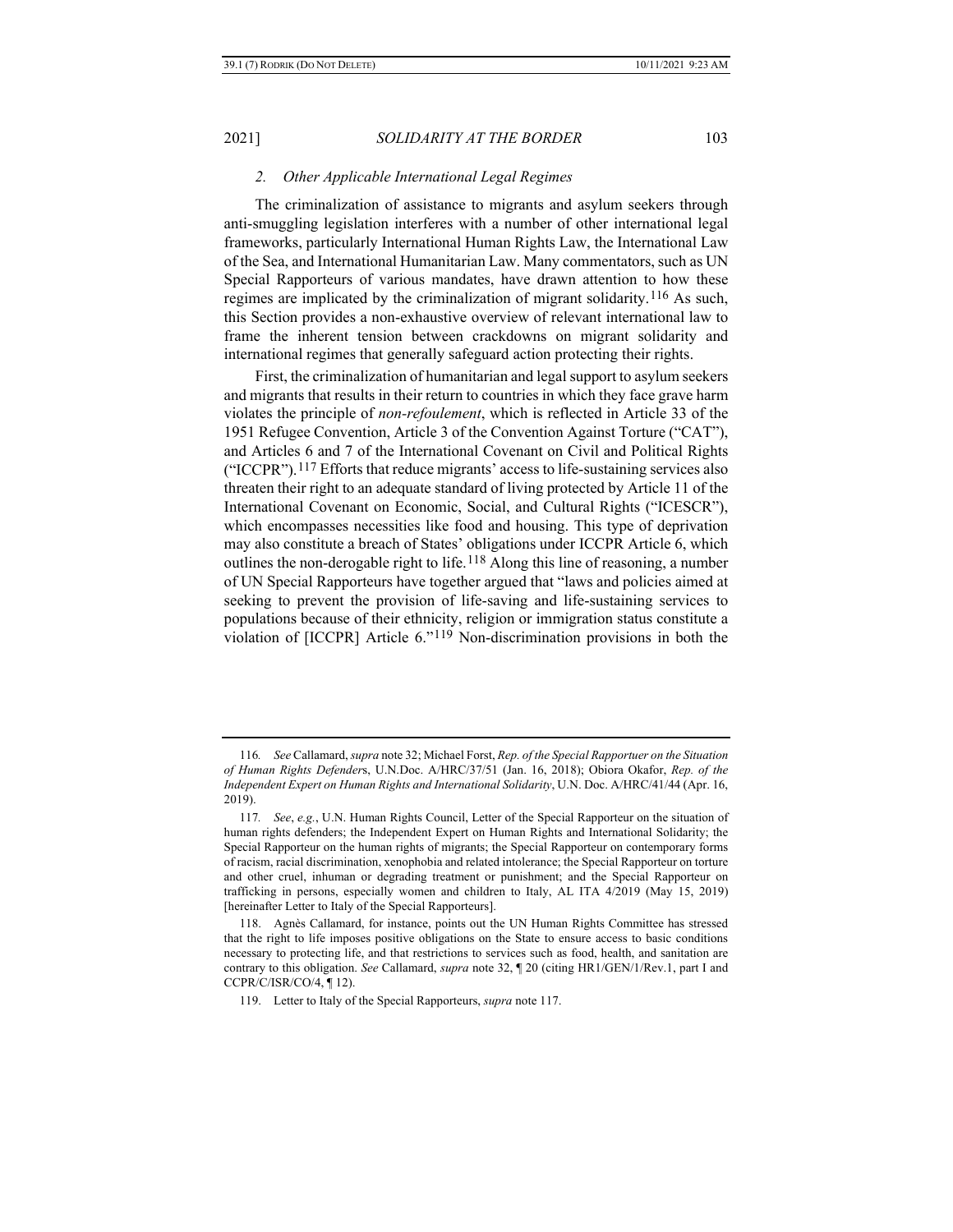ICCPR<sup>[120](#page-23-0)</sup> and ICESCR<sup>[121](#page-23-1)</sup> are also likely implicated in criminalization efforts to crackdown on support to asylum seekers and migrants on the basis of their country of origin or legal status.

Efforts to criminalize these acts of solidarity also impact the rights of actors providing such support. The targeting of individuals who employ various means of protest in solidarity with migrants implicates their rights to freedom of expression and peaceful assembly protected by ICCPR Articles 19(2) and 21, respectively.[122](#page-23-2) While the ICCPR allows States to limit the right to freedom of expression "for respect of the rights or reputations of others" or "for the protection of national security or of public order, or of public health or morals,"[123](#page-23-3) UN Independent Expert on International Solidarity Obiora Okafor has argued that "except in the case of protests on board aircraft, the criminalization or suppression of protests in solidarity with irregular migrants and refugees is manifestly unjustifiable, even under any of these permissible limitations."[124](#page-23-4) Individuals who feel compelled to assist migrants for deeply held personal or religious convictions may (and do, as discussed below) claim laws preventing them from doing so violate their right to freedom of thought, conscience, and religion, protected by ICCPR Article 18's outlined freedom "to manifest [their] religion or belief in worship, observance, practice and teaching."<sup>[125](#page-23-5)</sup> Finally, it is worth briefly noting the UN's Declaration on Human Rights Defenders, <sup>[126](#page-23-6)</sup> which was created and adopted by the UN General Assembly, specifically to outline existing human rights obligations relevant to the protection of human rights defenders' work, although it is not, on its own, a binding treaty.<sup>[127](#page-23-7)</sup> Its "first and foremost" State obligation "is the requirement that a State create what has been termed a

- 123*. See* ICCPR Article 19(3)(a), (b).
- 124. Okafor, *supra* not[e 116,](#page-22-5) at ¶ 38.
- 125*. See* ICCPR art. 18.

<span id="page-23-0"></span><sup>120.</sup> ICCPR art. 2(1): "Each State Party to the present Covenant undertakes to respect and to ensure to all individuals within its territory and subject to its jurisdiction the rights recognized in the present Covenant, without distinction of any kind, such as race, colour, sex, language, religion, political or other opinion, national or social origin, property, birth or other status."

<span id="page-23-1"></span><sup>121.</sup> ICESCR art. 2(2): "The States Parties to the present Covenant undertake to guarantee that the rights enunciated in the present Covenant will be exercised without discrimination of any kind as to race, colour, sex, language, religion, political or other opinion, national or social origin, property, birth or other status." *See also* Committee on Economic, Social, and Cultural Rights, *General Comment 12: The Right to Adequate Food (art. 11)*, ¶ 19, U.N. Doc. E/C.12/1999/5 (May 12, 1999).

<span id="page-23-3"></span><span id="page-23-2"></span><sup>122</sup>*. See* ICCPR art. 19(2) and 2. Itamar Mann has highlighted the significance of freedom of assembly, in particular, as a protection for those providing rescue to migrants in the maritime context, in what he calls "maritime civil disobedience." *See generally* Mann *supra* note 93.

<span id="page-23-6"></span><span id="page-23-5"></span><span id="page-23-4"></span><sup>126.</sup> Formally titled the "Declaration on the Right and Responsibility of Individuals, Groups and Organs of Society to Promote and Protect Universally Recognized Human Rights and Fundamental Freedoms," U.N. Doc. A/RES/53/144 (Mar. 8, 1999).

<span id="page-23-7"></span><sup>127.</sup> Margaret Sekaggya (Special Rapporteur on the situation of human rights defenders), *Human rights defenders*, U.N. Doc. A/66/203 (July 28, 2011).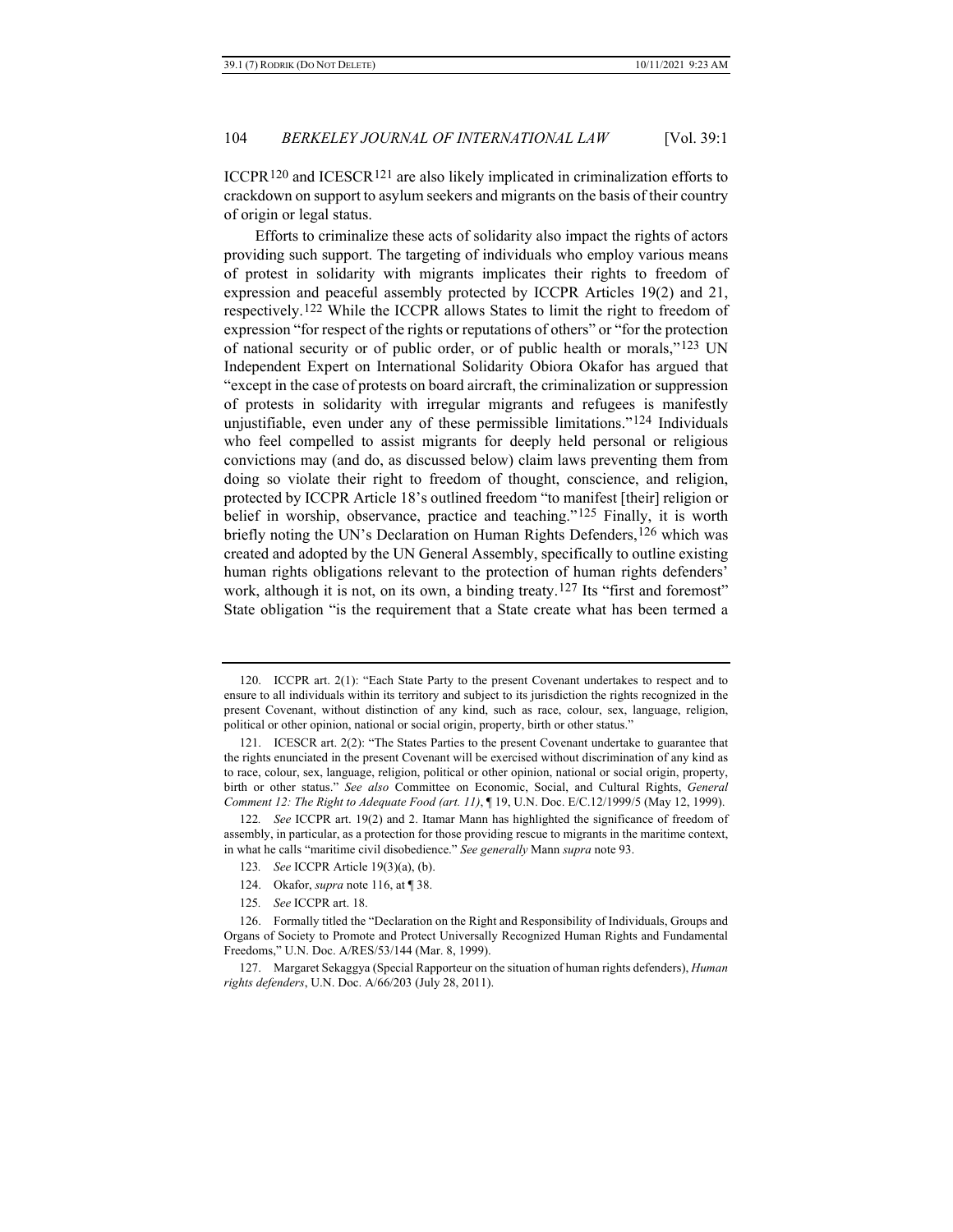'safe and enabling environment'" for human rights defenders,  $128$  which "includes" establishing a legal, institutional and administrative framework conducive to [their] activities."<sup>[129](#page-24-2)</sup> State efforts to intimidate and penalize human rights defenders attempting to support migrants come into direct conflict with this affirmative obligation.

<span id="page-24-0"></span>When acts of assistance take place at sea, they are generally not only protected but compelled by the duty to rescue enshrined in the International Law of the Sea[.130](#page-24-3) UN Convention on the Law of the Sea ("UNCLOS") Article 98, considered customary international law,[131](#page-24-4) mandates that States require captains to "render assistance to any person found at sea in danger of being lost" and "proceed with all possible speed to the rescue of persons in distress, if informed of their need of assistance, in so far as such action may reasonably be expected of him."<sup>[132](#page-24-5)</sup> It also requires that coastal States carry out "adequate and effective" search and rescue activities.[133](#page-24-6) This duty applies "to all persons in distress, without distinction," and "regardless of the nationality or status of such a person or the circumstances in which that person is found."[134](#page-24-7) After rescuing such persons in distress, rescuers must treat them humanely,<sup>[135](#page-24-8)</sup> with the site of disembarkation importantly cabined by States' *non-refoulement* obligations, which prohibit returning individuals to places where they would face persecution. Itamar Mann writes that the law of the sea "provides a generally auspicious context for private volunteer rescue operations," and "creates opportunities for

<span id="page-24-1"></span><sup>128.</sup> Michael Forst, the UN's Special Rapporteur on the situation of human rights defenders defines human rights defenders "broad[ly] and inclusive[ly]" to include "affected communities and individuals, lawyers, judges and academics," "government officials, civil servants, members of the private sector," "whistle-blowers," and "ordinary people who have themselves been displaced or have chosen to migrate, or who have witnessed the suffering of people on the move; they may not even be aware that they are acting as human rights defenders." Michel Forst (Special Rapporteur on the situation of human rights defenders), Human Rights Council (HRC), *Report of the Special Rapporteur on the situation of human rights defenders*, ¶ 13, U.N. Doc. A/HRC/37/51 (Jan. 16, 2018).

<span id="page-24-2"></span><sup>129.</sup> Michel Forst (Special Rapporteur on the situation of human rights defenders), *Situation of human rights defenders*, ¶ 27, U.N. Doc. A/73/215 (July 23, 2018).

<span id="page-24-3"></span><sup>130.</sup> While this Note will not discuss them, it is worth noting that various European countries enshrine a duty to rescue in domestic law, while the US generally does not. *See*, *e.g.*, German Strafgesetzbuch [StGB] [Penal Code] § 323c (Failure to provide assistance), https://www.gesetze-iminternet.de/englisch\_stgb/englisch\_stgb.html#p3022 (Eng.); French Code Pénal [C. pén.] [Penal Code] art. 223-6 (non-assistance to a person in danger).

<span id="page-24-5"></span><span id="page-24-4"></span><sup>131</sup>*. See, e.g.*, Irini Papanicolopulu, *The duty to rescue at sea, in peacetime and in war: A general overview*, 902 INT'L REV. OF THE RED CROSS 491 (2016).

<sup>132.</sup> U.N. Convention on the Law of the Sea art. 98, Dec. 10, 1982, 1833 U.N.T.S. 397.

<sup>133</sup>*. Id*.

<span id="page-24-7"></span><span id="page-24-6"></span><sup>134.</sup> Papanicolopulu, *supra* note [131,](#page-24-0) at 495; s*ee also* International Convention on Maritime Search and Rescue ¶ 2.1.10, Apr. 27, 1979, 1403 U.N.T.S 119.

<span id="page-24-8"></span><sup>135</sup>*. See* Int'l Maritime Org. [IMO], *Guidelines on the Treatment of Persons Rescued at Sea* §5.1.2, IMO Doc. MSC 78/26/Add.2 (May 20, 2004); *see also* Int'l Maritime Org. [IMO], Amendments to the International *Convention for the Safety of Life at Sea, 1974*, *As Amended* at Reg. 33.6, IMO Doc. MSC 78/26/Add.1 (May 20, 2004).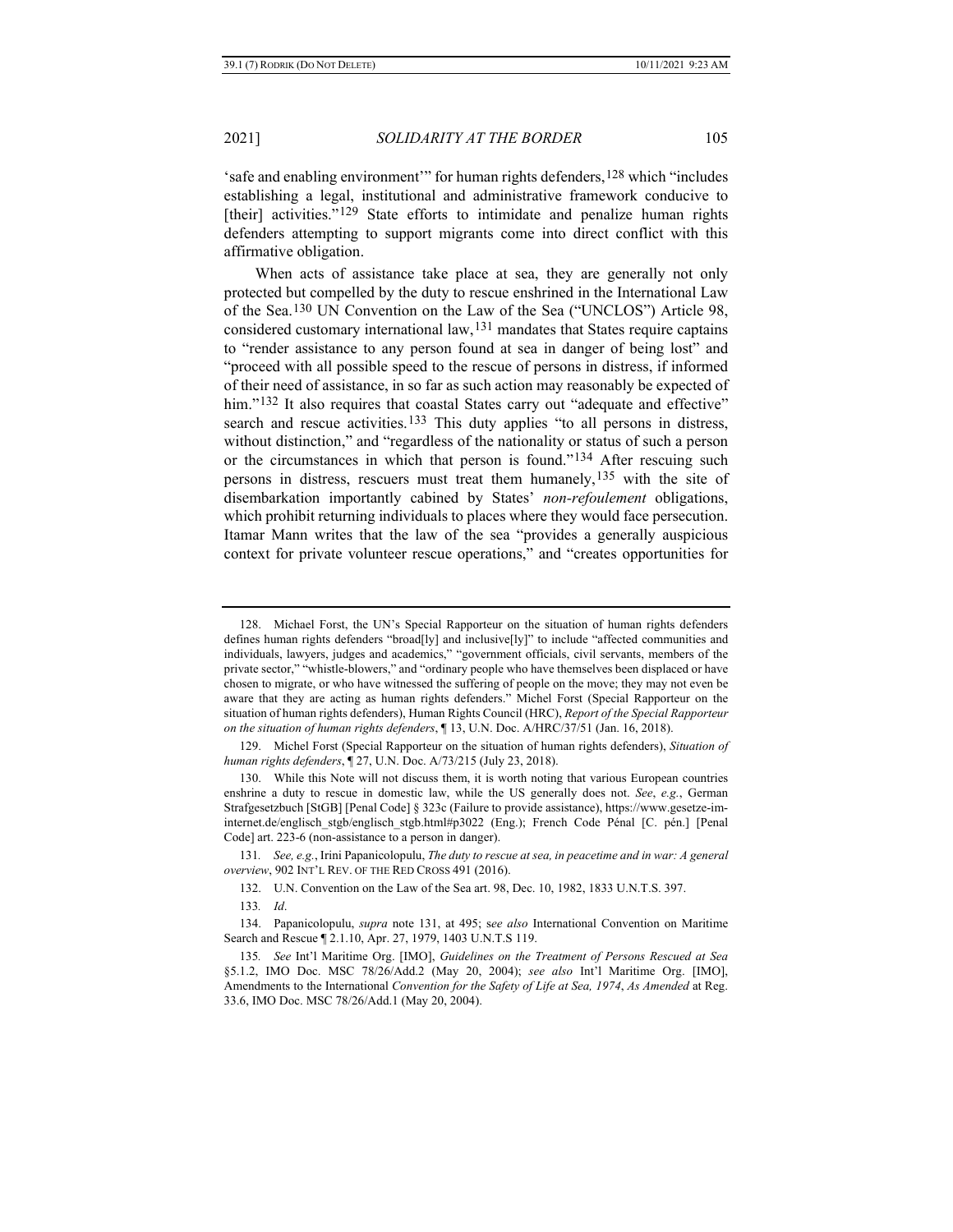transnational solidarity."[136](#page-25-0) Indeed, Irini Papanicolopulu notes that criminalizing actors who refuse to disembark asylum seekers and migrants in unsafe locations, such as Libya, punishes them for acting in accordance with "one of the fundamental duties under the law of the sea."[137](#page-25-1)

Finally, practitioners and activists alike have noted the relevance of International Humanitarian Law's ("IHL") protections for humanitarian work in this context, despite the fact that the application of this regime is not triggered outside situations of armed conflict. Early sanctuary activists were motivated in part by the principles of humanitarian law,<sup>[138](#page-25-2)</sup> and Scott Warren of No More Deaths recently described his work as "the same thing that groups like the International Red Cross do in conflict zones around the world," stressing that "[i]t is the neutral provision of aid in the midst of a humanitarian crisis, and it is legal."[139](#page-25-3) While IHL places the primary obligation to provide humanitarian assistance to those in need on States, it contemplates humanitarian action by independent actors and expressly requires States to allow such independent, impartial assistance when they do not meet that required on their own.<sup>[140](#page-25-4)</sup> Callamard has recently noted that IHL's "obligation to allow and not impede humanitarian action has increasingly been recognized by 'soft law' instruments in emergency situations."<sup>[141](#page-25-5)</sup> The application of a principle of humanitarianism derived from IHL does some work to underscore that many of the solidarity actions criminalized today are part and parcel of the proper functioning of an international framework purporting to offer humanitarian relief for seekers of international protection. The domestic cases discussed below demonstrate that humanitarianism may be a challenging lens through which to counter attacks on migrant solidarity, particularly because of the apolitical neutrality it has been understood to require. Yet, together, the wide range of international legal protections for such work offers a strong foundation for the legitimacy of migrant

<sup>136.</sup> Mann, *supra* not[e 93,](#page-17-4) at 609.

<span id="page-25-1"></span><span id="page-25-0"></span><sup>137.</sup> Papanicolopulu, *supra* note [131,](#page-24-0) at 503. In February 2020, Italy's Court of Cassation held that the captain of the *Sea Watch 3*, a migrant rescue boat that entered Italian port last June, despite being ordered not to by Italian authorities, had acted appropriately and as required by UNCLOS, noting that the "notion of 'safe place' can't be limited only to the physical protection of people but necessarily includes the respect of their fundamental rights." ANSA, *Rackete Upheld Rescue Duty: Italy's Top Court*, INFOMIGRANTS (Feb. 24 2020), https://www.infomigrants.net/en/post/22951/rackete-upheldrescue-duty-italy-s-top-court.

<sup>138</sup>*. See, e.g,* Pirie, *supra* note [97,](#page-18-4) at 390.

<span id="page-25-3"></span><span id="page-25-2"></span><sup>139</sup>*. See* Ryan Devereaux, *Scott Warren Not Guilty in Trial for Border Humanitarian Work*, INTERCEPT (Nov. 23, 2019), https://theintercept.com/2019/11/23/scott-warren-verdict-immigrationborder/.

<span id="page-25-5"></span><span id="page-25-4"></span><sup>140</sup>*. See* Additional Protocol (I) to the Geneva Conventions arts. 70(2), 71(2), June 8, 1977, 1125 U.N.T.S. 4; s*ee also* INT'L COMM. OF THE RED CROSS, *Customary IHL Database*, Rules 31 and 55 (2005), https://ihl-databases.icrc.org/customary-ihl/eng/docs/v1\_rul.

<sup>141.</sup> Callamard, *supra* not[e 32,](#page-6-6) at ¶25.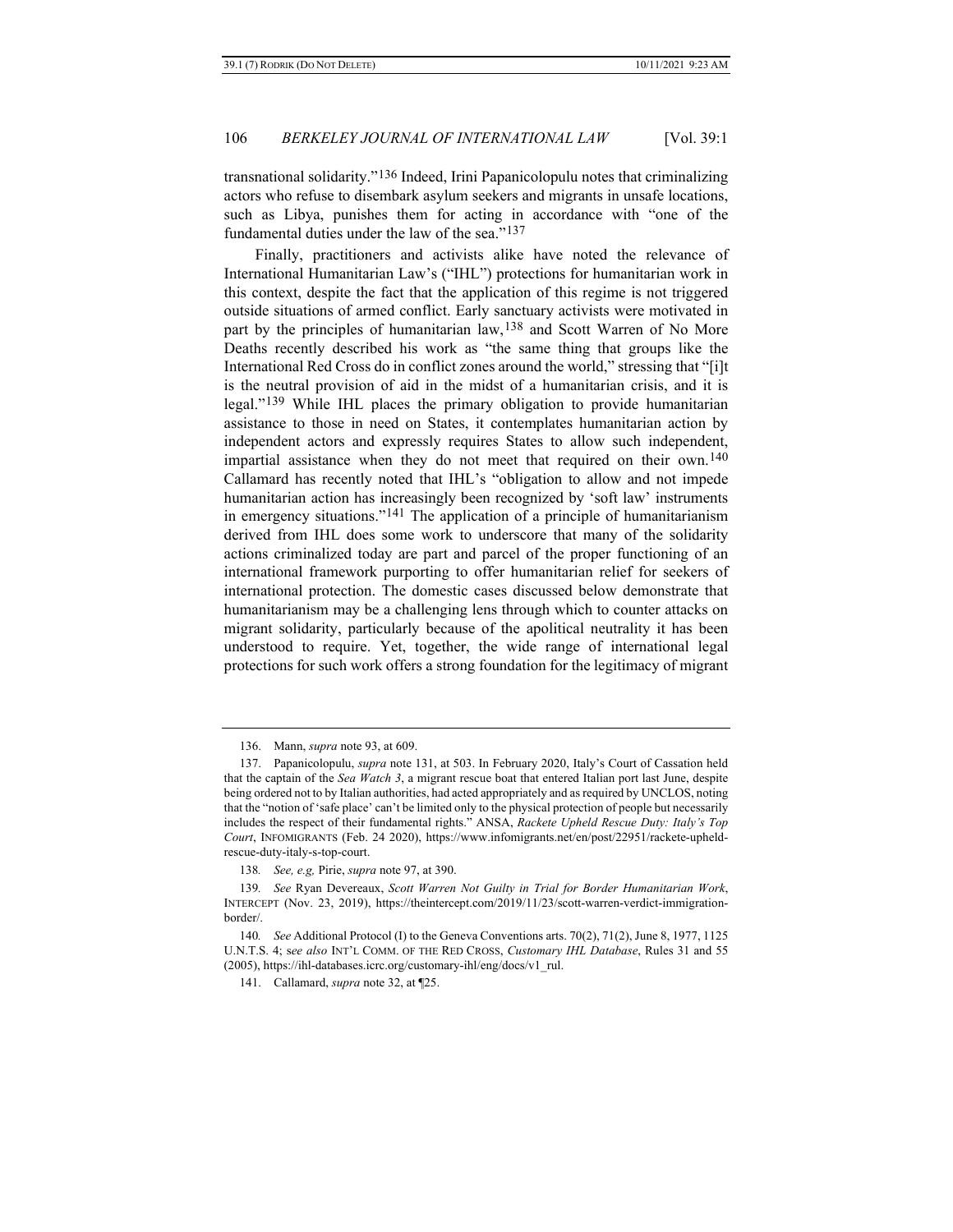<span id="page-26-0"></span>

solidarity action under international law. Despite this, domestic frameworks used to target such work have ignored and chipped away at these protections.

#### *B. Regional and Domestic Legal Frameworks*

#### *1. EU Legal Framework: The Facilitator's Package*

The EU legislation central to understanding the criminalization of migrant solidarity in Europe is the 2002 Facilitator's Package,  $142$  intended to implement the UN's Smuggling Protocol, coordinate member States' legislation, and combat irregular migration. The package directs EU member States to sanction the facilitation of unauthorized entry, transit, and residence of irregular migrants, and sets minimum penalties for these actions.<sup>[143](#page-26-2)</sup> Article 1(1) of the EU Council Directive 2002/90/EC ("the Facilitation Directive") defines a facilitator as:

any person who intentionally assists a person who is not a national of a Member State to enter, or transit across, the territory of a Member State in breach of the laws of the State concerned on the entry or transit of aliens [or] any person who, for financial gain, intentionally assists a person who is not a national of a Member State to reside within the territory of Member State in breach of the laws of the State concerned on the residence of aliens.[144](#page-26-3)

Notably, the facilitation of entry and transit offense (Subsection (a)) leaves out the UN Protocol's requirement of a material or financial benefit. Article 1(2) of the Directive provides that Member States "may decide not to impose sanctions with regards to the behavior defined in paragraph  $1(a)$  by applying its national law and practice for cases where the aim of the behavior is to provide humanitarian assistance to the person concerned," but it does not provide any guidance as to how "humanitarian assistance" should be defined.[145](#page-26-4) The corresponding Council Framework Decision sets out the penal framework for the facilitation offenses quite broadly, specifying that criminal penalties "may be accompanied" by other measures, such as "the prohibition to practice the occupational activity in which the offense was committed" and deportation.<sup>[146](#page-26-5)</sup>

While the Facilitator's Package aimed to unify the EU States' approach to smuggling, an analysis of its implementation commissioned by the European Parliament's Policy Department for Citizens' Rights and Constitutional Affairs found that instead, the "EU Facilitators' Package has itself created legal

<span id="page-26-2"></span><span id="page-26-1"></span><sup>142</sup>*. See* Council of the European Union, Directive 2002/90/EC defining the facilitation of unauthorized entry, transit and residence. Council Directive 2002/90/EC, 2002 O.J. (L 328); s*ee also* Council Framework Decision 2002/946/JHA on the strengthening of the penal framework to prevent the facilitation of unauthorized entry, transit and residence. Council Framework Decision 2002/946/JHA, 2002 O.J. (L 328).

<sup>143</sup>*. See* Council Framework Decision 2002/946/JHA, *supra* note [142.](#page-26-0)

<span id="page-26-3"></span><sup>144.</sup> Council of the European Union, Directive 2002/90/EC, *supra* not[e 142,](#page-26-0) art. 1(1)(a) and (b).

<span id="page-26-4"></span><sup>145</sup>*. Id.* art. 1, ¶ 2.

<span id="page-26-5"></span><sup>146.</sup> Council Framework Decision 2002/946/JHA, *supra* note [142,](#page-26-0) art. 2.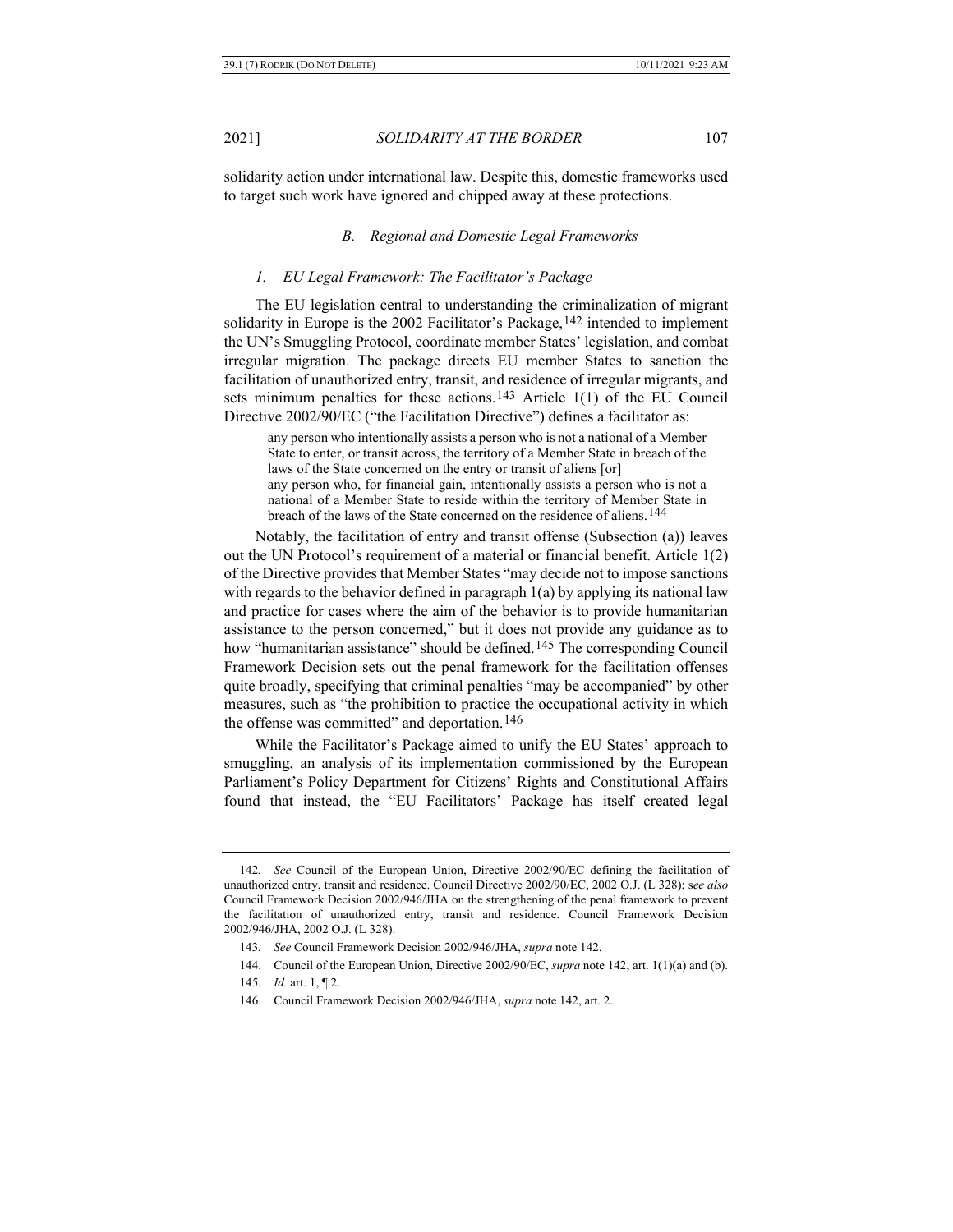uncertainty over *what is (not) a crime of migrant smuggling*."[147](#page-27-0) This lack of clarity has enabled the framework to be repurposed in an environment increasingly hostile to migrants. The 2018 study found that only Germany, Ireland, Luxembourg, and Portugal's domestic legislation complied with the UN's Protocol's smuggling standards, as the only four EU member States that tied definitions of smuggling to the presence of a financial or material benefit.[148](#page-27-1) Although it noted "some forms of explicit exemption" for humanitarian assistance in Belgium, Greece, Spain, Finland, Italy, Malta, and the United Kingdom, the report documented prosecutions of humanitarian actors even in jurisdictions with these supposed exemptions.<sup>[149](#page-27-2)</sup> A 2019 ReSOMA study documented prosecutions of solidarity via this framework in Belgium, Croatia, Denmark, France, Germany, Greece, Italy, the Netherlands, Spain, Sweden, and the UK.[150](#page-27-3)

The Facilitator's Package is also in tension with other EU law. The Policy Department's study argues that the absence of an explicit humanitarian exemption in the legislation puts it in conflict with the EU's Fundamental Rights Charter and with Article 214 of the European Union Treaty ("TEU"),<sup>[151](#page-27-4)</sup> which establishes that the EU will "provide ad hoc assistance and relief and protection for people in third countries who are victims of natural or man-made disasters, in order to meet the humanitarian needs resulting from these different situations."[152](#page-27-5) The Package also risks coming into conflict with the European Parliament's Asylum Procedures Directive, intended to facilitate access of asylum seekers to support by setting out that "[m]ember States shall ensure that organisations and persons providing advice and counselling to applicants have effective access to applicants present at border crossing points, including transit zones, at external borders" (Article 8) and that asylum "applicants shall be given the opportunity to consult . . . in an effective manner a legal adviser or other counsellor, admitted or permitted as such under national law, on matters relating to their applications for international protection" (Article 22).<sup>[153](#page-27-6)</sup> In addition, the ReSOMA study suggests that the Facilitator's Package may violate the "right to good administration" outlined in Article 41 of the EU's Fundamental Rights Charter due to the legal uncertainty it engenders.[154](#page-27-7) Despite reflecting an attempt to secure the borders of

<sup>147.</sup> FIT FOR PURPOSE?, *supra* not[e 42,](#page-9-0) at 10.

<sup>148</sup>*. Id*. at 11.

<span id="page-27-2"></span><span id="page-27-1"></span><span id="page-27-0"></span><sup>149</sup>*. Id*. at 11. Some European States, however, such as France and Austria, have established that humanitarian assistance to migrants will not alone constitute a criminal act. France's case is discussed in Part IV below.

<sup>150.</sup> Vosyliute & Conte, *supra* not[e 33,](#page-6-0) at 23.

<sup>151.</sup> FIT FOR PURPOSE?, *supra* not[e 42,](#page-9-0) at 11.

<span id="page-27-5"></span><span id="page-27-4"></span><span id="page-27-3"></span><sup>152.</sup> Consolidated Version of the Treaty on the Functioning of the European Union, Part Five, Title III, Chapter 3 (Humanitarian Aid), art. 214.

<span id="page-27-7"></span><span id="page-27-6"></span><sup>153.</sup> Directive 2013/32/EU of the European Parliament and of the Council of 26 June 2013 on Common Procedures for Granting and Withdrawing International Protection, 2013 O.J. (L 180).

<sup>154.</sup> Vosyliute & Conte, *supra* note 33, at 41.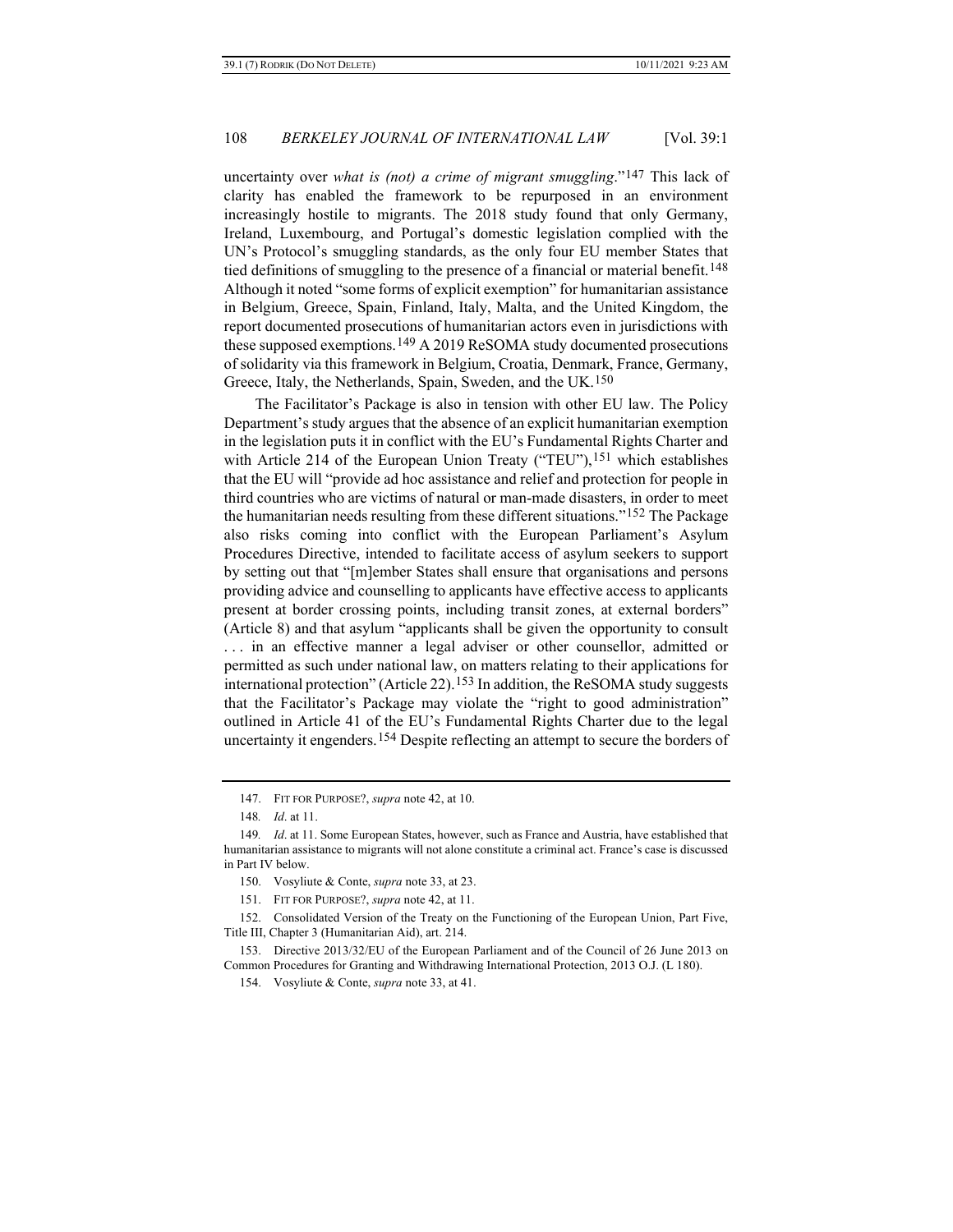the EU, the Facilitator's Package disturbs the treaties and agreements that bind it together.

# *2. US Legal Framework: Bringing in, Transporting, Harboring, or Encouraging*

Within the United States, the key statute recently utilized to criminalize migrant solidarity is 8 U.S.C. § 1324, titled "Bringing in and harboring certain aliens." The statute sets out five categories of felonies concerning contact with migrants who are not authorized to be in the country: (1) smuggling; (2) transporting; (3) harboring; (4) encouraging or inducing illegal entry or stay; and (5) conspiracy to commit or aiding and abetting any of these offenses.[155](#page-28-0) The statute defines the first smuggling offense as:

knowing that a person is an alien, bring[ing] to or attempt[ing] to bring to the United States in any manner whatsoever such person at a place other than a designated port of entry . . . regardless of whether such alien has received prior official authorization to come to, enter, or reside in the United States and regardless of any future official action which may be taken with respect to such alien.[156](#page-28-1)

Individuals with knowledge or reckless disregard of the fact that a noncitizen is present in the United States without legal authorization will be liable for harboring if they "conceal[], harbor[], or shield[] from detection, or attempt to [do] the same to] such alien in any place, including any building or any means of transportation,"[157](#page-28-2) and for transporting if they "transport[] or move[] or attempt to transport or move such alien within the United States by means of transportation or otherwise, in furtherance of such violation of law."[158](#page-28-3) The statute's encouraging and inducing subsection penalizes those who "encourage[] or induce[] an alien to come to, enter, or reside in the United States, knowing or in reckless disregard of the fact that such coming to, entry, or residence is or will be in violation of law."[159](#page-28-4) Sentences may be increased up to ten years if the action was taken "for the purpose of commercial advantage or private financial gain,"<sup>[160](#page-28-5)</sup> and the statute includes no humanitarian exemption.[161](#page-28-6)

Like its European counterpart, the statute's broad language and unclear definitions of these crimes has resulted in uncertainty about their proper application. Earlier incarnations of the statute famously facilitated the prosecution of the Sanctuary activists of the 1980s for "master-minding and running a modernday underground railroad that smuggled Central American natives across the

<span id="page-28-0"></span><sup>155.</sup> 8 U.S.C. § 1324(a)(1)(A)(i)-(v).

<span id="page-28-1"></span><sup>156</sup>*. Id.* § 1324(a)(1)(A)(i).

<sup>157</sup>*. Id.* § 1324(a)(1)(A)(iii).

<sup>158</sup>*. Id.* § 1324(a)(1)(A)(ii).

<sup>159</sup>*. Id.* § 1324(a)(1)(A)(iv).

<sup>160</sup>*. Id.* § 1324(a)(1)(B)(i).

<span id="page-28-6"></span><span id="page-28-5"></span><span id="page-28-4"></span><span id="page-28-3"></span><span id="page-28-2"></span><sup>161.</sup> It does exempt individuals who have entered to pursue certain nonprofit religious activity. *See id.* § 1324(a)(1)(C).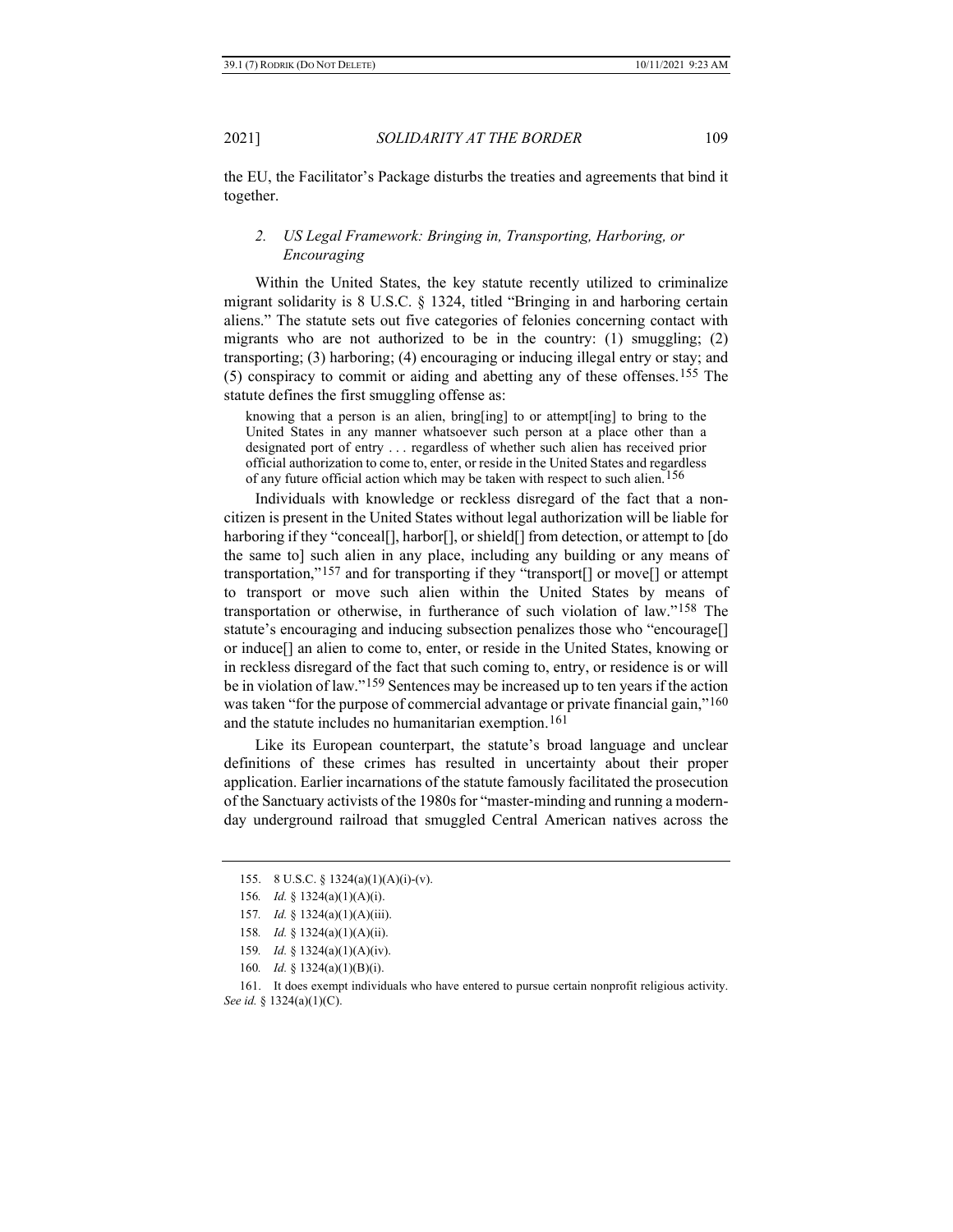Mexican border with Arizona," in the words of a judge who found unsuccessful activists' attempts to raise defenses under mistake of law, humanitarian concern, and religious motivations, among others.[162](#page-29-0) In addition to smuggling, the Sanctuary activists of the time were also arrested on transporting and harboring grounds.[163](#page-29-1) More recently, the statute's harboring clause has been criticized for its "racist and exclusionary" origins, which failed to contemplate the ways in which natural connections between non-citizens and citizens would complicate such a broad offense.<sup>[164](#page-29-2)</sup> The term "harboring" is left undefined by the statute, but conflicting, and often expansive, circuit court decisions on its definition have "signaled that there [is] little room for U.S. citizens to legitimately interact with unauthorized aliens," with "the practical effect of forcing citizens to choose between ignoring unauthorized friends, neighbors, and family members who sought their assistance, or run the risk of violating criminal law."[165](#page-29-3) The "inducing and encouraging" provision has also been challenged for infringing on constitutionally protected speech, recently prompting the Ninth Circuit to hold that the subsection was constitutionally overbroad, a decision that was then overturned by a Supreme Court decision this term as discussed in the Section below.[166](#page-29-4) At their broadest, the statute's provisions could bring into the realm of criminality the actions of anyone who might offer a ride to young migrants stranded in the desert, such as the attorney in Texas who did so and found herself detained and searched on suspicion of "transporting illegal aliens,"[167](#page-29-5) or even a mayor who offers unused State facilities to house children waiting for their immigration hearings[.168](#page-29-6) Here, as in the European context, the statute's lack of clarity has enabled prosecutions of migrant solidarity, examined in the following Section.

<span id="page-29-0"></span><sup>162.</sup> *United States v. Aguilar,* 883 F.2d 662, 666, 709 (9th Cir. 1989) (upholding conviction of defendants under § 1324 as it stood in 1982).

<sup>163</sup>*. See, e.g.,* Pirie, *supra* note [97,](#page-18-4) at 408.

<span id="page-29-2"></span><span id="page-29-1"></span><sup>164.</sup> Eisha Jain, *Immigration Enforcement and Harboring Doctrine,* 24 GEO. IMMIGR. L.J. 147, 157 (2010) (discussing the 1952 bill drafters' derogatory discussions of its application to single Mexican male laborers they perceived to have little lasting connection to the US).

<span id="page-29-3"></span><sup>165.</sup> *Id.* However, the Second and the Seventh Circuits had interpreted "harbor" more narrowly, with the Seventh and Second Circuits interpreting it to require the "intent to evade detection." *See*  Mary L. Dohrmann, *Hemming in "Harboring": The Limits of Liability under 8 U.S.C. § 1324 and State Harboring Statutes,* 115 COLUM. L. REV. 1217, 1231 (2015) (citing *United States v. Vargas-Cordon*, 733 F.3d 366, 382 (2d. Cir 2013) and *United States v. Costello,* 666 F.3d 1040, 1050 (7th Cir. 2012)).

<sup>166</sup>**.** *United States v. Sineneng-Smith*, 910 F.3d 461 (9th Cir. 2018).

<span id="page-29-5"></span><span id="page-29-4"></span><sup>167</sup>*. See* Manny Fernandez, *She Stopped to Help Migrants on a Texas Highway. Moments Later, She Was Arrested*, N.Y. TIMES (May 10, 2019), https://www.nytimes.com/2019/05/10/us/texasborder-good-samaritan.html.

<span id="page-29-6"></span><sup>168</sup>*. See* Mary L. Dohrmann, *Hemming in "Harboring: The Limits of Liability under 8 U.S.C. § 1324 and State Harboring Statutes,* 115 COLUM. L. REV. 1217, 1217 (2015).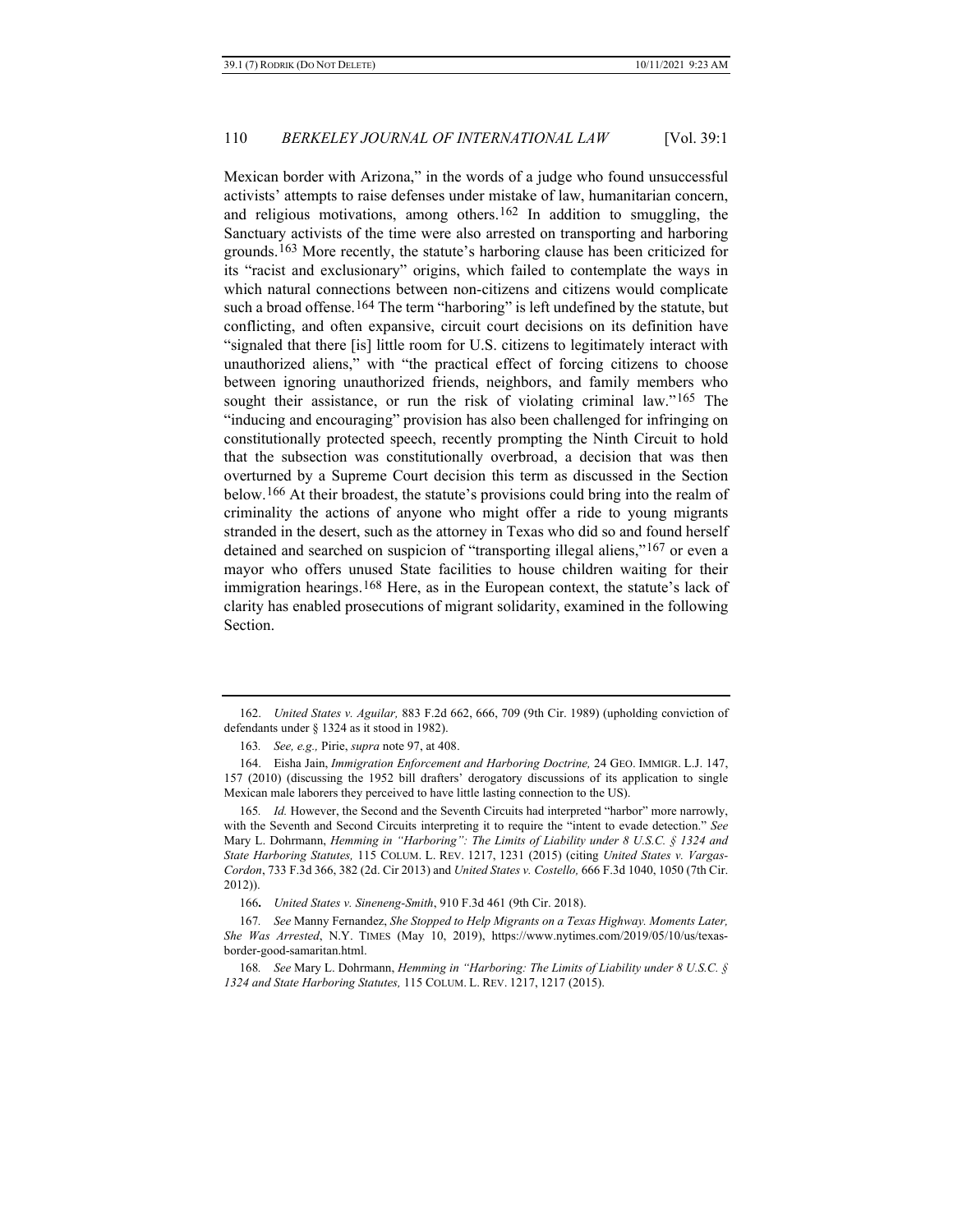### III.

#### DOMESTIC LEGAL CHALLENGES AND THEIR LIMITS

While a few legal actions have challenged the criminalization of migrant solidarity through international frameworks,<sup>[169](#page-30-0)</sup> national courts have handled the most direct tests, determining the degree to which applications of anti-smuggling frameworks to migrant solidarity will be permitted. This Section explores recent cases challenging the criminalization of migrant solidarity in France and the United States, which have in both contexts appealed to constitutional protections for exercise, expression, or association. However, the trajectory of these cases suggests that those prosecuted have been targeted precisely because their acts of solidarity have been interpreted by State actors as evincing particular political opinions disfavored by the State. While cases from the French context appear to have moved toward a narrower understanding of punishable "facilitation"theoretically exempting punishment for actions that do not bring migrants and asylum seekers across borders—both French and US courts have applied the relevant legislative framework to situations in which alleged actions only tenuously (and implausibly) support entry and even stay. In addition, cases from both jurisdictions demonstrate that defenses grounded in humanitarian appeal are continuously undermined by arguments framing solidarity itself as a manifestation of intent to violate State policy.

#### *A. "Fraternité": A French Constitutional Principle, In Principle*

In France, a number of prosecutions under the facilitation framework have been leveraged against volunteers aiming to save lives on the mountains dividing France and Italy, where frigid temperatures and dangerous terrain can result in the same deadly consequences as the harsh conditions on the US-Mexico border.<sup>[170](#page-30-1)</sup> ReSOMA has recorded 31 individuals investigated or prosecuted on facilitation charges in France between 2015 and 2018.[171](#page-30-2) Although those charged with facilitation have successfully argued to broaden the scope of the French legislation's humanitarian exemption, prosecutors have still utilized the facilitation framework to scrutinize acts of solidarity and concurrently widened

<span id="page-30-0"></span><sup>169.</sup> For example, a recent communication to the International Criminal Court alleges European complicity in crimes against humanity committed in Libya, in part, due to its criminalization of SAR at sea. It describes an "EU policy of 'persecution by prosecution,'" through its targeted attempts to harass and prosecute individuals saving migrants at sea. *See* Communication to the Office of the Prosecutor of the International Criminal Court: EU Migration Policies in the Central Mediterranean and Libya, ¶ 199.

<span id="page-30-2"></span><span id="page-30-1"></span><sup>170</sup>*. See, e.g.*, *Refugees on the Pass of Death between Italy and France*, AL JAZEERA (July 26, 2017), https://www.aljazeera.com/features/2017/7/26/refugees-on-the-pass-of-death-between-italyand-france; *A Path to America, Marked by More and More Bodies*, N.Y. TIMES (May 4, 2017), https://www.nytimes.com/interactive/2017/05/04/us/texas-border-migrants-dead-bodies.html.

<sup>171.</sup> Vosyliute & Conte, *supra* note 33, at 26.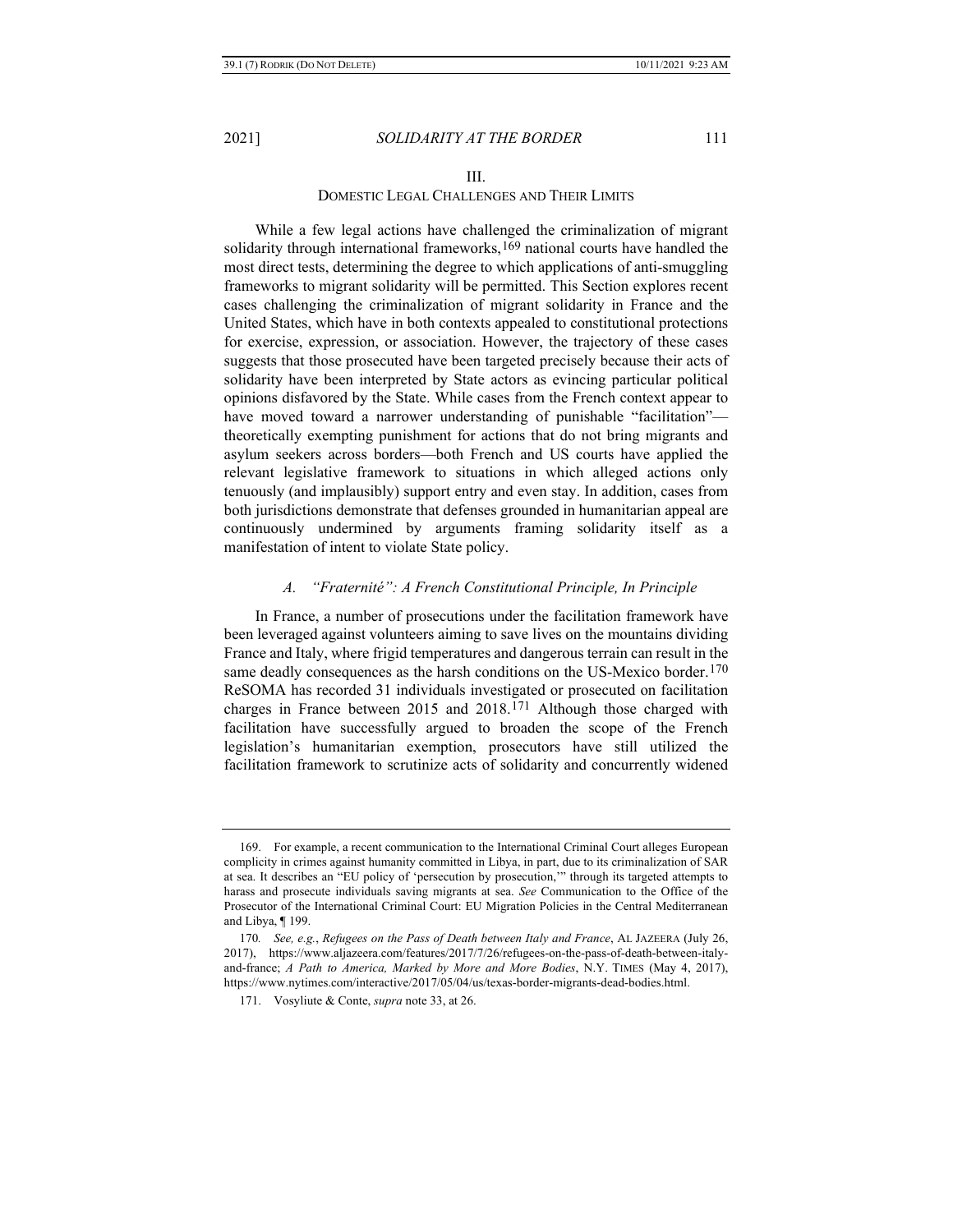its reach, as demonstrated in the cases of Cédric Herrou, the "Briançon 7," and Pierre Mumber.

#### *1. Cédric Herrou's Constitutional Challenge*

In what has been called a "highly instructive and progressive"<sup>[172](#page-31-0)</sup> decision, France's Constitutional Council recently acknowledged that the former French facilitation framework was incompatible with the constitutional principle of *fraternité*. Underlying the case were the actions of Cédric Herrou, a French farmer, who headed a group of volunteers described by journalists as an "underground railroad" assisting migrants at the French-Italian border to continue further into France without detection.<sup>[173](#page-31-1)</sup> Herrou had been arrested before for this work, with prosecutors dropping an earlier case against him after conceding that he had acted on humanitarian grounds.[174](#page-31-2) In 2017, however, Herrou was charged with facilitating illegal irregular entry and movement of migrants under Article L622-1 of the French Code for Entry and Residence of Foreign Persons and the Right of Asylum, which—in line with the EU Facilitator's Package—penalized facilitating or trying to facilitate directly or indirectly "the irregular entry, movement, or residence of a foreign national in France" by up to five years imprisonment and a  $30,000$  Euro fine.<sup>[175](#page-31-3)</sup> The French law included an exemption for actions that:

<span id="page-31-6"></span>did not give rise to any direct or indirect compensation and consisted of providing legal advice or providing food, shelter or medical care intended to ensure the foreign national aimed at ensuring humane and decent living conditions, or any other assistance aimed at preserving the dignity or physical integrity of this individual.[176](#page-31-4)

However, at the time, the exemption was only applicable to offenses linked to illegal residence, rather than to Herrou's charges of facilitating irregular entry and movement.[177](#page-31-5)

177*. Id.*

<sup>172.</sup> Okafor, *supra* not[e 116,](#page-22-5) ¶ 20.

<span id="page-31-1"></span><span id="page-31-0"></span><sup>173</sup>*. See* Adam Nossiter, *A French Underground Railroad, Moving African Migrants*, N.Y. TIMES (Oct. 4, 2016), https://www.nytimes.com/2016/10/05/world/europe/france-italy-migrantssmuggling.html.

<span id="page-31-2"></span><sup>174</sup>*. See French Farmer on Trial for Helping Migrants Across Italian Border*, AGENCE FRANCE-PRESSE (Jan. 4, 2017), https://www.theguardian.com/world/2017/jan/04/french-farmer-cedric-herroutrial-helping-migrants-italian-border.

<span id="page-31-5"></span><span id="page-31-4"></span><span id="page-31-3"></span><sup>175.</sup> Conseil Constitutionnel [CC] [Constitutional Court] Decision No. 2018-717/718 QPC, July 6 2018, (Fr.), [hereinafter Constitutional Council Decision] https://www.conseilconstitutionnel.fr/en/decision/2018/2018717\_718QPC.htm.

<sup>176</sup>*. Id*.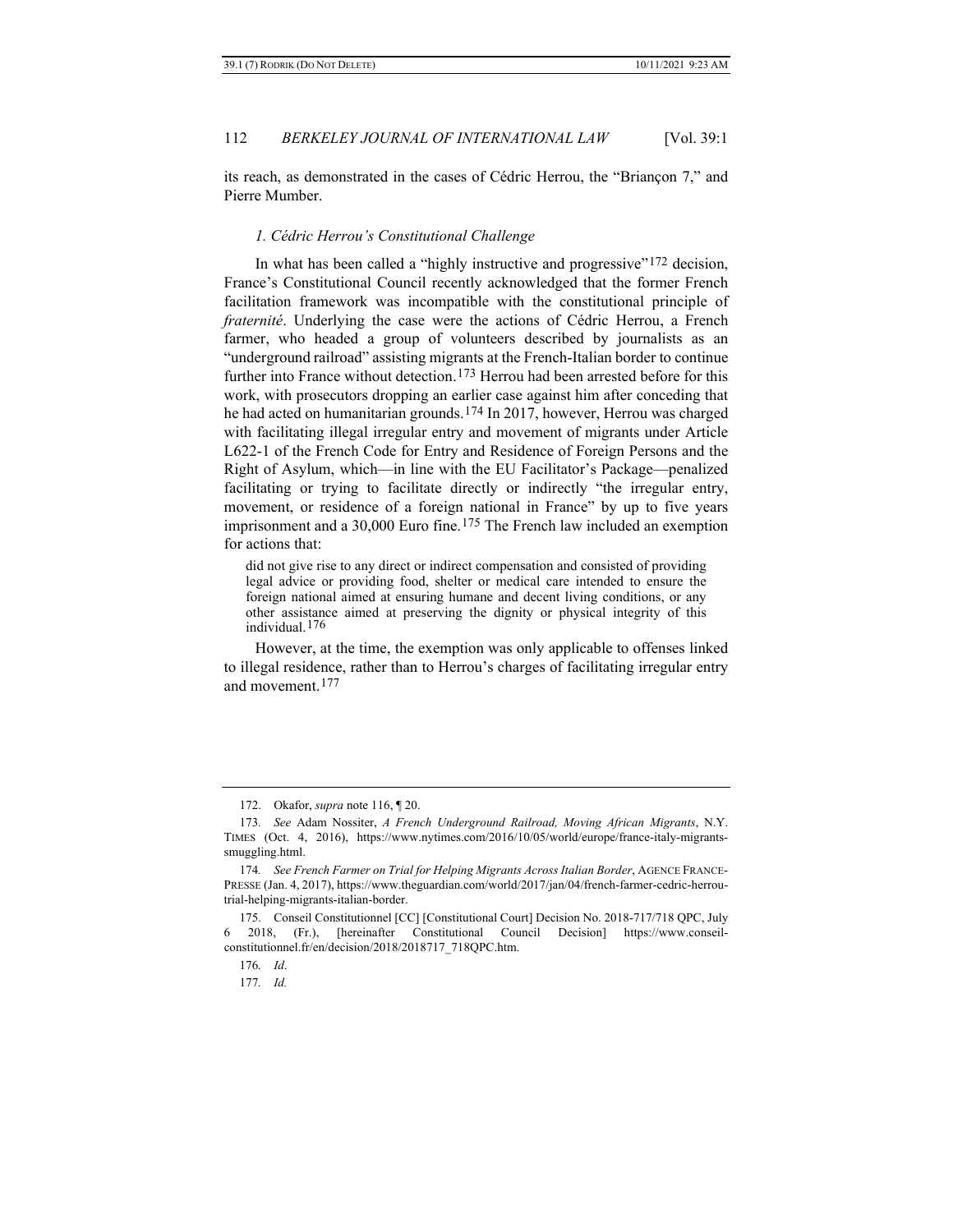On appeal, after Herrou received a suspended fine of 3,000 Euros,[178](#page-32-0) the public prosecutor (*procureur de la République)* argued that "when aiding is part of a global contestation of the law, it serves an activist cause and constitutes a compensation." This suggests that the "direct or indirect compensation" necessary to render the irregular residence humanitarian exemption inapplicable could extend beyond that ordinarily considered as material.[179](#page-32-1) In upholding Herrou's initial conviction and imposing a four-month suspended sentence,<sup>[180](#page-32-2)</sup> the Appeal Court put forward that "Herrou's actions, as he himself claimed and confirmed several times, are part of an activist endeavor, which aims at shielding migrants from controls of public authorities used to enforce the legal dispositions related to immigration."[181](#page-32-3) This language implies that Herrou's conviction was upheld at least partially because the court found Herrou acted on principles incompatible with its own conception of acceptable humanitarianism and for that reason constituted breaking the law for the sake of doing so.

Herrou and Pierre-Alain Mannoni, who had been prosecuted under the facilitation legislation for giving a ride to three Eritrean women in need of assistance, petitioned the Constitutional Council to consider a "priority constitutionality question"—a procedure that allows petitioners to challenge the constitutionality of particular legislation—alleging that what they called a "solidarity offense" (*delit de solidarité*) collided with the *fraternité* enshrined in the country's motto, "Liberty, Equality, Fraternity." The Council's July 2018 decision formally recognized *fraternité* as a constitutional principle for the first time, stressing that "it follows from the principle of fraternity the freedom to help one another, for humanitarian reasons, without consideration as to whether the assisted person is legally residing or not within the French territory." [182](#page-32-4) It noted that:

by criminalizing any assistance to the free movement of an [irregular] immigrant, including when it is the accessory to the assistance to residence [offense] and is given for humanitarian reasons, the [legislature] has failed to reconcile in a balanced manner the principle of fraternity and the objective of protecting public order.<sup>[183](#page-32-5)</sup>

Although the Council's decision decriminalized humanitarian support to irregular circulation and residence, it upheld the lack of exemptions to the prohibition of facilitating irregular *entry*.[184](#page-32-6) In response to this ruling, the French

<span id="page-32-0"></span><sup>178.</sup> Benoît Morenne, *French Farmer Who Aided Migrants is Given Suspended Fine*, N.Y. TIMES (Feb. 10, 2017), https://www.nytimes.com/2017/02/10/world/europe/cedric-herrou-farmer-francemigrants.html.

<sup>179.</sup> Boudou, *supra* not[e 93.](#page-17-4)

<span id="page-32-5"></span><span id="page-32-4"></span><span id="page-32-3"></span><span id="page-32-2"></span><span id="page-32-1"></span><sup>180</sup>*. See A French Farmer Who Helped Migrants Crossing From Italy Has Been Sentenced*, PUB. RADIO INT'L (Aug. 8, 2017), https://www.pri.org/stories/2017-08-08/french-farmer-who-helpedmigrants-crossing-italy-has-been-sentenced.

<sup>181.</sup> Boudou, *supra* not[e 93.](#page-17-4)

<sup>182.</sup> Constitutional Council Decision, *supra* not[e 175,](#page-31-6) ¶ 8.

<span id="page-32-6"></span><sup>183</sup>*. Id*. ¶ 13.

<sup>184</sup>*. Id.*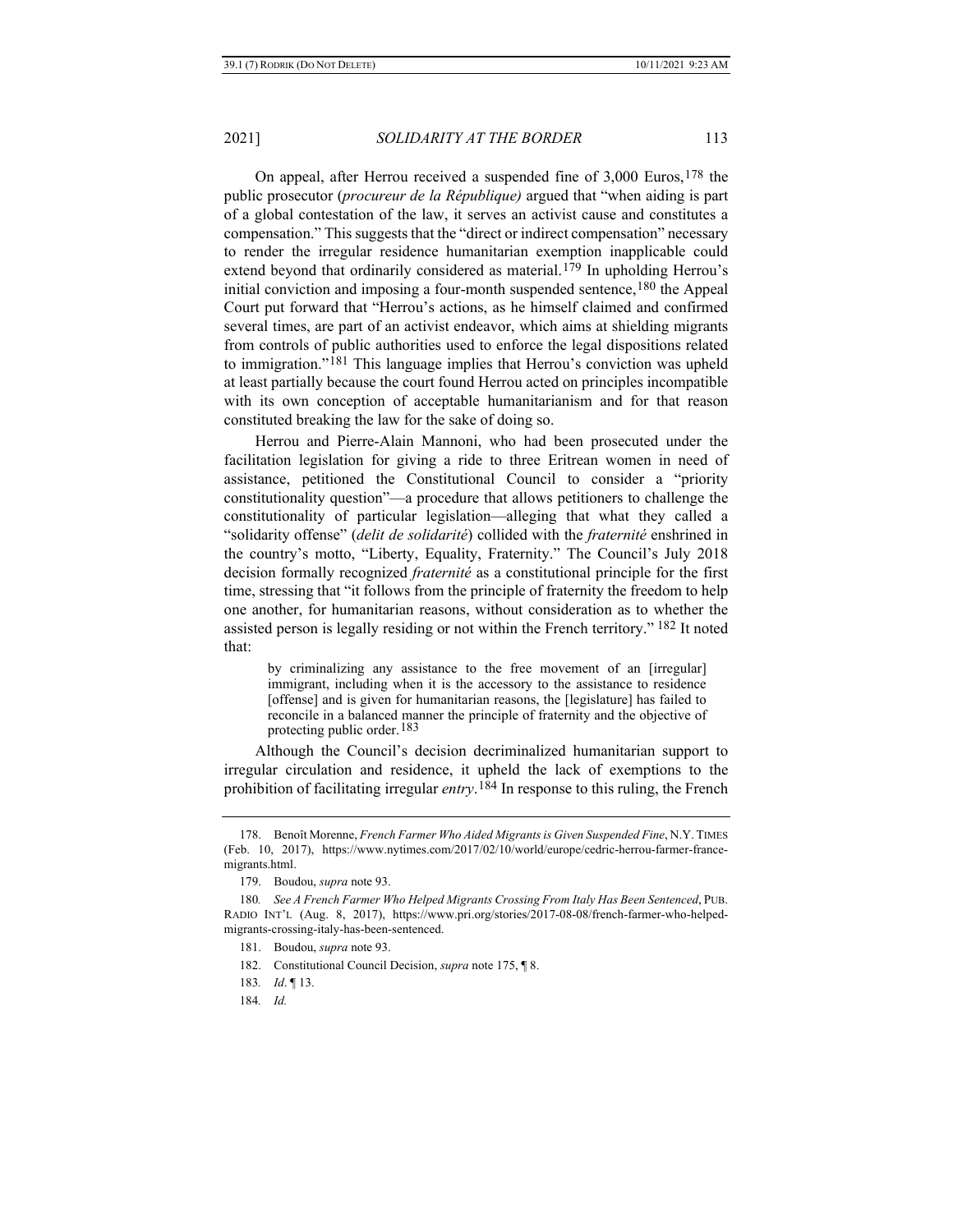legislature amended the law to extend the humanitarian exemption to its facilitation of irregular movement offense, when provided for "exclusively humanitarian purpose" and without direct or indirect compensation.<sup>[185](#page-33-0)</sup> It did so as part of a package of asylum reforms that sped up the deportation process for non-citizens and instituted other strict migration-related reforms, however.

Many commentators have praised the Constitutional Council's decision as holding promise for the future. Herrou's lawyer wrote that it allows volunteers to assist migrants already inside the country and in need "without fear of criminal conviction" and that it should "put an end to the practices of the police force of intimidating activists."[186](#page-33-1) In February 2020, a separate ruling by the Court of Cassation, the country's highest court for civil and criminal cases, held that the humanitarian exemption for movement or illegal stay was not "limited to purely individual and personal actions," but could also extend to organized activism undertaken as part of an association.<sup>[187](#page-33-2)</sup> Yet, although in Herrou's case the Court of Cassation separately annulled his suspended sentence after the Constitutional Council's decision,<sup>[188](#page-33-3)</sup> many of the same issues arose in his retrial before the Lyon Court of Appeal. There, the Advocate General (*avocat général*) noted that the humanitarian exemption still did not apply to facilitation of entry, and stressed, despite the ruling clarifying the humanitarian exemption's extension to activism, that Herrou "has chosen to be, in the literal sense of the term, an outlaw," who "did not have an exclusively humanitarian aim but an ideological, [activist] claim."[189](#page-33-4) Herrou was finally acquitted of all charges in May 2020 with the Court of Cassation rejecting a final appeal from the prosecution in March 2021, an important confirmation that such aid should not be attacked.<sup>[190](#page-33-5)</sup> However, his

<span id="page-33-3"></span>188. Cour de Cassation [Cass.] [Supreme Court for Judicial Matters] crim., Dec. 12, 2018, no. 2923 (17-85736,85.736) (Fr.),

<span id="page-33-0"></span><sup>185.</sup> Law 2018-778 for controlled immigration, an effective right of asylum and successful integration (Sept. 10, 2018), Article 38 (amending Law 622-4 of the code for the entry and stay of foreigners and the right to asylum) https://www.legifrance.gouv.fr/affichTexte.do?cidTexte=JORFTEXT000037381808&categorieLien  $= id.$ 

<span id="page-33-1"></span><sup>186.</sup> Patrice Spinosi, *La fraternité, enfin un principe constitutionnel!,* 369 REVUE PROJECT, no. 2, 2019, at 79-82.

<span id="page-33-2"></span><sup>187.</sup> Cour de cassation [Cass.] [Supreme Court for Judicial Matters] crim., Feb. 26, 2020, no. 33. (09-81.561.) (Fr.).

https://www.courdecassation.fr/jurisprudence\_2/chambre\_criminelle\_578/2923\_12\_40928.html. *see also French Court Rejects Sentences for Helping Illegal Migrants*, AGENCE FRANCE-PRESSE (Dec. 12, 2018), http://www.digitaljournal.com/news/world/top-french-court-rejects-sentences-for-helpingillegal-migrants/article/538832.

<span id="page-33-4"></span><sup>189</sup>*. See Aid to Migrants; 8 to 10 Months Suspended Prison Sentence Required Against Cédric Herrou*, ARCHYDE, (Mar. 11, 2020), https://www.archyde.com/aid-to-migrants-8-to-10-monthssuspended-prison-sentence-required-against-cedric-herrou/.

<span id="page-33-5"></span><sup>190</sup>*. French Court Scraps Farmer's Conviction for Helping Migrants Cross Border,* AGENCE FRANCE-PRESSE (May 13, 2020), https://www.theguardian.com/world/2020/may/13/french-court-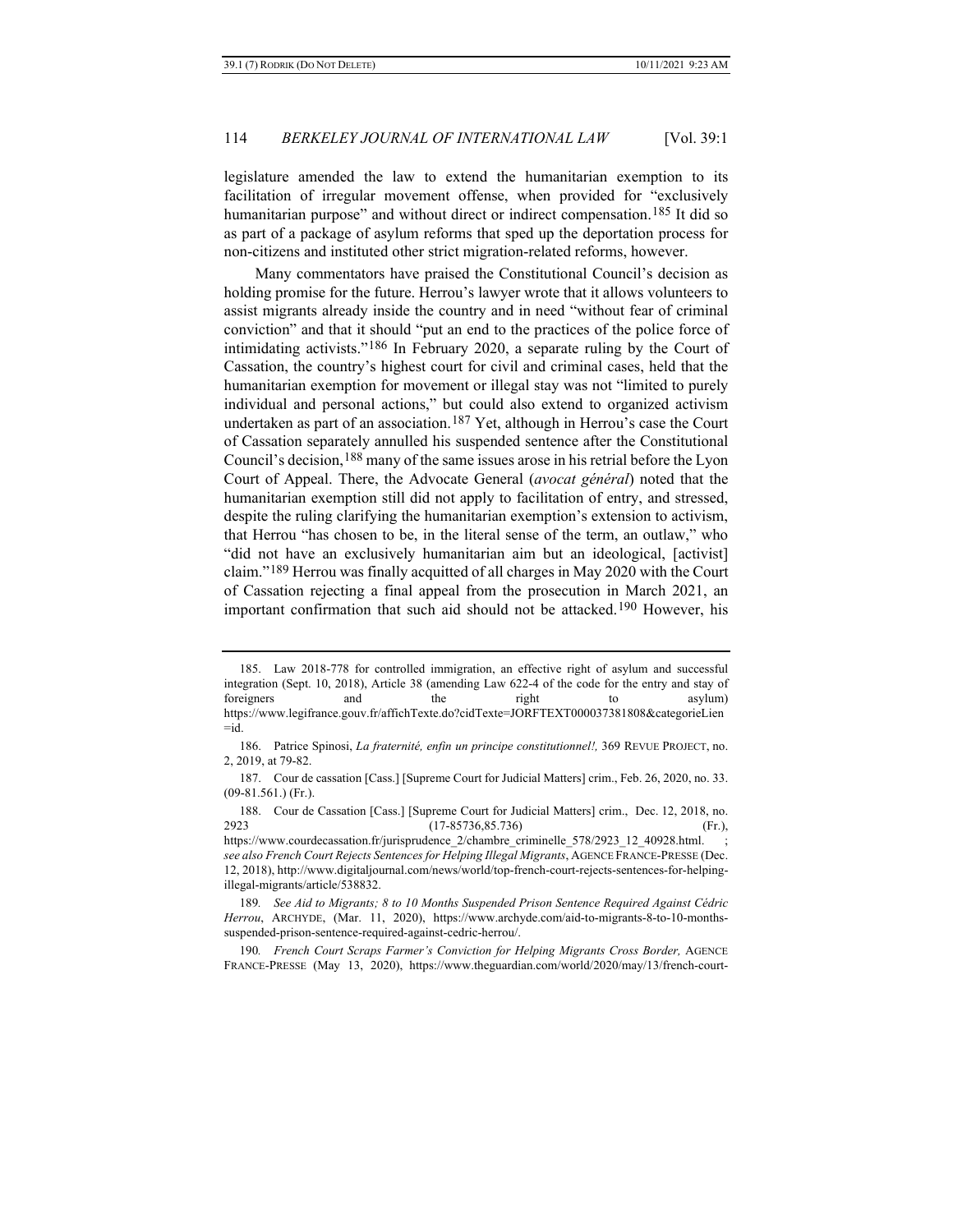retrial highlights continued State willingness, despite a broader exemption and constitutional support, to attack such work by demonizing the premise of solidarity itself.

#### *2. The Prosecution of the "Briançon 7"*

A test of the Constitutional Council's interpretation of *fraternité* arose immediately following its decision. In April 2018, a group of activists undertook a solidarity march from Italy to France in counter-protest to an "Operation Defend Europe" demonstration, in which far-right participants aimed to obstruct access to migrants and asylum seekers traveling through the mountains.<sup>[191](#page-34-0)</sup> Only one day after the Constitutional Council's decision, seven of the counter-protestors were charged with facilitating illegal entry of migrants into France, the offense to which the Council's decision had not extended a humanitarian exemption. All seven were convicted and given at least partially suspended sentences; at the time of writing, an appeal date has been set for spring 2021.<sup>[192](#page-34-1)</sup>

In the proceedings, investigators asserted that the "Briançon 7" had organized the march specifically to conceal the entry of non-citizens into France within the group. However, there was scant direct evidence that the marchers had directly assisted individuals the police later found within French territory.<sup>[193](#page-34-2)</sup> Critics present at the trial argued that "the public prosecutor did not even bother to establish the individual responsibility" of the seven accused.<sup>[194](#page-34-3)</sup> Instead, these claims rested on the observation that "protesters were perfectly organized surrounding continu[ous]ly the individuals susceptible to be in illegal status who were easily identifiable with their black skin colour and their winter outfits despite the warm weather."[195](#page-34-4) The Court also took note of the activists' "chants hostile to law enforcement officers" and political sympathies to open borders expressed on a Facebook page before the event as an indication of their unlawful conduct, again indicating that these beliefs were relevant to their conviction.<sup>[196](#page-34-5)</sup> In an interview about the case with Amnesty International, the prosecutor of the Gap

scraps-olive-farmers-conviction-for-helping-migrants-cross-border; *Symbole de l'aide aux migrants en France, Cédric Herrou relaxé définitivement*, LE MONDE (Mar. 31, 2021), https://www.lemonde.fr/police-justice/article/2021/03/31/symbole-de-l-aide-aux-migrants-en-francecedric-herrou-relaxe-definitivement\_6075129\_1653578.html. Pierre-Alain Mannoni was also acquitted of all charges in October 2020. *See Aide aux migrants: Pierre-Alain Mannoni relaxé en appel*, LA CROIX (October 28, 2020), https://www.la-croix.com/France/Aide-migrants-Pierre-Alain-Mannoni-relaxe-appel-2020-10-28-1201121749.

<sup>191.</sup> Amnesty Int'l*, supra* not[e 56,](#page-11-4) at 40.

<span id="page-34-1"></span><span id="page-34-0"></span><sup>192.</sup> Adrien Citeau, *Hautes-Alpes/3+4 de Briançon: le jugement en appel fixé au 27 mai à Grenoble*, DICI (Jan. 22, 2021) https://www.dici.fr/actu/2021/01/22/hautes-alpes-34-de-brianconjugement-appel-fixe-27-mai-grenoble-1486845.

<sup>193.</sup> Amnesty Int'l*, supra* not[e 56,](#page-11-4) at 40–42.

<span id="page-34-5"></span><span id="page-34-4"></span><span id="page-34-3"></span><span id="page-34-2"></span><sup>194.</sup> Gisti, *Une audience exceptionelle dans un contexte d'intimidations des personnes migrantes et des militant·e·s solidaires*, (Nov. 8, 2018). https://www.gisti.org/spip.php?article6029

<sup>195.</sup> Amnesty Int'l*, supra* not[e 56,](#page-11-4) at 41.

<sup>196</sup>*. Id.* at 42.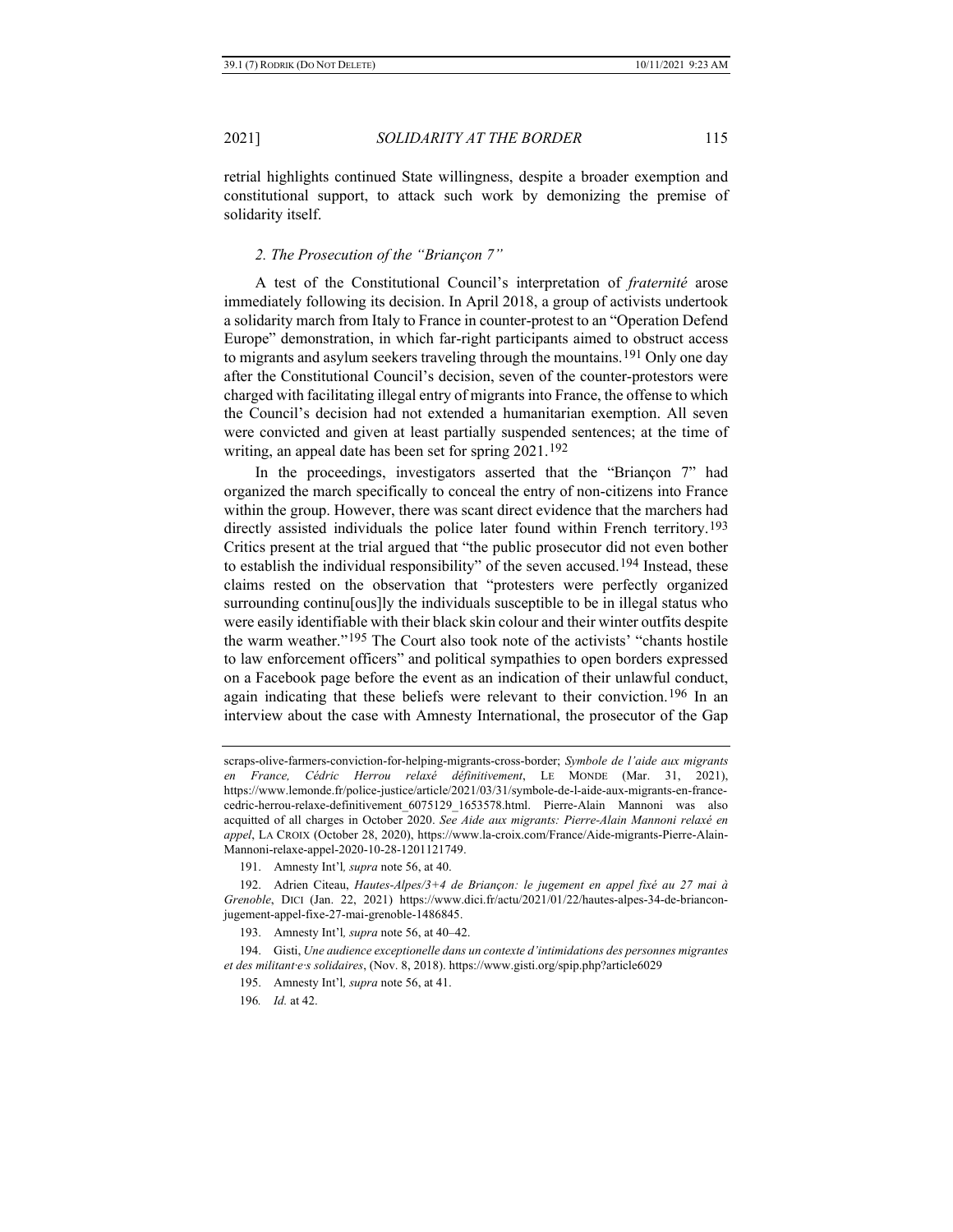tribunal that heard the case said, "I cannot accept arguments that people are prosecuted for solidarity. To offer help is something different. Here there was not financial gain but an 'activist' [type of] gain."[197](#page-35-0) His words more explicitly frame the justification for their prosecution as the fact that the accused's actions were ostensibly grounded in a particular belief that the State had deemed suspect.

This case is also a particularly transparent example of the discriminatory and pretextual ways in which the facilitation framework can be applied. The investigators' identification of the "foreigners" by their skin color presumes both non-French nationality and unlawful status, along with the supposedly subversive views of those who assist them. Such an application of the French law clearly demonstrates how even with the Constitutional Council's relatively progressive interpretation of *fraternité*, protest is interpreted as evidence of smuggling rather than as permissible and exempted humanitarianism. Amnesty International has highlighted that, as such, this case illustrates that a facilitation offense that does not require a material benefit and encompasses modes of ambiguous, indirect support, "leaves discretion to the authorities to use the law to curb solidarity expressed through protest" and targets activists "potentially based on ideological preconceptions."[198](#page-35-1) Finally, the case highlights the limitations of the newly articulated constitutional principle, called into question when deemed to have unacceptable political implications. While *fraternité* may reach those already within French territory, it is unclear how it may extend to individuals on its borders.

#### *3. Pierre Mumber's Uneasy Acquittal*

In October 2018, the prosecution of Pierre Mumber highlighted another troubling interpretation of the facilitation framework in France. Mumber was a mountain guide who offered his lodge as shelter for asylum seekers in the area. In fact, he was giving warm clothes and drinks to asylum seekers he had encountered when police officers found the group and attempted to detain them.<sup>[199](#page-35-2)</sup> After two asylum seekers managed to escape, Mumber faced charges under the French facilitation law for obstructing their arrest.[200](#page-35-3) In January 2019, Mumber was convicted, in the Court's words, of "direct or indirect assistance, facilitation or attempts to facilitate the entry of three persons in an irregular situation […] by accompanying them when crossing the border and by intervening directly to prevent the police officers from dismissing them."[201](#page-35-4) He was acquitted in

<sup>197</sup>*. Id.*

<sup>198</sup>*. Id.* at 42, 47.

<span id="page-35-4"></span><span id="page-35-3"></span><span id="page-35-2"></span><span id="page-35-1"></span><span id="page-35-0"></span><sup>199.</sup> Nicolas Vaux-Montagny & Claire Parker, *French Courts Face Touchy Test: Is Helping Migrants a Crime?,* AP NEWS (Nov. 21, 2019), https://apnews.com/article/f5b9729cd7e94c2d81fb1c62c41547fc.

<sup>200.</sup> Amnesty Int'l, *supra* not[e 56,](#page-11-4) at 39.

<sup>201</sup>*. Id.*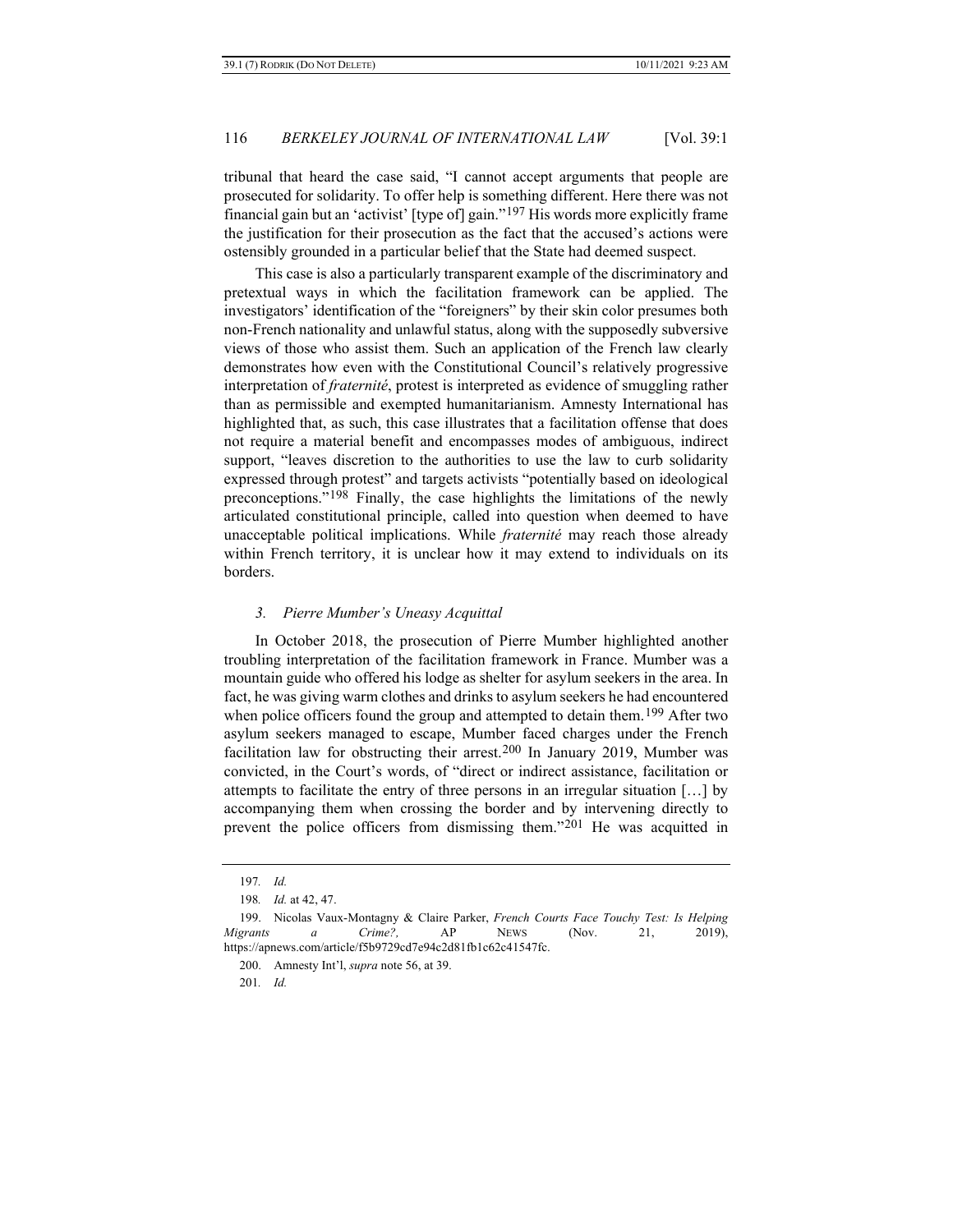<span id="page-36-0"></span>November 2019[202](#page-36-1) when the judges on appeal reviewed a video supporting Mumber's claims that he had not interfered with the arrest.[203](#page-36-2)

Despite Mumber's acquittal, the implications of its logic create further barriers to acts of migrant solidarity. Amnesty International's commentary on the case points out that the judge who convicted Mumber stressed that he had "no intention to drive the migrants to the border control to declare their entry into the national territory, and that only the identity check operation by the police ensured that people without documents could be prevented from entering the national territory."[204](#page-36-3) This prosecution, as such, attempted to hold Mumber accountable for not enforcing the law on his own accord. In so doing, the proceeding placed the burden on Mumber to show that his assistance to the migrants had fallen under the humanitarian exemption and was not criminal.<sup>[205](#page-36-4)</sup> Extending a line of reasoning that narrows the utility of the humanitarian exemption by presuming solidarity with migrants to be illegitimate unless shown otherwise, Mumber was guilty until proven innocent. "I had proof of my innocence, but if I did not have that proof, I do not know where I would be today," Mumber reported to media on his acquittal.<sup>[206](#page-36-5)</sup>

### *B. Freedom of Expression and Religion-Based Challenges in the US*

Individuals whose solidarity with migrants has been targeted under the United States' smuggling, harboring, and inducing legislation have launched constitutional challenges drawing primarily on First Amendment principles. Notably, they have also pushed forward an argument that attacking migrant solidarity may violate the Religious Freedom Restoration Act ("RFRA"), [207](#page-36-6) a statute that protects religious exercise more broadly than the Constitution's Free Exercise Clause.[208](#page-36-7) However, whether these arguments can stand up to expansive applications of 8 U.S.C § 1324 remains unclear.

205*. Id.*

206. Davlashyan & Amiel, *supra* note [202.](#page-36-0) 

<span id="page-36-7"></span>208*. See* 42 U.S.C.A. § 2000bb-1. In *City of Boerne v. Flores*, 521 U.S. 507 (1997), the Supreme Court held the RFRA unconstitutional as applied to the States; however, it can still be invoked against the federal government, as here.

<span id="page-36-2"></span><span id="page-36-1"></span><sup>202.</sup> Naira Davlashyan & Sandrine Amiel, *'Relieved and a Bit Bitter': Court Acquits Mountain Guide Charged with Helping Asylum Seekers*, EURONEWS (Nov. 21, 2019), https://www.euronews.com/2019/11/20/crime-or-act-of-kindness-french-mountaineer-facessuspended-sentence-for-helping-asylum-se.

<sup>203.</sup> Amnesty Int'l, *supra* not[e 56,](#page-11-4) at 39–40.

<sup>204</sup>*. Id.* at 40.

<span id="page-36-6"></span><span id="page-36-5"></span><span id="page-36-4"></span><span id="page-36-3"></span><sup>207.</sup> 42 U.S.C. § 2000bb-1. It is worth noting the potentially wide-ranging implications of this argument, as the RFRA has usually been affiliated with a "conservative Christian moral agenda." *See* Stephanie Russell-Kraft, *Activists Are Invoking Religious Freedom to Save Migrants' Lives*, NATION (Apr. 15 2019), https://www.thenation.com/article/archive/no-more-deaths-migrant-catholic-border/ (explaining the invocation of the RFRA to allow Hobby Lobby to justify not covering contraceptives under its employees' health insurance).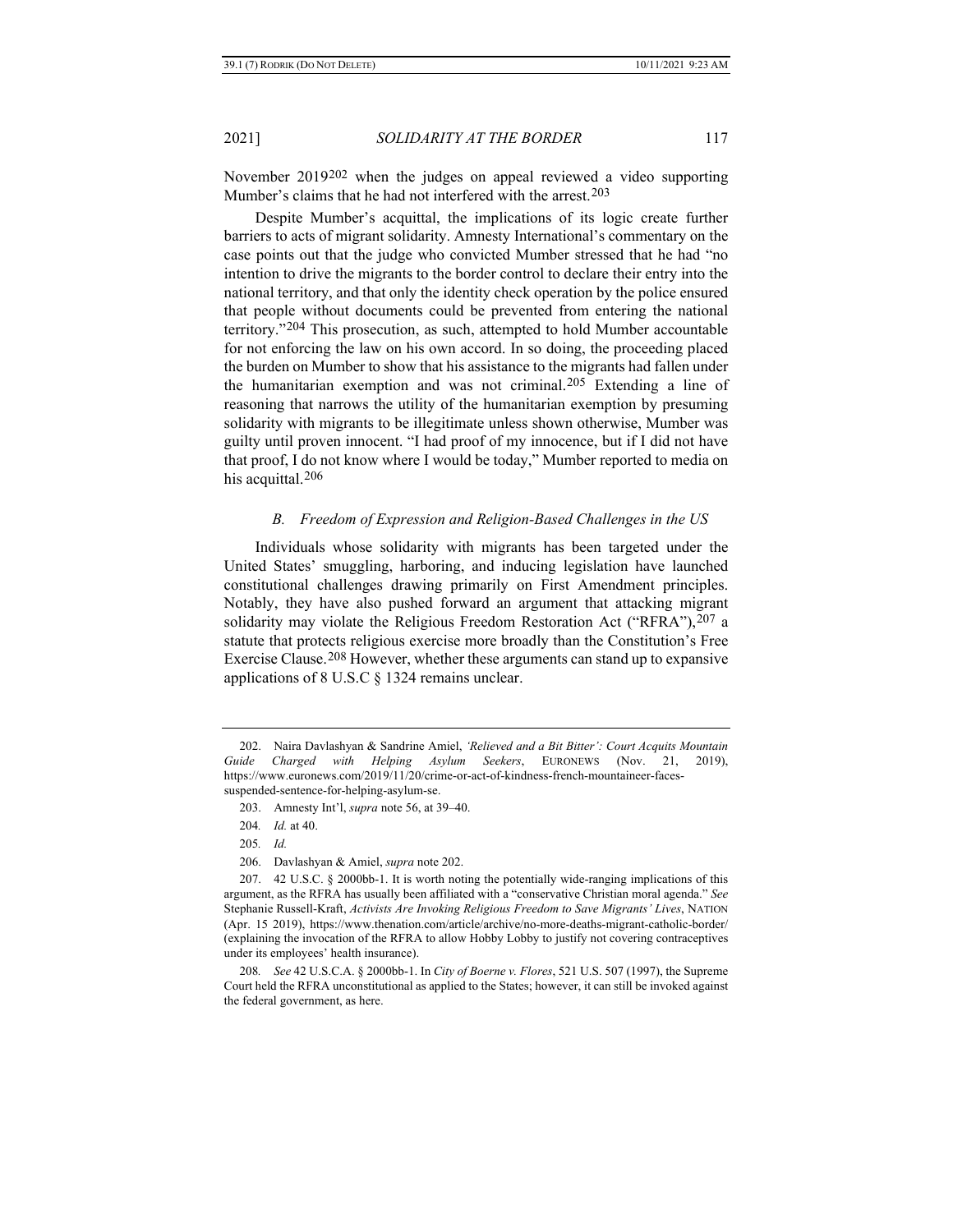#### <span id="page-37-0"></span>*1. No More Deaths Activists and RFRA*

Scott Warren, well-known for his migrant solidarity in the American context, was prosecuted in the context of his volunteer work with No More Deaths/No Más Muertes, the faith-based humanitarian group that provides aid to migrants traveling north from Mexico across the desert.[209](#page-37-1) Warren had provided food, water, and shelter to migrants navigating the inhospitable landscape at the organization's "barn," which federal agents had surveilled and where they claimed they saw Warren "appearing" to give directions.[210](#page-37-2) In February 2018, Warren was charged with the felonies of harboring illegal aliens under § 1324  $(a)(1)(A)(iii)$ , and of conspiracy to harbor and transport them under §  $1324(a)(1)(A)(v)$ ,<sup>[211](#page-37-3)</sup> with the total potential punishment up to 20 years in prison.[212](#page-37-4) Along with the motion to dismiss for selective enforcement discussed above in Part I, the court denied another motion to dismiss that argued the UN's Protocol Against Smuggling of Migrants by Land, Sea, and Air protected Warren's actions, because they were humanitarian and thereby non-criminal; it noted that the Protocol had no impact on domestic criminal law enforcement.[213](#page-37-5)

Warren's initial trial resulted in a mistrial with a hung jury, with eight of twelve jurors concluding that his intention had been to provide humanitarian aid rather than to conceal migrants from authorities. At the close of Warren's second trial in November 2019, the jury found him not guilty, closing a nearly two-year ordeal.[214](#page-37-6) However, the Department of Justice attorney's statement to the press belittled what the jury had determined to be a humanitarian intention by focusing on its political implications with language that mirrors those of French prosecutors: "We won't distinguish between whether somebody is trafficking or harboring for money or whether they're doing it out of you know, what I would say is a misguided sense of social justice or belief in open borders or whatever."<sup>[215](#page-37-7)</sup> As with the French cases discussed above, this description implies that social or political motivations for solidarity should be on equal footing with financial incentives as punishable behavior under the statute.

<span id="page-37-7"></span>215. *Id*.

<sup>209.</sup> NO MORE DEATHS, https://nomoredeaths.org/about-no-more-deaths/ (Mar. 26, 2021).

<span id="page-37-2"></span><span id="page-37-1"></span><sup>210</sup>*. See* Isaac Stanley-Becker, *An Activist Faced 20 Years in Prison for Helping Migrants. But Jurors Wouldn't Convict Him*., WASH. POST (June 12, 2019), https://www.washingtonpost.com/nation/2019/06/12/scott-warren-year-sentence-hung-jury-aidingmigrants/.

<sup>211.</sup> *United States v. Warren*, No. CR-18-00223-001, 2018 WL 4403753, at \*1 (D. Ariz. 2018).

<sup>212</sup>*. See* Stanley-Becker, *supra* not[e 210.](#page-37-0)

<sup>213.</sup> *United States v. Warren,* No. MJ-17-0241-TUC-BPV, 2018 WL 6809430 (D. Ariz. 2018).

<span id="page-37-6"></span><span id="page-37-5"></span><span id="page-37-4"></span><span id="page-37-3"></span><sup>214</sup>*. See* Ryan Devereaux, *Humanitarian Volunteer Scott Warren Reflects on the Borderlands and Two Years of Government Persecution*, INTERCEPT (Nov. 23, 2019), https://theintercept.com/2019/11/23/scott-warren-verdict-immigration-border/. Jurors found that Warren had not harbored the two non-citizens "with intent to violate the law." Closing Jury Instructions Given on Nov. 20, 2019, *United States v. Warren,* No. CR-18-00223-001-TUC-RCC, 2018 WL 4403753 (D. Ariz. 2018).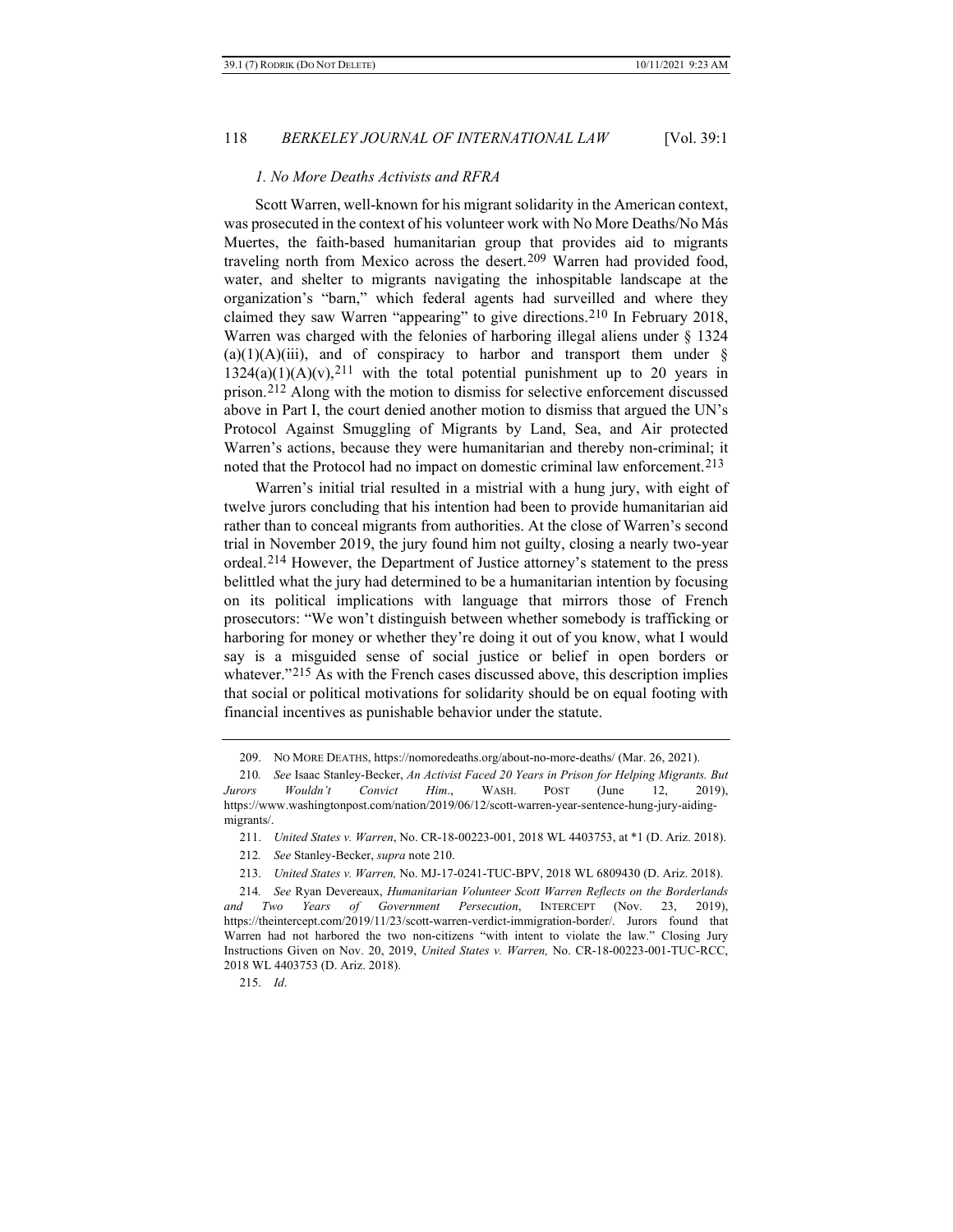Yet another significant result followed from Warren's not guilty verdict for harboring, when Judge Raner Collins dismissed one of his misdemeanor charges (abandonment of property) on RFRA grounds.[216](#page-38-0) RFRA can exempt individuals from federal laws that "substantially burden the exercise of their religious beliefs," offering "very broad protection for religious liberty."[217](#page-38-1) Where claimants can show that (1) the relevant government action burdens a "sincere exercise of religion," and (2) the burden is substantial, RFRA will be violated unless the burden imposed on the individual "furthers a compelling government interest" and is the least restrictive means of doing so.[218](#page-38-2) Although an additional pretrial motion to dismiss Warren's felony charges on RFRA claims had been rejected on the grounds that the RFRA is an "affirmative defense" that rested on then-unresolved questions of fact,  $219$  in evaluating his misdemeanor charges, Judge Collins took Warren "at his word" that his beliefs were sincerely held; found he was "obliged to leave water jugs" because of them; and concluded that, because it burdened his religious beliefs, "enforcing the regulation against abandonment of property is not the least restrictive means to achieve the Government's interest in protecting the pristine state of the wildlife refuge or in securing the border."[220](#page-38-4)

A second RFRA claim in defense of related misdemeanor charges against other No More Deaths volunteers was also successful.[221](#page-38-5) In March 2019, four volunteers were convicted of entering the Cabeza Prieta National Wildlife Refuge—the crossroads for many migrants who enter the United States from Mexico and "one of the most extreme environments in North America"<sup>222</sup>– without required permits and abandoning property (namely, food and water) in violation of the Refuge's regulations.[223](#page-38-7) Reviewing their judgments of conviction, District Court Judge Rosemary Márquez examined the appellants' testimony, particularly their professed affinity to Sanctuary leader Reverend John Fife as a motivating factor for their work, and dismissed the Government's contention that they had "'recited' religious beliefs for the purpose of draping religious garb over their political activity'" by denying a bright-line legal distinction between political and religious motivations.[224](#page-38-8) She held that the four

<span id="page-38-8"></span>224*. Id*. at 1284.

<sup>216.</sup> *United States v. Warren,* No. 17-00341MJ-001-TUC-RCC (D. Ariz. 2019).

<span id="page-38-1"></span><span id="page-38-0"></span><sup>217.</sup> *United States v. Hoffman,* 436 F. Supp. 3d 1272, 1279 (D. Ariz. 2020) (citing *Burwell v. Hobby Lobby Stores, Inc.*, 573 U.S. 682, 693 (2014)).

<sup>218</sup>*. Id*. at 1280.

<span id="page-38-3"></span><span id="page-38-2"></span><sup>219.</sup> *United States v. Warren,* No. CR-18-00223-001-TUC-RCC, 2018 WL 4403753 (D. Ariz. 2018) at \*2.

<span id="page-38-7"></span><span id="page-38-6"></span><span id="page-38-5"></span><span id="page-38-4"></span><sup>220</sup>*. Warren,* No. 17-00341MJ-001-TUC-RCC. Warren's second misdemeanor, for Operating a Motor Vehicle in a Wilderness Area, was not dismissed under the RFRA, because his "religious beliefs did not compel him to drive his vehicle into the restricted area." *Id*.

<sup>221</sup>*. Hoffman*, 436 F. Supp. 3d 1272.

<sup>222</sup>*. Id*. at 1277.

<sup>223</sup>*. Id*. at 1278.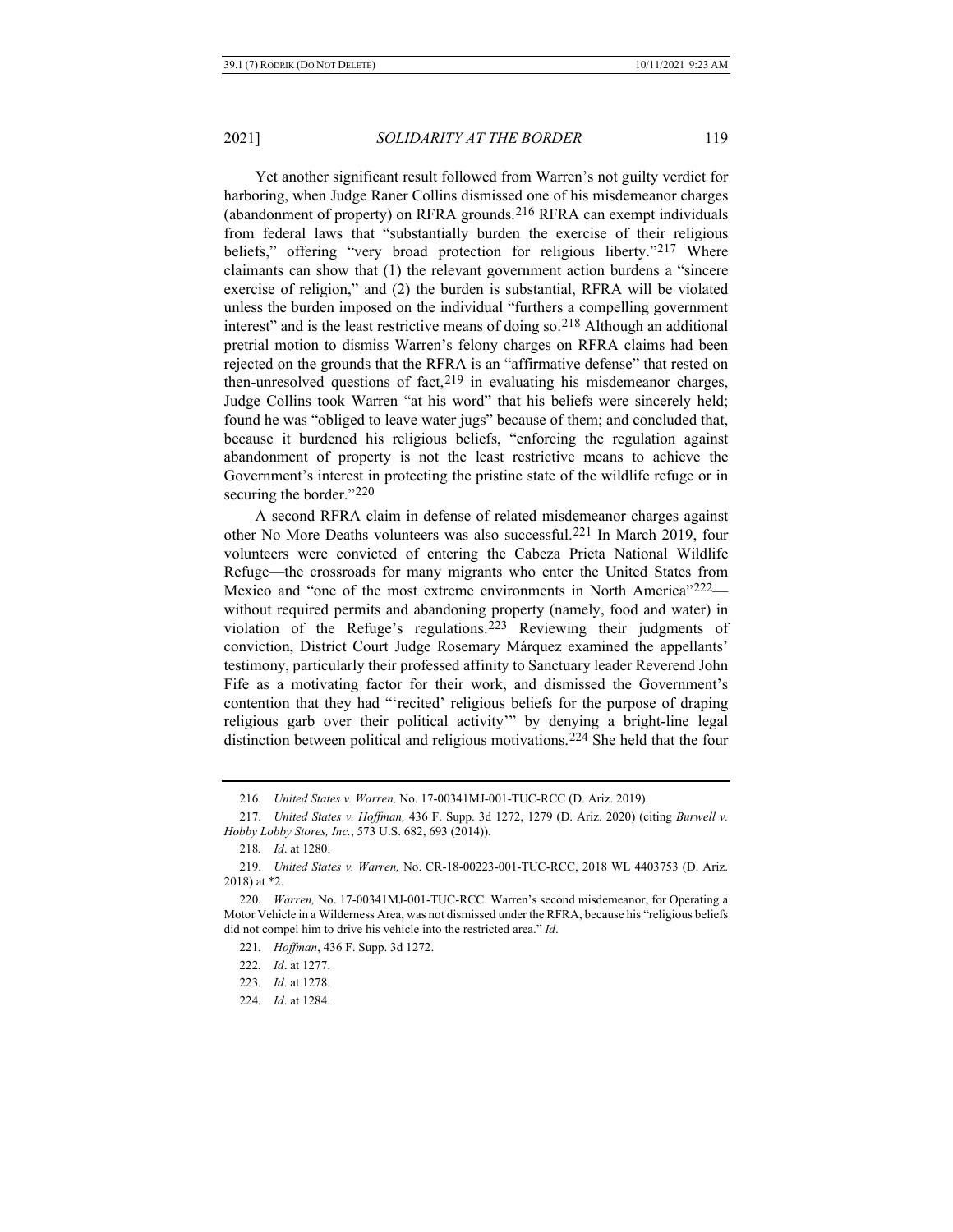volunteers had met their burden of establishing that their activities were sincere exercises of their religious beliefs, and that the Government had not demonstrated that enforcing regulations against them was the "least restrictive means of accomplishing a compelling interest."[225](#page-39-0) Judge Márquez also indicated deep skepticism at the Government's own claims that appellants' actions had "furthered and encouraged illegal smuggling activity in the [Refuge]," writing:

The Government seems to rely on a deterrence theory, reasoning that preventing clean water and food from being placed on the Refuge would increase the risk of death or extreme illness for those seeking to cross unlawfully, which in turn would discourage or deter people from attempting to enter without authorization. In other words, the Government claims a compelling interest in preventing Defendants from interfering with a border enforcement strategy of deterrence by death.[226](#page-39-1)

Stressing that such "gruesome logic is profoundly disturbing," she ruled it was "speculative and unsupported by evidence."<sup>[227](#page-39-2)</sup> The judge's findings here, particularly those declining to find that allegedly political motivations overshadowed or undermined a claim to religiously-protected action, may be instructive in protecting similar action challenged under 8 U.S.C § 1324. In addition to RFRA-based challenges, recent scholarship puts forward that the work of No More Deaths activists "in this unique context" constitutes expression protected by the First Amendment's Free Speech Clause,[228](#page-39-3) an argument that may well arise before the courts if similar prosecutions continue.

#### *2. Kaji Dousa's Challenge to Operation Secure Line*

One lawsuit, pending as of late March 2021, directly challenges the Government's surveillance of activists through "Operation Secure Line" and its alleged justification under 8 U.S.C. § 1342. Kaji Dousa, a pastor who traveled to Tijuana as a member and an organizer of the "Sanctuary Caravan" that prayed with and offered ministerial services to migrants, <sup>[229](#page-39-4)</sup> was called into a secondary screening on her return from Tijuana and interrogated by CBP, who "revealed disturbingly deep knowledge of her personally."[230](#page-39-5) Dousa later realized she was included on the Government's list of surveilled "Suspected Organizers,

<sup>225</sup>*. Id*. at 1289.

<sup>226</sup>*. Id.* at 1288–89.

<sup>227</sup>*. Id.* at 1289.

<span id="page-39-3"></span><span id="page-39-2"></span><span id="page-39-1"></span><span id="page-39-0"></span><sup>228.</sup> Jason A. Cade, *"Water is Life!" (And Speech!): Death, Dissent, and Democracy in the Borderlands*, 96 IND. L. J. 261, 289 (2020).

<span id="page-39-4"></span><sup>229</sup>*. See, e.g.,* Kaji Dousa, *I Prayed with Migrants in the Caravan. Now the Government is Tracking Me*, BUZZFEED NEWS (Mar. 24, 2019), https://www.buzzfeednews.com/article/kajidousa/opinion-i-prayed-with-migrants-now-thegovernment-is.

<span id="page-39-5"></span><sup>230.</sup> Protect Democracy, *Overview: Dousa v. DHS*, https://protectdemocracy.org/project/dousav-dhs/.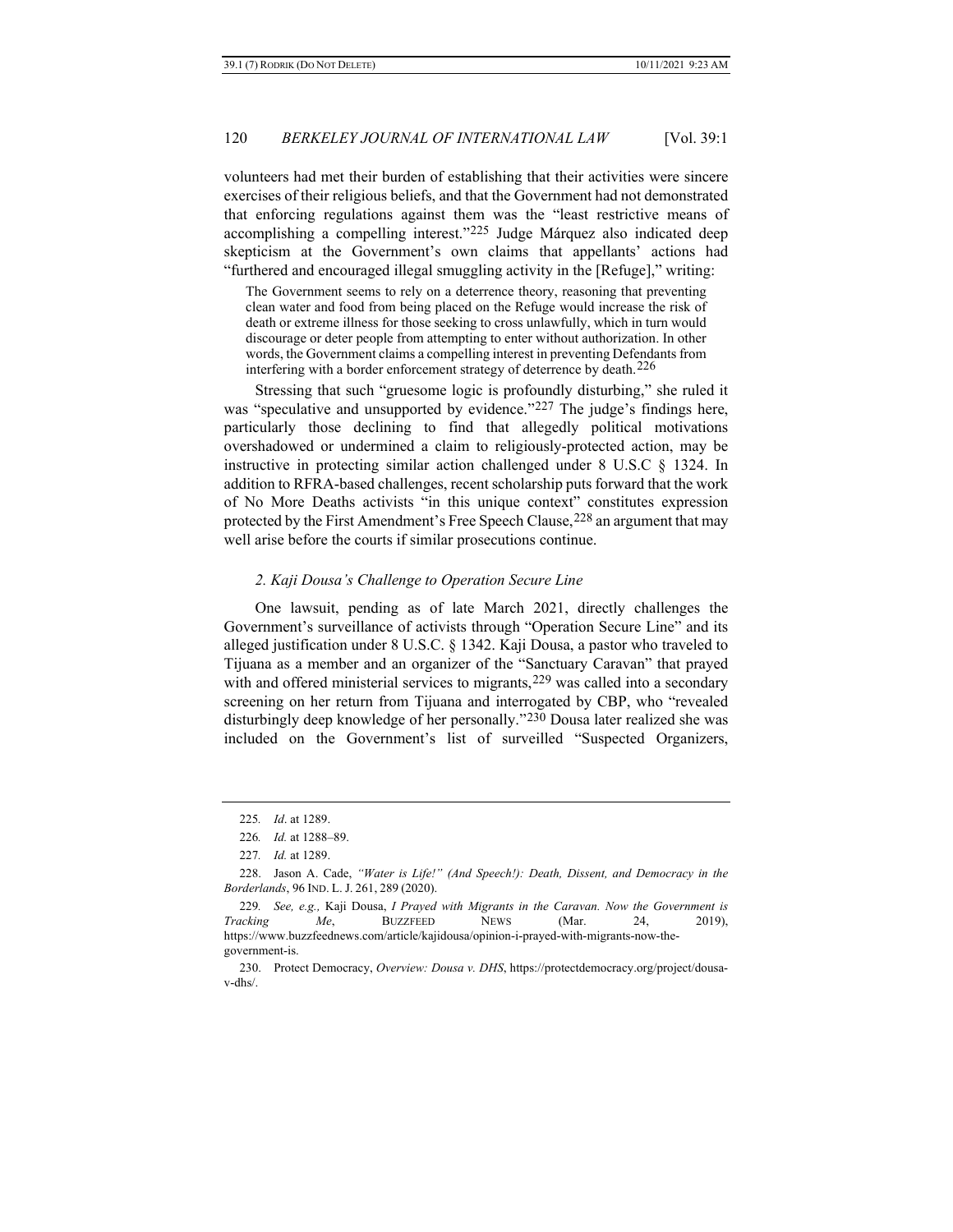Coordinators, and Media" linked to the Migrant Caravan.[231](#page-40-0) In July 2019, she filed a lawsuit against the DHS, Immigrations and Customs Enforcement ("ICE"), and CBP, requesting declaratory and injunctive relief against the government's surveillance of her work, which she argued was contrary to both the Free Speech and Free Exercise Clauses of the First Amendment, as well as RFRA.[232](#page-40-1) Her complaint argued that DHS's targeting "impedes her ministry" by "burden[ing] her ability to continue answering God's call to minister to migrants and refugees, which cannot happen without confidence in confidentiality."<sup>[233](#page-40-2)</sup> In January 2020, the Southern District of California ruled that Dousa had standing to pursue her claims due to the concrete harm of the surveillance's chilling effect on her ministry activities,[234](#page-40-3) finding "no indication that the surveillance will stop without court intervention."[235](#page-40-4) It denied the government's motion to dismiss for lack of jurisdiction, but also denied Dousa's request for a preliminary injunction, finding her unlikely to succeed on the merits of both her Free Exercise and RFRA claims, writing that the harms "do not rise above a subjective chill,"[236](#page-40-5) in addition to her retaliatory First Amendment claims. However, the court noted that "[w]ith additional evidence […] it is plausible that the Government's pattern of continued surveillance might rise to the level of a 'substantial burden' that would support a Free Exercise or RFRA claim," and that "she might uncover additional evidence showing that the surveillance was so pervasive that it is actionable as a First Amendment retaliation claim."[237](#page-40-6) Dousa's ability to sustain a RFRA claim in contesting her surveillance would have large implications on RFRA as a tool to challenge surveillance launched under 8 U.S.C. § 1324, as well as a defense to prosecutions brought under the statute.

#### *3. "Encouraging and Inducing" as Constitutionally Overbroad*

The Supreme Court has also recently weighed in on the compatibility of 8 U.S.C § 1324 with constitutional protections, despite ultimately refraining from deciding the matter. In February 2020, the Court heard a challenge that attacked the encouraging and inducing subsection of 8 U.S.C.  $\S$  1324 as facially unconstitutional.[238](#page-40-7) The case stemmed from the Ninth Circuit's 2018 decision that 8 U.S.C. § 1324(a)(1)(A)(iv) and (B)(i), permitting the felony conviction of

<span id="page-40-0"></span><sup>231.</sup> Comp. for Declarative and Injunctive Relief, *Dousa v. Department of Homeland Security, et al.,* No. 19-cv-1255-LAB (KSC), 2020 WL 434314 (S.D. Cal. 2019).

<sup>232</sup>*. Id.* at 19.

<sup>233.</sup> *Id.* at 3.

<span id="page-40-6"></span><span id="page-40-5"></span><span id="page-40-4"></span><span id="page-40-3"></span><span id="page-40-2"></span><span id="page-40-1"></span><sup>234.</sup> Order Den. Pl.'s Mot. For a Prelim. Inj.; Order Granting in Part and Den. in Part Def.'s Motion to Dismiss at 3-5, *Dousa v. Dep't of Homeland Sec.,* No. 19-cv-1255-LAB (KSC), 2020 WL 434314, (S.D. Cal. 2019).

<sup>235</sup>*. Id.* at 5.

<sup>236</sup>*. Id.* at 8 (internal quotation marks omitted).

<sup>237</sup>*. Id.* at 11.

<span id="page-40-7"></span><sup>238.</sup> *United States v. Sineneng-Smith*, 140 S. Ct. 1575 (2020).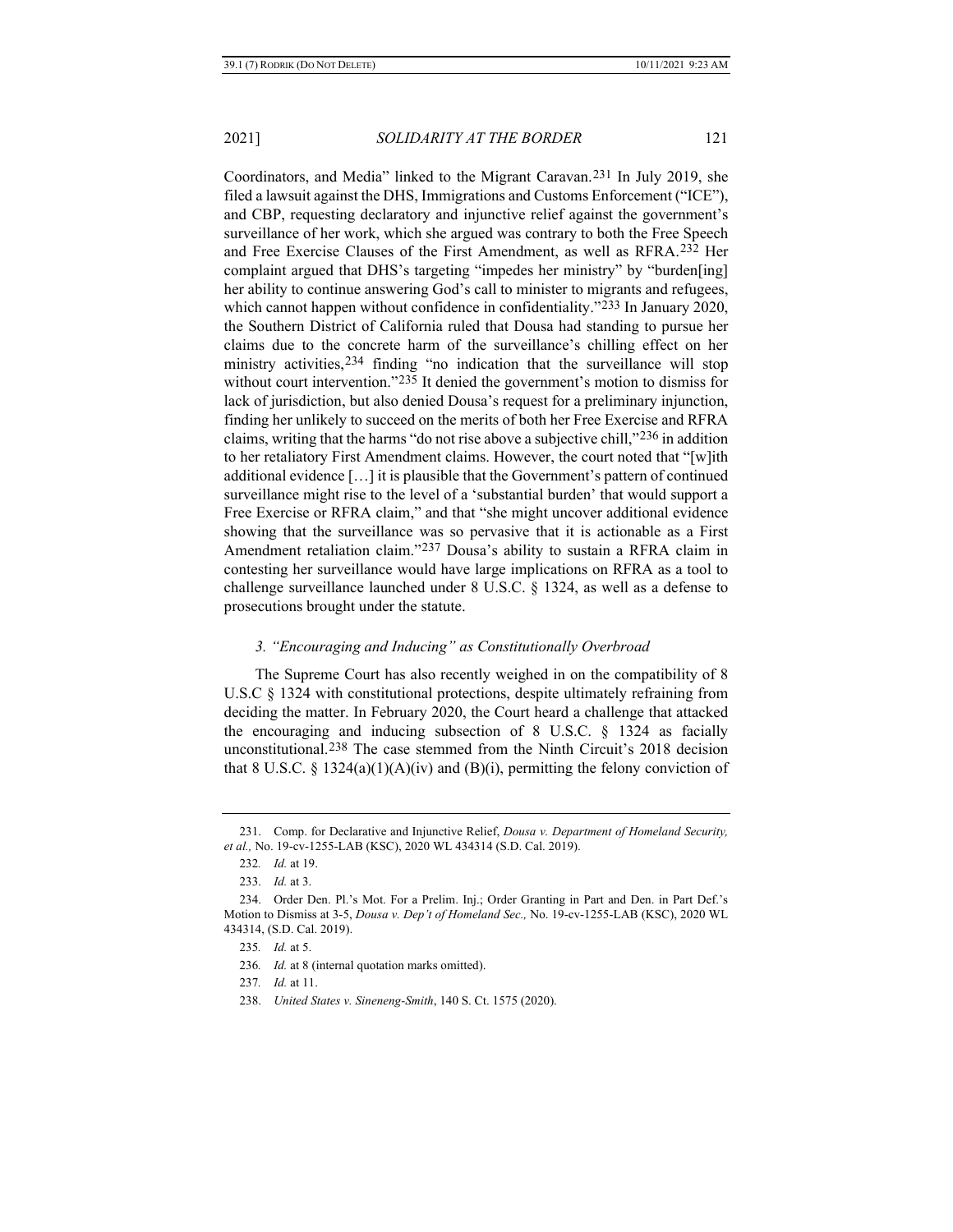an individual who "encourages or induces an alien to come to, enter, or reside in the United States" if they knew or recklessly disregarded that it would be a violation of the law, was constitutionally overbroad in violation of the First Amendment[.239](#page-41-0) Evelyn Sineneng-Smith ran an immigration consulting firm in California, working with individuals hoping to adjust their statuses to green cards through applying to a labor certification program, including some who she knew were ineligible to receive the labor certification because they had entered the US after its expiration date.[240](#page-41-1) She was charged and then convicted in a jury trial of encouraging and inducing aliens to remain unlawfully in the United States, and of doing so for commercial advantage or private financial gain.[241](#page-41-2) On appeal, she argued first that the speech restriction in the statute was "content-based and viewpoint-discriminatory, because it criminalizes only speech *in support* of aliens coming to or remaining in the country," and, alternatively, that even if it did target conduct, it was overbroad in encompassing protected speech.[242](#page-41-3) Finding that "[a]t the very least, it is clear that the statute potentially criminalizes the simple words—spoken to a son, a wife, a parent, a friend, a neighbor, a coworker, a student, a client—'I encourage you to stay here,'" the Ninth Circuit found that it criminalizes constitutionally protected speech.[243](#page-41-4) It determined that the statute reached "pure advocacy on a hotly debated issue in our society"—using the example of encouraging undocumented immigrants to remain in the US and fight for legalization of their status—which "occupies the highest rung of the hierarchy of First Amendment values, and is entitled to special protection."[244](#page-41-5)

Arguing in support of the statute, the government asserted that it only encompassed unprotected speech inciting individuals to break the law. However, the Ninth Circuit found that this interpretation "rewrites the statute,"[245](#page-41-6) holding instead that the "only reasonable construction of Subsection (iv) restricts a substantial amount of protected speech in relation to the narrow band of conduct and unprotected expression that the statute legitimately prohibits."<sup>[246](#page-41-7)</sup> In interrogating what actions the words "encourage and induce" may cover, the court also rejected the government's interpretation that "encourage and induce" covers acts that provide *substantial* assistance to undocumented migrants<sup>247</sup>—an interpretation from the Third Circuit that read a causation requirement into the

<span id="page-41-0"></span><sup>239.</sup> *United States v. Sineneng Smith*, 910 F.3d 461 (9th Cir. 2018).

<sup>240</sup>*. Id*. at 468.

<sup>241</sup>*. Id*. at 467.

<sup>242</sup>*. Id.* at 470.

<sup>243</sup>*. Id*. at 467.

<span id="page-41-8"></span><span id="page-41-7"></span><span id="page-41-6"></span><span id="page-41-5"></span><span id="page-41-4"></span><span id="page-41-3"></span><span id="page-41-2"></span><span id="page-41-1"></span><sup>244</sup>*. Id.* at 484 (citing *Snyder v. Phelps*, 562 U.S. 443, 452 (2011) (quoting *Connick v. Myers*, 461 U.S. 138, 145 (1983)).

<sup>245</sup>*. Id.* at 472.

<sup>246</sup>*. Id*. at 471.

<sup>247</sup>*. Id*. at 477.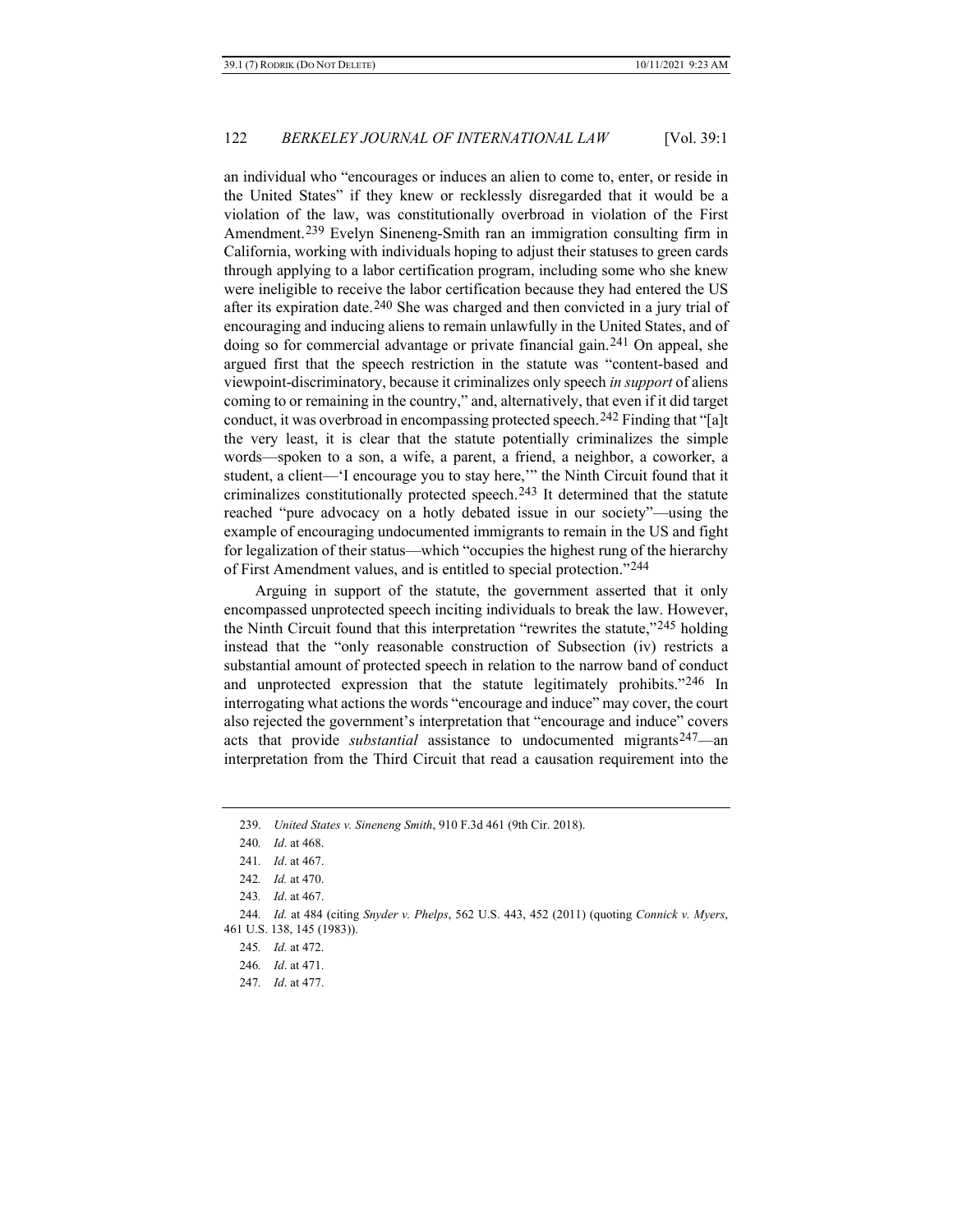statute<sup>248</sup>—and the government's comparison of the provision to an aiding and abetting statute.<sup>[249](#page-42-1)</sup> Finally, the court stressed the practical impact of such overbreadth on the lives of many:

While we are aware that the Supreme Court is skeptical of "fanciful hypotheticals" in overbreadth cases, we do not think that the scenarios raised here are fanciful. [...] We think that they are part of every-day discussions in this country where citizens live side-by-side with non-citizens. Buttressing our assessment that the following hypotheticals are not overly speculative, the government has already shown a willingness to apply Subsection (iv) to potentially protected speech.[250](#page-42-2)

The government successfully petitioned the Supreme Court to review this decision, arguing that the Ninth Circuit had erroneously construed the statute, overbreadth doctrine, and First Amendment law.[251](#page-42-3) The government's brief framed the encouraging or inducing subsection as a successor to a prior contract laborer provision that had prohibited inducing the immigration of contract laborers in the United States.<sup>[252](#page-42-4)</sup> It highlighted its import as a tool against smuggling<sup>[253](#page-42-5)</sup> and took issue with the fact that the constitutional overbreadth argument put forward was not relevant to the statute, as applied.<sup>[254](#page-42-6)</sup> The government's brief also argued that "encourage" and "induce" have established meanings in the criminal law context of the statute, which is to "require that the defendant actively *facilitate* or *solicit* the underlying illegal conduct," and that "a prohibition on facilitating or soliciting unlawful actions cannot reasonably be understood to criminalize abstract advocacy."[255](#page-42-7) Most significantly, it painted the Court of Appeals' concern about the practical impact of the law on legitimate speech as a "parade of hypotheticals," citing no "realistic danger" of prosecutions for such conduct to argue that its prosecutions via the statute are legitimate.<sup>[256](#page-42-8)</sup> An Amicus Brief submitted on behalf of Amnesty International demonstrated the opposite, putting forward findings that the statute has "repeatedly" been "used to interfere with and chill a substantial amount of protected speech along the southern border."[257](#page-42-9) The Brief cited the government's watchlist—including of individuals like Dousa—and its purported design to enforce the "encourage and induce" provision of § 1324, arguing that the fifty-nine individuals surveilled in

<sup>248</sup>*. Id*.

<span id="page-42-1"></span><span id="page-42-0"></span><sup>249</sup>*. Id*. at 481–82 (finding that, since aiding and abetting appears as a separate offense in 8 U.S.C § 1324, Congress intended to limit a wider range of actions with this subsection).

<sup>250</sup>*. Id.* at 483 (citing *United States v. Henderson*, 857 F. Supp. 2d 191, 204–08 (D. Mass. 2012)).

<span id="page-42-5"></span><span id="page-42-4"></span><span id="page-42-3"></span><span id="page-42-2"></span><sup>251</sup>*. See* Br. for the United States, *United States v. Evelyn Sineneng-Smith*, No. 19-67, 140 S. Ct. 36 (2019).

<sup>252</sup>*. Id.* at 5.

<sup>253</sup>*. Id.* at 6.

<sup>254</sup>*. Id.* at 13.

<sup>255</sup>*. Id.* at 14 (emphasis added).

<sup>256</sup>*. Id.* at 32–33.

<span id="page-42-9"></span><span id="page-42-8"></span><span id="page-42-7"></span><span id="page-42-6"></span><sup>257</sup>*. See* Br. of Amnesty Int'l as Amicus Curiae in Support of Resp't at 2*, United States v. Evelyn Sineneng-Smith*, No. 19-67, 140 S. Ct. 36 (2019).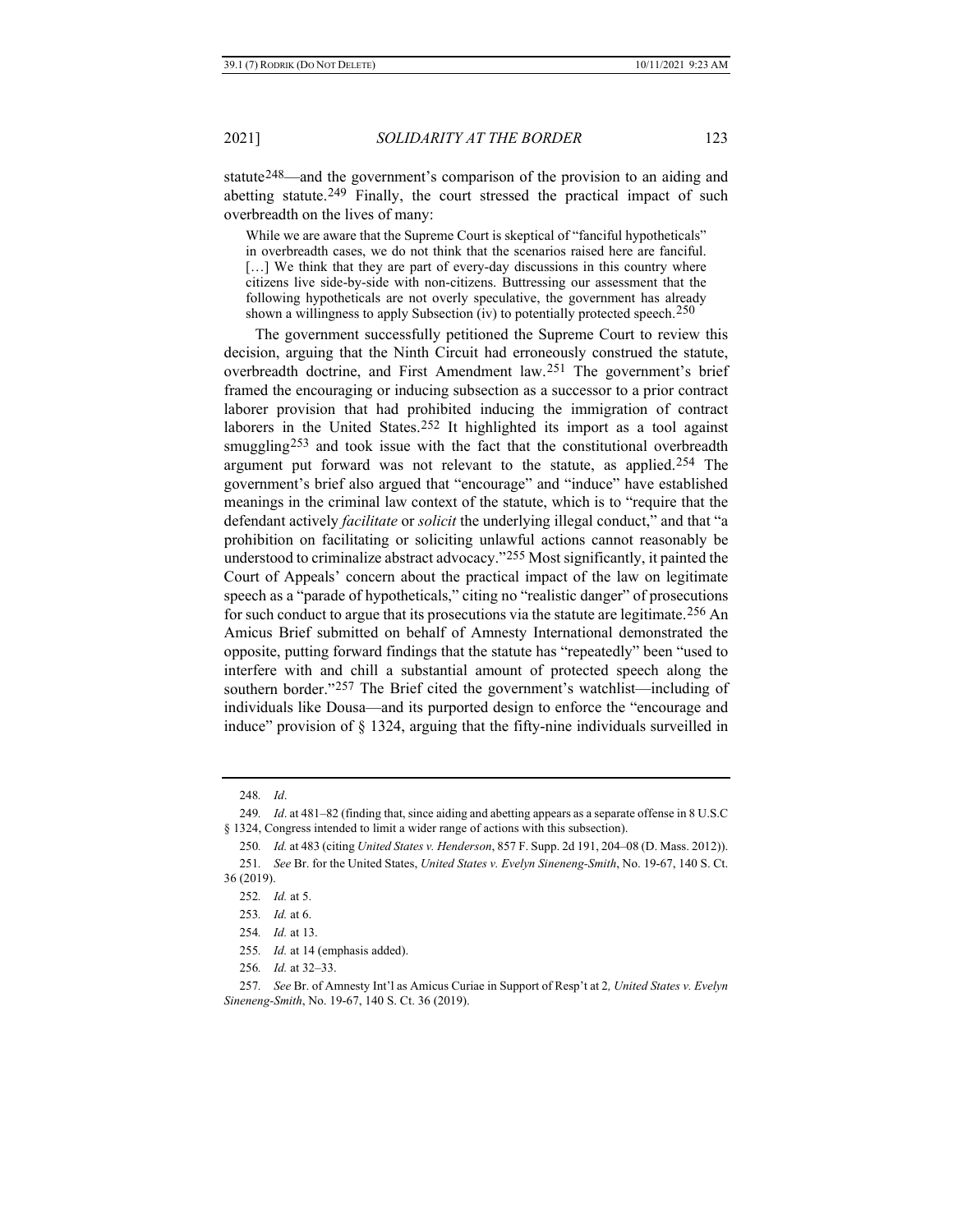Operation Secure Line were targeted based on protected speech and political opinion.[258](#page-43-0)

In oral argument, the justices also indicated concern about the potentially wide-reaching application of the statute. Justice Breyer noted the possibility that the statute's scope could extend to universities, sanctuary cities, and churches for helping non-citizens, and the government's attorney acknowledged that the statute contained no exemptions for charitable or humanitarian activities such as provision of food.[259](#page-43-1) Justices Ginsburg and Sotomayor asked explicitly about the prosecution of a woman who, after learning her housekeeper was undocumented, had warned her that she may not be able to return to the United States if she left, with the government attorney admitting that such conduct could conceivably come within the scope of the statute.<sup>[260](#page-43-2)</sup> The Court's March 2020 decision chose not to engage the overbreadth claim and vacated the Ninth Circuit's decision, finding that its choice to entertain an argument not originally raised by the plaintiff "departed so drastically from the principle of party presentation" that it had been an abuse of discretion.[261](#page-43-3) Yet, with the Court entertaining the far-reaching implications of the statute, this case makes clear that there remain more questions than answers about the permissible application of 8 U.S.C. § 1324, and that various forms of migrant solidarity are conceivably under threat.

#### *C. Implications of Cases in Both Contexts*

Overall, these cases highlight that in both the French and American contexts, challenges to smuggling-related charges may continue to rest largely on judicial determinations of the legitimacy of individuals' motivations in assisting migrants and asylum seekers, however they choose to do so. They also suggest that the selection of cases to prosecute and the theories behind them hinge on whether authorities can link such acts to any belief suggesting opposition to the State's migration policy in the first place. Challenges based on humanitarian association (or *fraternité*) grounds, such as in the France, or those rooted in protected exercise and expression, such as in the United States, have already helped to shift judicial precedent toward a narrower understanding of facilitating and a more expansive vision of legitimate solidarity. These cases, however, also demonstrate the extent to which the abuse of these frameworks has legitimized scrutiny of actions that are already fundamentally in line with and protected by international law. Such

<sup>258</sup>*. Id.* at 3–8.

<span id="page-43-1"></span><span id="page-43-0"></span><sup>259</sup>*. See* Gabriel Chin, *Argument Analysis: Will a broad statute be saved by a narrowing construction?*, SCOTUS BLOG (Feb. 26, 2020), https://www.scotusblog.com/2020/02/argumentanalysis-will-a-broad-statute-be-saved-by-a-narrowing-construction/.

<sup>260</sup>*. Id.*

<span id="page-43-3"></span><span id="page-43-2"></span><sup>261.</sup> *United States v. Sineneng-Smith*, 140 S. Ct. 1575, 1578 (2020). In a concurring opinion, Justice Thomas argued that this case "highlight[s] the troubling nature of this Court's overbreadth doctrine," particularly its tendency to "encourage speculation about imaginary cases […] and summon[s] forth an endless stream of fanciful hypotheticals." *Id*. at 1583–86.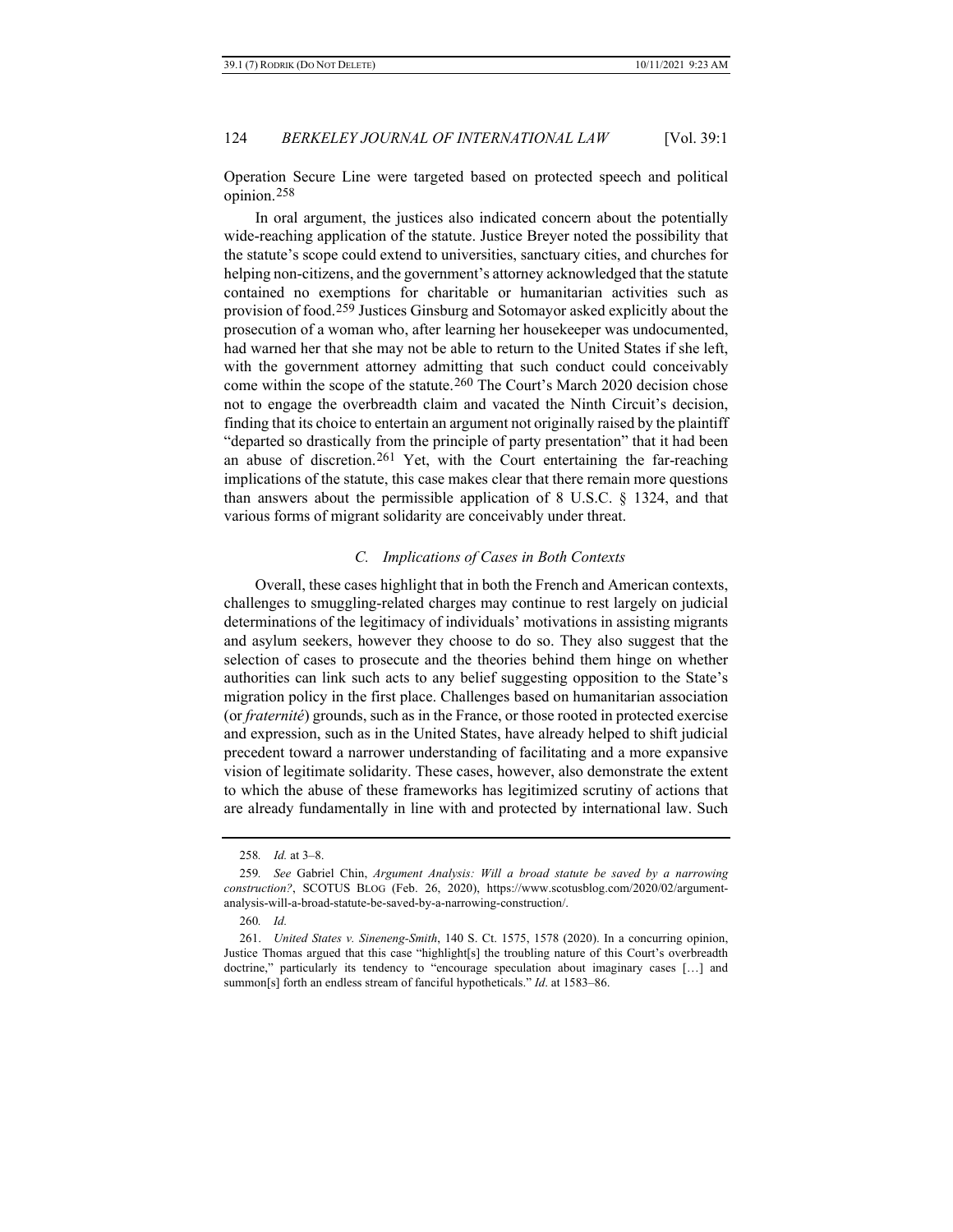skepticism of migrant solidarity in its various forms has enforced a presumption of guilt on these actors, as well as on the migrants that they help.

#### **CONCLUSION**

In both Europe and the United States, the application of anti-smuggling frameworks to migrant solidarity has justified continued State suspicion of this work, shrinking space for interaction with asylum seekers and migrants, as well as their access to key protections. By targeting actors perceived to challenge securitized and deterrence-based migration policies, this use of anti-smuggling legislation superimposes a focus on dissent and criminality on actions fundamentally in line with the international protection framework—and, by extension, on migrants' and asylum seekers' needs for protection in the first place. European and American actors, however, at least benefit from the increased public scrutiny their cases receive, as well as the wider range of constitutional rights they can attempt to vindicate in court by virtue of citizenship. Scott Warren and Cédric Herrou are cases in point. The experiences of immigrants such as Maru Mora Villalpando, whom the United States placed into deportation proceedings after her campaigning against human rights abuses of migrants, suggests that the targeting of activists via their immigration status is a real tactic of immigration enforcement with potentially devastating outcomes.[262](#page-44-0) Moreover, a recent transfer of ICE detainees to a detention facility where many contracted COVID-19, merely to facilitate the deployment of DHS "tactical teams" to Black Lives Matter protests via the same charter flights, demonstrates the often unclear boundaries between State efforts to police dissent and migration, with immigrants paying the price.[263](#page-44-1)

Returning to Malta's prosecution of the teenagers aboard the *El-Hiblu 1* helps to demonstrate how even indirect applications of anti-smuggling frameworks to migrant solidarity redistribute blame in line with the narratives that legitimize them. One observer who attended relevant court proceedings in Malta described efforts to prosecute the three teenagers as such:

A criminal act was committed in a legal sense, and someone has to be punished for this. Either the ship was hijacked, and the three teenagers accused are guilty, or the

<span id="page-44-0"></span><sup>262</sup>*. See* U.N. OFF. FOR THE HIGH COMM'R ON HUM.RTS., *US Urged to Protect Rights Defenders as Activist Maru Mora Villalpando Faces Deportation Case* (Feb. 14, 2018), https://www.ohchr.org/EN/NewsEvents/Pages/DisplayNews.aspx?NewsID=22657&LangID=E. *See also* John Washington & José Olivares, *ICE Medical Misconduct Witness Slated for Deportation Is a U.S. Citizen, Says Lawyer*, INTERCEPT (Nov. 2, 2020), https://theintercept.com/2020/11/02/icemedical-misconduct-us-citizen-deportation/ (describing how ICE moved to deport a "key witness" for allegations that a doctor in a Georgia Detention Center carried out "unnecessary or overly aggressive" gynecological procedures on almost sixty women).

<span id="page-44-1"></span><sup>263.</sup> Antonio Olivo & Nick Miroff, *ICE Flew Detainees to Virginia So the Planes Could Transport Agents to D.C. Protests. A Huge Coronavirus Outbreak Followed*, WASH. POST (Sept. 11, 2020), https://www.washingtonpost.com/coronavirus/ice-air-farmville-protestscovid/2020/09/11/f70ebe1e-e861-11ea-bc79-834454439a44\_story.html.